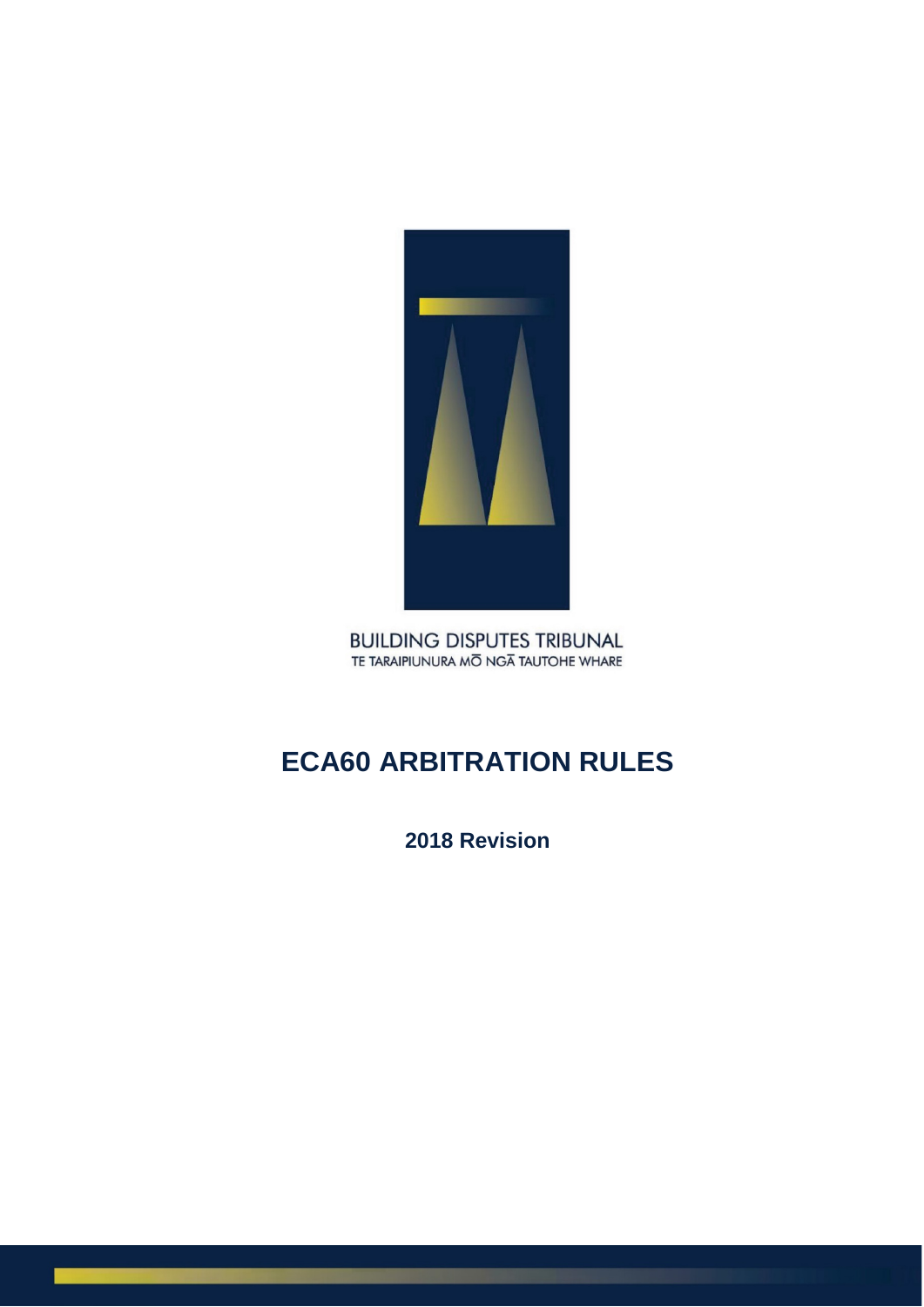# **BUILDING DISPUTES TRIBUNAL TE TARAIPIUNURA MŌ NGĀ TAUTOHE WHARE**

National Office Ground Floor, 9 Anzac Street Takapuna 0622

> PO Box 33297 Takapuna 0740 New Zealand

**[registrar@buildingdisputestribunal.co.nz](mailto:registrar@buildingdisputestribunal.co.nz)**

[buildingdisputestribunal.co.nz](http://www.buildingdisputestribunal.co.nz/)

All Rights Reserved

© Building Disputes Tribunal 2018

Material protected by this copyright notice may be reproduced and used by parties, or intending parties, to Arbitration administered by BDT, without formal permission or charge, provided that the material is reproduced accurately using the most up to date version, that the material is not used in a manner that is misleading or deceptive, and that the source and copyright of the material is acknowledged. Otherwise, no part of the material protected by this copyright notice may be copied, reproduced, utilised, adapted, distributed, republished, downloaded, modified, displayed, posted, stored in a retrieval system, printed, or transmitted in any form or by any means, including but not limited to electronic, mechanical, photocopying or otherwise, on-sold, commercialised, or used to create derivative works, without BDT's express and prior written permission.



© BDT 2018 – ECA60 ARBITRATION RULES – 2018 REVISION i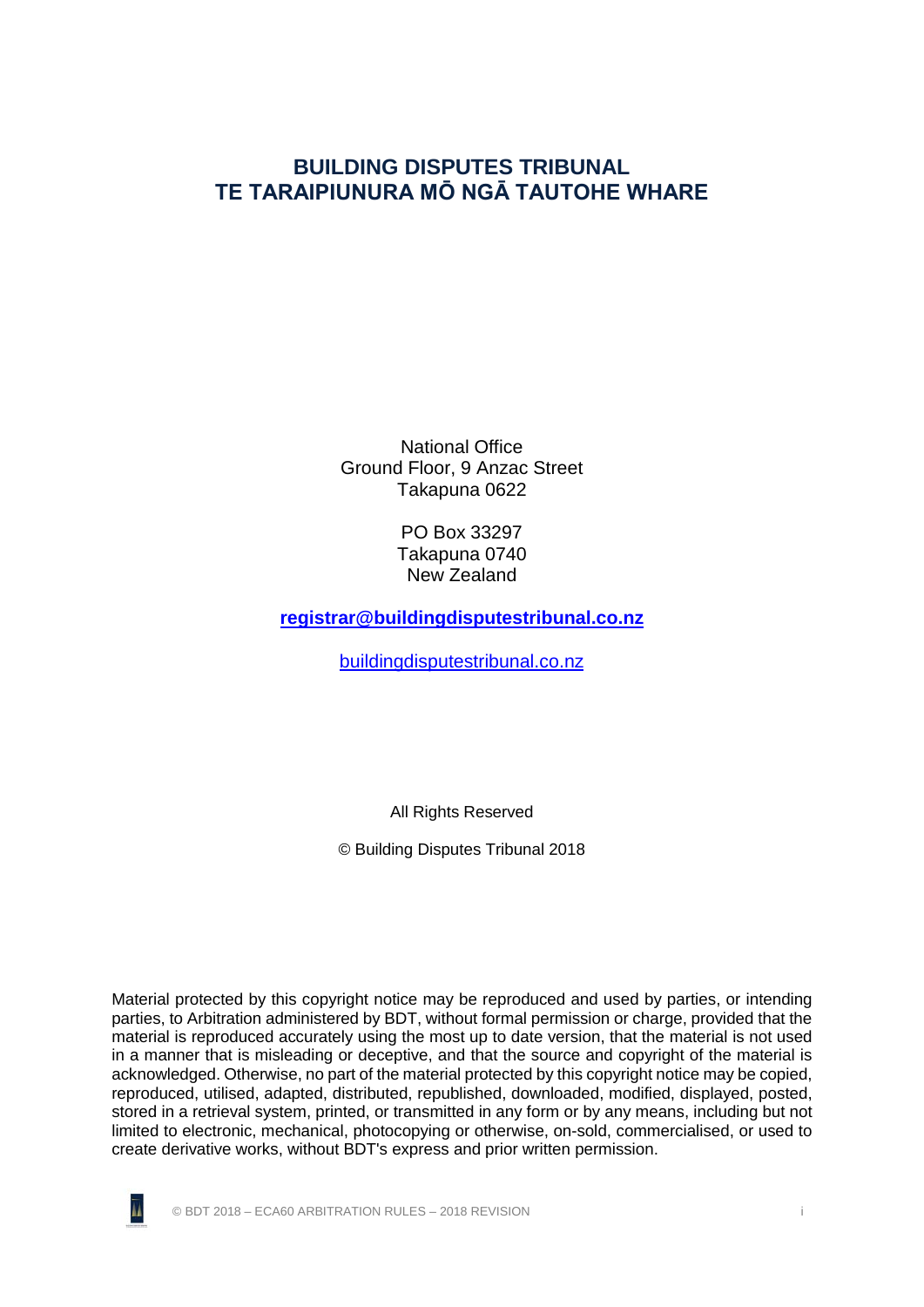# **FOREWARD**

The settlement of disputes by arbitration is an important feature of the domestic commercial and legal landscape.

The primary objective of modern commercial arbitration is the fair, prompt, and cost effective determination of any dispute, in a manner that is proportionate to the amounts in dispute and the complexity of the issues involved.

To ensure that objective is met in the context of domestic arbitration, the Building Disputes Tribunal (**BDT**) has developed a suite of Arbitration Rules (**Rules**) that are robust and certain, yet innovative in their commercial commonsense approach to challenging issues such as appointment, urgent interim relief, expedited procedures, summary procedures for early dismissal of claims and defences, joinder, consolidation, multiple contracts, confidentiality, representation, mediation, arbitral secretaries, expert evidence, appeals, and costs.

The Rules provide both a framework and detailed provisions to ensure the efficient and cost effective resolution of disputes. The Rules are set out in a manner designed to facilitate ease of use and may be adopted by agreement in writing at any time before or after a dispute has arisen.

The Rules are intended to give parties the widest choice and capacity to adopt fully administered procedures that are fair, prompt, and cost effective, and which provide a proportionate response to the amounts in dispute and the complexity of the issues involved.

Where parties have agreed to arbitrate under the BDT Arbitration Rules and the amount claimed by the claimant is greater than or equal to NZ\$250,000 and less than NZ\$1M, these ECA60 Arbitration Rules will apply unless otherwise agreed by the parties.

These Rules provide for a hearing not exceeding three days and are specifically designed to result in an Award being made which finally determines all substantive issues in dispute within 60 working days.

In providing a 60 working day expedited arbitration procedure, BDT has established itself as a leader in ensuring speedy and cost effective resolution of building and construction disputes in New Zealand. While these Rules are particularly suitable for disputes involving claims between NZ\$250,000 and NZ\$1M, they may be adopted for larger or smaller disputes by agreement of the parties.

BDT has long established itself as the independent, nationwide, specialist dispute resolution service provider to the building and construction industry in New Zealand and these updated Rules will allow BDT to continue to offer a world class arbitration service that is tailored to meet the needs and requirements of parties to building and construction disputes, and which is fundamentally and purposively directed to ensuring the resolution of building and construction disputes in a manner that is private, efficient, cost effective and certain.

For more information visit: [www.buildingdisputestribunal.co.nz.](http://www.buildingdisputestribunal.co.nz/)

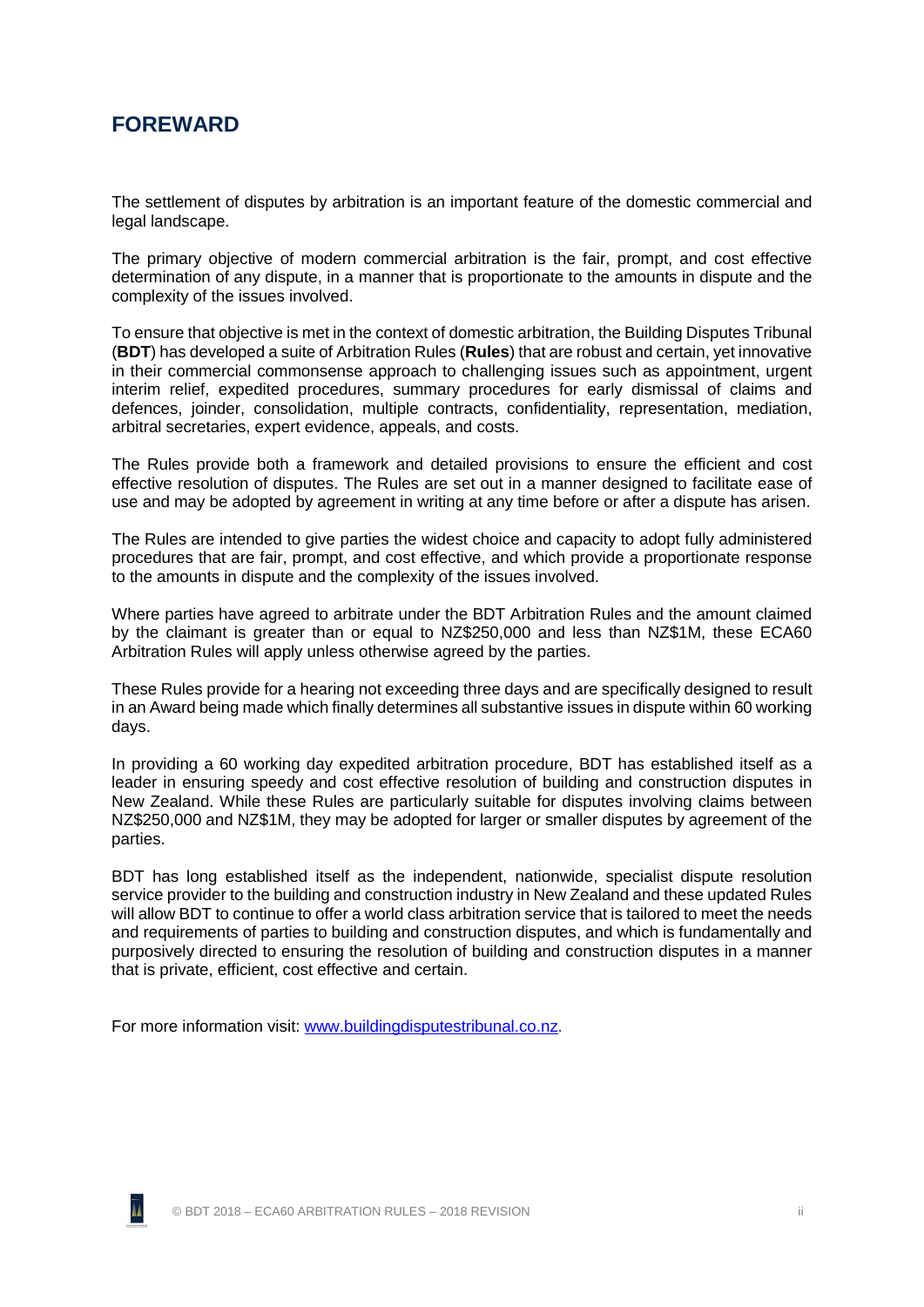# **BDT MODEL ARBITRATION CLAUSE**

The following arbitration clause should be included in contracts where the parties wish to have any future disputes resolved by Arbitration under these Rules:

"Any dispute or difference arising out of or in connection with this contract, or the subject matter of this contract, including any question about its existence, validity or termination, shall be referred to and finally resolved by arbitration in accordance with the Arbitration Rules of the Building Disputes Tribunal."

**NOTE:** Parties to an existing dispute that have not incorporated the BDT Model Clause into a prior agreement may agree to refer that dispute to Arbitration under these Rules by signing the Arbitration Agreement at [Appendix 2](#page-48-0) to these Rules.

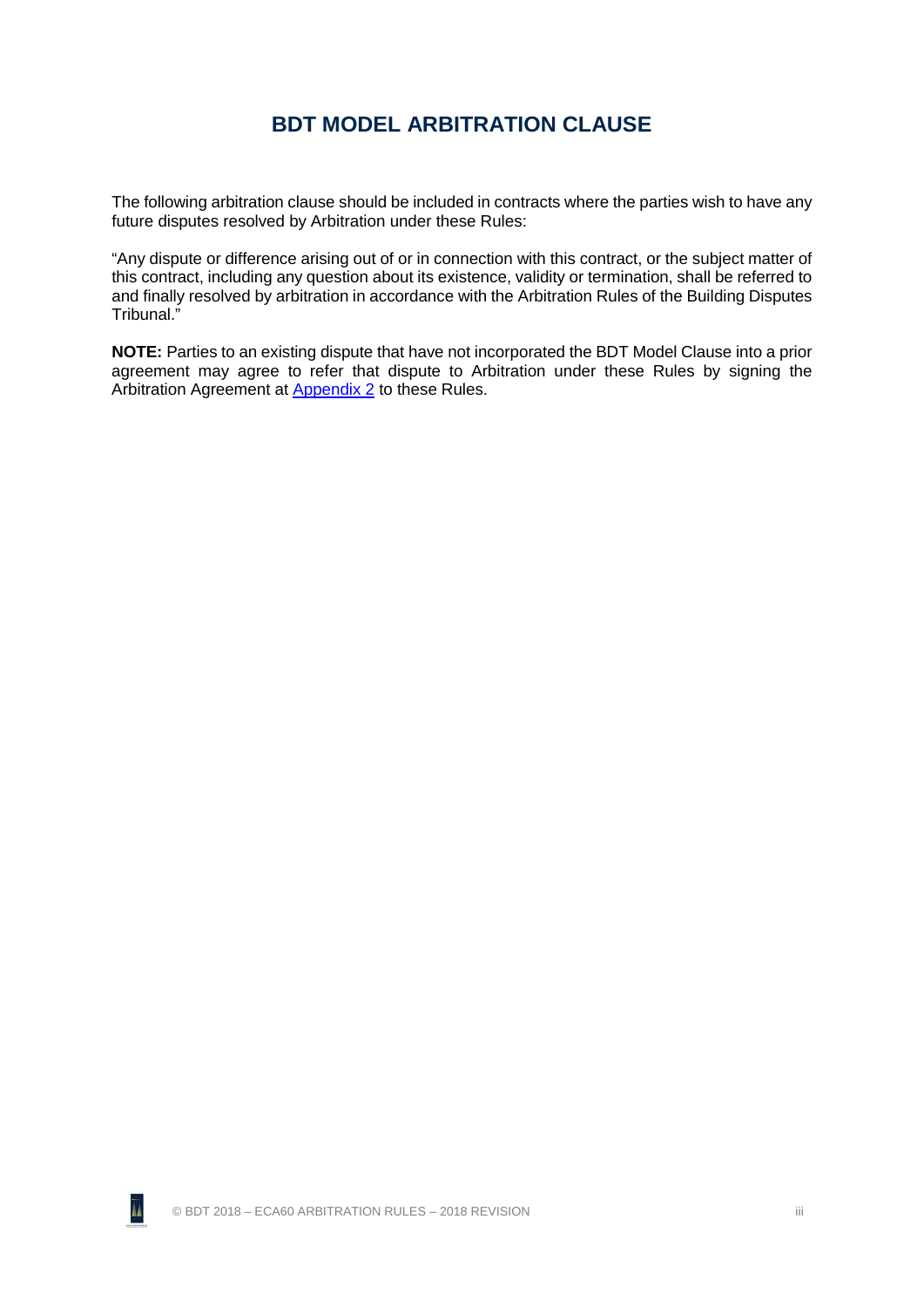

# **TABLE OF CONTENTS**

|                                 | <b>SECTION I: INTRODUCTORY RULES</b>                                                                                                                                                                                                          | 1                                                    |
|---------------------------------|-----------------------------------------------------------------------------------------------------------------------------------------------------------------------------------------------------------------------------------------------|------------------------------------------------------|
| 1.0<br>2.0<br>3.0<br>4.0<br>5.0 | Introduction<br>Definitions<br>Purpose of these Rules<br>Calculation of periods of time for the purposes of the Arbitration<br>Initiating Arbitration<br>Multiple contracts                                                                   | 1<br>$\overline{a}$<br>3<br>$\overline{4}$<br>4<br>5 |
|                                 | SECTION II: FORMATION OF THE ARBITRAL TRIBUNAL                                                                                                                                                                                                | 6                                                    |
| 6.0                             | Composition and formation of the Arbitral Tribunal<br>Procedure<br>Procedure under urgency<br>Replacement of arbitrator determining Urgent Interim Relief<br>Selection and appointment of arbitrator by BDT                                   | 6<br>6<br>6<br>$\overline{7}$<br>7<br>8              |
| 7.0                             | Replacement of an arbitrator                                                                                                                                                                                                                  |                                                      |
|                                 | SECTION III: PROCEDURES OF THE ARBITRAL TRIBUNAL                                                                                                                                                                                              | 10                                                   |
| 8.0<br>9.0                      | Seat of Arbitration<br>Language of Arbitration<br>10.0 Procedural law governing the Arbitration<br>11.0 Application of substantive law<br>12.0 The nature of the dispute<br>13.0 Representation<br>14.0 Directions Conferences<br>15.0 Claim  | 10<br>10<br>10<br>11<br>11<br>11<br>12<br>12         |
|                                 | 16.0 Defence and Counterclaim<br>17.0 Reply and Defence to Counterclaim                                                                                                                                                                       | 13<br>13                                             |
|                                 | 18.0 No amendments to Claim, Defence and Counterclaim, and Reply and Defence to<br>Counterclaim                                                                                                                                               | 14                                                   |
|                                 | 19.0 Jurisdiction of Arbitral Tribunal<br>Summary procedure – early dismissal of Claims and Defences<br><b>Arbitral Secretary</b><br>20.0 Joinder<br>21.0 Consolidation<br>22.0 Disclosure of documents<br>23.0 Agreed Bundle<br>24.0 Hearing | 14<br>14<br>15<br>16<br>16<br>16<br>17<br>18         |
| Ā                               | © BDT 2018 - ECA60 ARBITRATION RULES - 2018 REVISION                                                                                                                                                                                          | iv                                                   |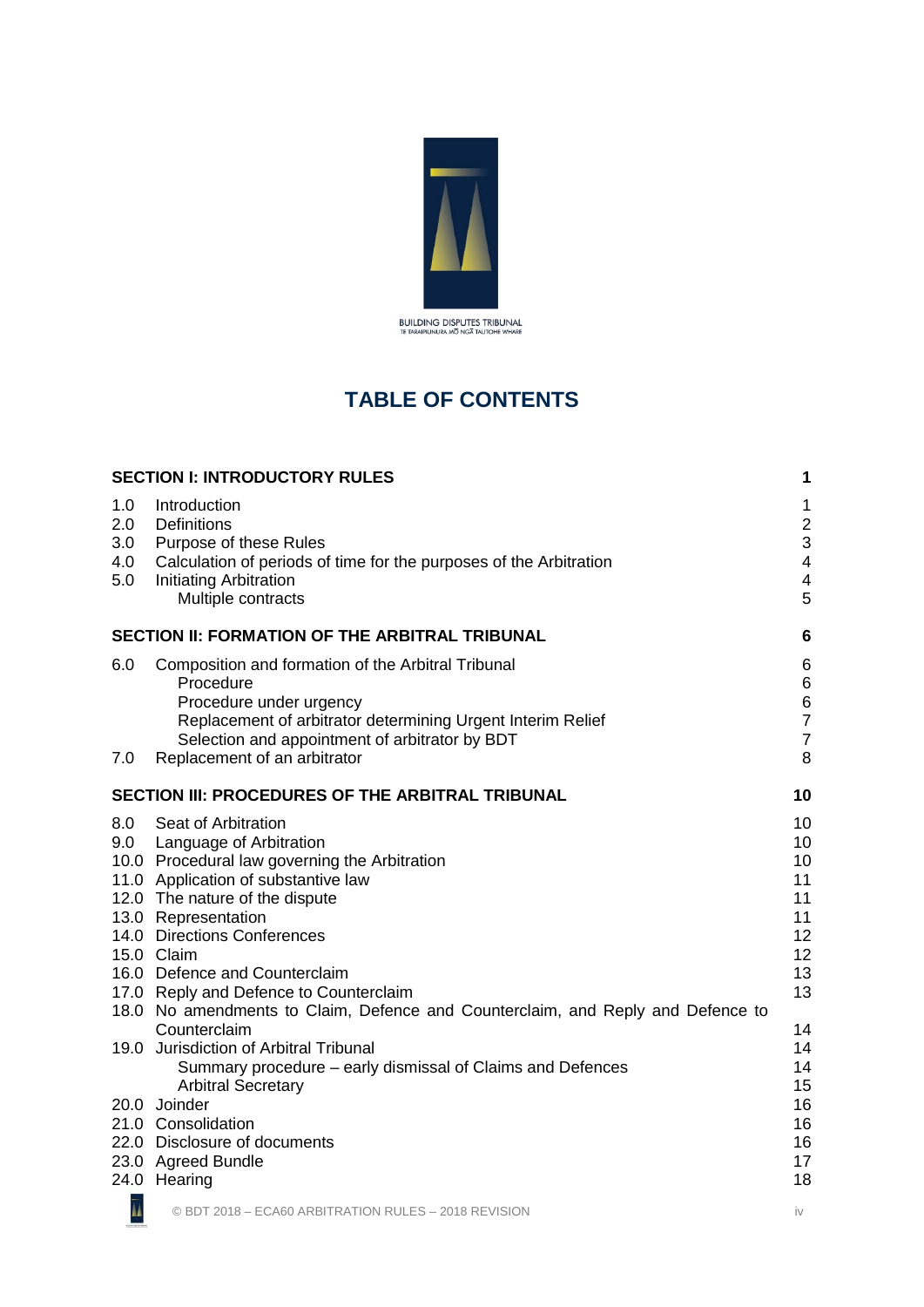|                   | 25.0 Procedure<br>26.0 Evidence and admissibility<br>Recording of evidence<br>Expert evidence<br>Tribunal appointed experts                                                                                                                                                                                                                                                                                                  | 18<br>19<br>20<br>20<br>20                               |
|-------------------|------------------------------------------------------------------------------------------------------------------------------------------------------------------------------------------------------------------------------------------------------------------------------------------------------------------------------------------------------------------------------------------------------------------------------|----------------------------------------------------------|
|                   | 27.0 Visits and inspections<br>28.0 Default of a Party<br>29.0 Waiver of right to object                                                                                                                                                                                                                                                                                                                                     | 20<br>21<br>21                                           |
|                   | <b>SECTION IV: INTERIM RELIEF AND SECURITY FOR COSTS</b>                                                                                                                                                                                                                                                                                                                                                                     | 21                                                       |
|                   | 30.0 Interim Measures<br>31.0 Preliminary Orders                                                                                                                                                                                                                                                                                                                                                                             | 21<br>23                                                 |
|                   | <b>SECTION V: MEDIATION</b>                                                                                                                                                                                                                                                                                                                                                                                                  | 24                                                       |
|                   | 32.0 Mediation<br>33.0 Arbitrator may act as mediator                                                                                                                                                                                                                                                                                                                                                                        | 24<br>24                                                 |
|                   | <b>SECTION VI: THE AWARD</b>                                                                                                                                                                                                                                                                                                                                                                                                 | 25                                                       |
|                   | 34.0 Award<br>Scrutiny of Award by BDT<br>Provision of Award<br>Settlement or other grounds for termination<br>Correction and interpretation of Award<br><b>Additional Award</b>                                                                                                                                                                                                                                             | 25<br>26<br>27<br>27<br>27<br>28                         |
|                   | 35.0 Appeals                                                                                                                                                                                                                                                                                                                                                                                                                 | 28                                                       |
|                   | <b>SECTION VII: COSTS</b>                                                                                                                                                                                                                                                                                                                                                                                                    | 28                                                       |
|                   | 36.0 Administration costs<br>37.0 Costs of the Arbitration                                                                                                                                                                                                                                                                                                                                                                   | 28<br>28                                                 |
|                   | <b>SECTION VIII: GENERAL RULES</b>                                                                                                                                                                                                                                                                                                                                                                                           | 29                                                       |
|                   | 38.0 Confidentiality<br>39.0 Exclusion of liability and indemnity<br>40.0 Storage of Arbitration documents<br>41.0 Communications and contact details<br>42.0 Miscellaneous                                                                                                                                                                                                                                                  | 29<br>31<br>32<br>32<br>33                               |
|                   | <b>APPENDIX 1: BDT FEES AND EXPENSES FOR ARBITRATION</b>                                                                                                                                                                                                                                                                                                                                                                     | 34                                                       |
| 1.0<br>2.0<br>3.0 | <b>Preliminary Payment</b><br><b>Registration Fee</b><br><b>Administration Fee</b><br><b>Urgent Interim Relief</b>                                                                                                                                                                                                                                                                                                           | 34<br>35<br>35<br>35                                     |
| 4.0<br>5.0        | Arbitrator's Fees and Expenses<br>Fixed fee service under BDT ECA45 Rules<br>General service<br>Security for Arbitral Tribunal's Fees and Expenses<br>Security amount not an estimate<br>Interim Relief, Summary Procedure, Joinder, and Consolidation<br>Security for Interim Relief, Summary Procedure, and Joinder<br>Supplementary advances and interim payments<br><b>Multiple Parties</b><br>When is payment required? | 36<br>36<br>36<br>37<br>38<br>38<br>38<br>39<br>39<br>39 |
| 6.0<br>7.0        | Liability for payment<br>Methods of payment                                                                                                                                                                                                                                                                                                                                                                                  | 40<br>40                                                 |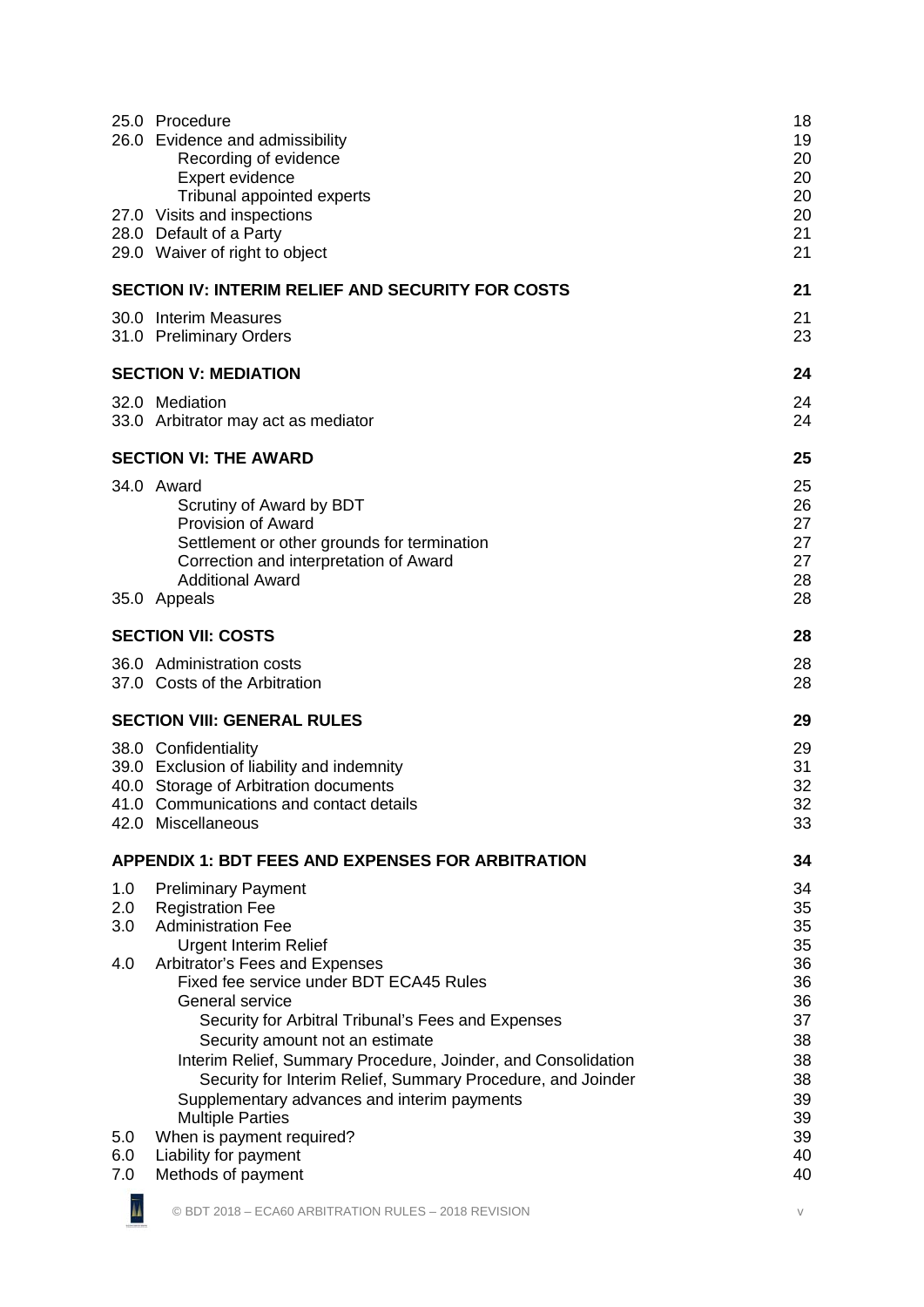|                          | 8.0 Settlement or withdrawal<br>9.0 Cancellation Fees                                                                                                              | 40<br>41             |
|--------------------------|--------------------------------------------------------------------------------------------------------------------------------------------------------------------|----------------------|
|                          | <b>APPENDIX 2: ARBITRATION AGREEMENT</b>                                                                                                                           | 42                   |
|                          | <b>APPENDIX 3: CONFIDENTIALITY AGREEMENT FOR NON-PARTIES</b>                                                                                                       | 46                   |
|                          | <b>APPENDIX 4: BDT GUIDELINES FOR EXPERT EVIDENCE</b>                                                                                                              | 47                   |
| 1.0<br>2.0<br>3.0        | The expert report<br>Joint conference of experts<br>The joint statement<br>4.0 Concurrent expert evidence                                                          | 47<br>48<br>48<br>49 |
|                          | <b>APPENDIX 5: BDT CODE OF CONDUCT FOR EXPERT WITNESSES</b>                                                                                                        | 50                   |
| 1.0<br>2.0<br>3.0<br>4.0 | Application of the Code<br><b>General duty to the Arbitral Tribunal</b><br>Evidence of the expert witness<br>Duty to attend joint meeting of experts and to confer | 50<br>50<br>50<br>51 |
|                          | APPENDIX 6: AGREEMENT TO ACT AS ARBITRAL SECRETARY                                                                                                                 | 52                   |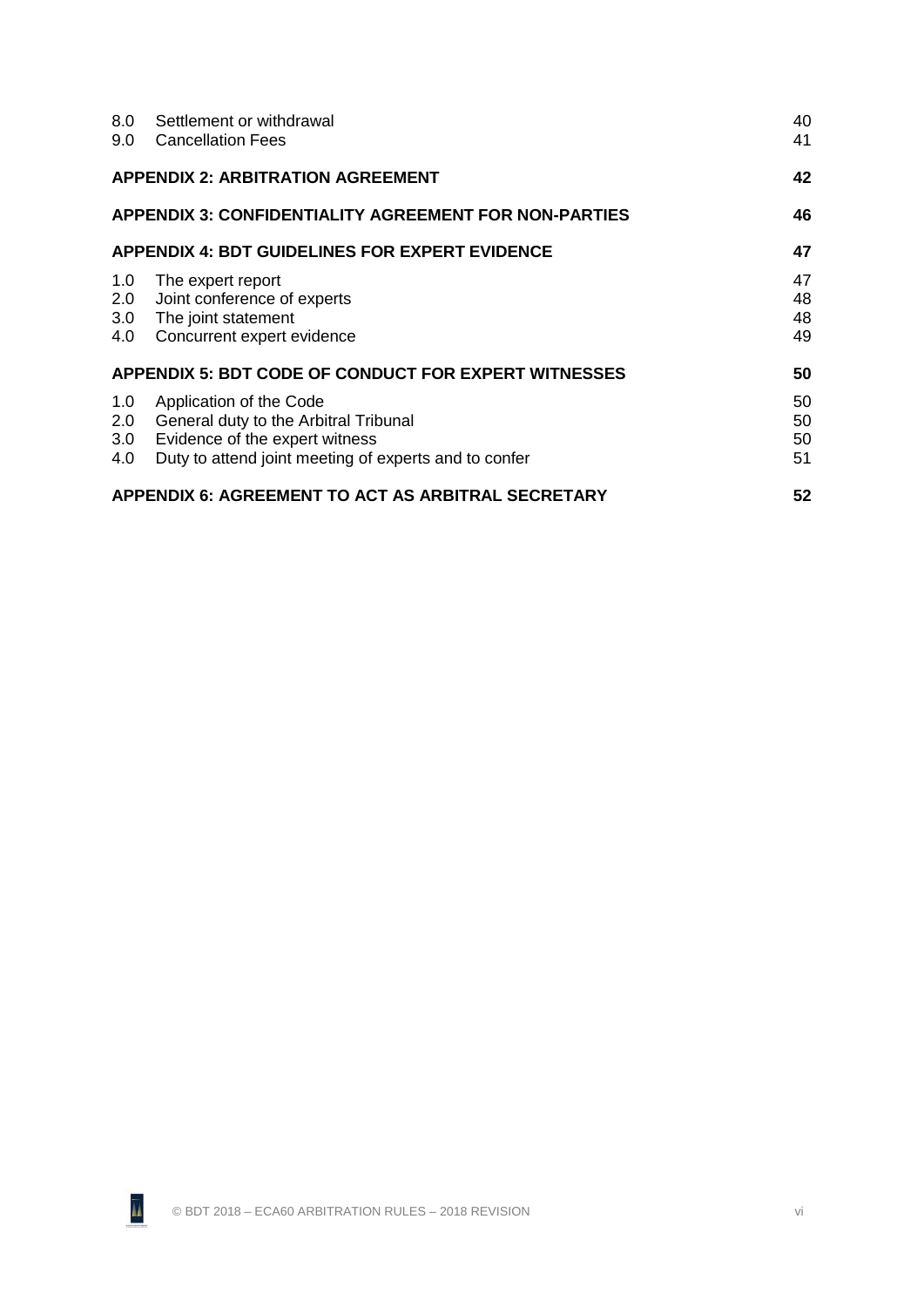# **SECTION I: INTRODUCTORY RULES**

### <span id="page-7-1"></span><span id="page-7-0"></span>**1.0 INTRODUCTION**

- 1.1 These are the 60 day Expedited Arbitration Rules of the Building Disputes Tribunal (**BDT**) and may be referred to as the BDT ECA60 Arbitration Rules (**Rules**).
- 1.2 Where a dispute has been referred to BDT for Arbitration (or words to the same effect), the Arbitration will be conducted in accordance with these Rules (as amended from time to time), subject to such modification as the Parties may agree in writing, where:
	- (a) the amount claimed by the Claimant is greater than or equal to NZ\$250,000 and less than NZ\$1M; or
	- (b) the Parties have expressly agreed to arbitrate under these Rules.
- 1.3 Unless otherwise agreed by the Parties in writing, where the amount claimed by the Claimant is less than NZ\$250,000 or greater than or equal to NZ\$1M, or the Parties are seeking declaratory relief only, the Arbitration will be governed by the relevant BDT Arbitration Rules, ie:
	- (a) where the claim is for an amount less than NZ\$250,000, or the Claimant is seeking declaratory relief only, the BDT ECA45 [Arbitration Rules](http://buildingdisputestribunal.co.nz/Arbitration/Arbitration+Rules/BDT+ECA45+Rules.html) will apply;
	- (b) where the claim is for an amount greater than or equal to NZ\$1M and less than NZ\$2.5M, the BDT [ECA90 Arbitration Rules](http://buildingdisputestribunal.co.nz/Arbitration/Arbitration+Rules/BDT+ECA90+Rules.html) will apply; and
	- (c) where the claim is for an amount of NZ\$2.5M or more, the [standard BDT](http://buildingdisputestribunal.co.nz/Arbitration/Arbitration+Rules/Standard+Arbitration+Rules.html) Arbitration [Rules](http://buildingdisputestribunal.co.nz/Arbitration/Arbitration+Rules/Standard+Arbitration+Rules.html) will apply.
- 1.4 Unless the Parties have agreed in writing that the Arbitration will be conducted in accordance with a particular version of these Rules, the version of these Rules in effect on the date the Application for Arbitration is made will apply. Where the Parties have agreed to apply a particular version of these Rules, the Parties will be taken to have agreed in writing that the BDT Schedule of Fees and Expenses for Arbitration in effect on the date the Application for Arbitration is made will apply.
- 1.5 Where there is any conflict between these Rules and a mandatory provision of the Arbitration Act 1996 (the **Act**) from which the Parties cannot derogate, that mandatory provision will prevail, and these Rules must be read consistently with that provision. Where there is any conflict between these Rules and an optional provision of the Act from which the Parties are permitted to derogate, these Rules will prevail and constitute an agreement not to be bound by that conflicting provision.
- 1.6 BDT owns the copyright to these Rules and they may only be used by Parties, or intending Parties, to an Arbitration administered by BDT.
- 1.7 The functions of BDT under these Rules will be performed by the Registrar. All communications to BDT must be addressed to the Registrar and all communications with the Arbitral Tribunal must be copied to the Registrar.

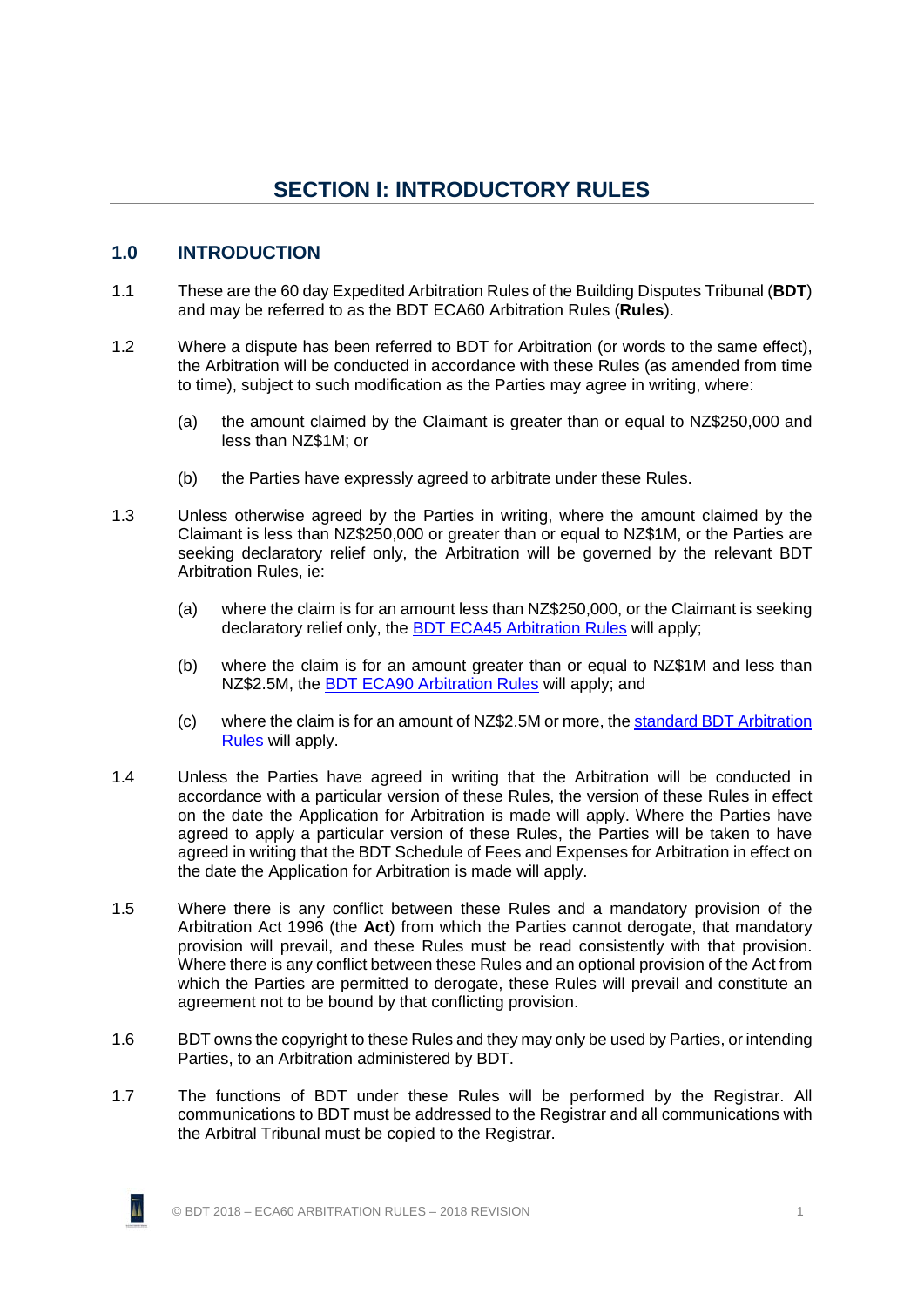### <span id="page-8-0"></span>**2.0 DEFINITIONS**

2.1 Unless the context requires otherwise, in these Rules:

**[APPLICATION FOR ARBITRATION](http://buildingdisputestribunal.co.nz/Arbitration/Apply+for+Arbitration.html)** means an application, in the form from time to time published on the Website, for BDT to appoint an Arbitral Tribunal and administer the Arbitration under these Rules.

**ARBITRAL TRIBUNAL** means any sole arbitrator appointed in accordance with these Rules.

**ARBITRATION** means Arbitration conducted under these Rules.

**[ARBITRATION AGREEMENT](http://buildingdisputestribunal.co.nz/Arbitration/Arbitration+Guides+and+Resources.html)** means a written agreement by the Parties to submit to Arbitration under these Rules, all or certain disputes which have arisen, or which may arise between them in respect of a defined legal relationship, whether contractual or not.

**AWARD** means any decision of the Arbitral Tribunal on the substance of the dispute and/or the costs of the Arbitration, and includes any interlocutory, interim, partial, final, or additional award.

**BUILDING DISPUTES TRIBUNAL** (**BDT**) means Building Disputes Tribunal Limited, a company incorporated under the Companies Act 1993 (company number 2301888).

**CLAIMANT** means the Party seeking recourse to Arbitration under these Rules and includes one or more Claimants.

**COMMENCEMENT DATE** means the date upon which BDT communicates the Arbitral Tribunal's appointment to the Parties by issuing a Notice of Appointment under these Rules.

**EXPENSES** means the actual disbursements for the Arbitration including, but not limited to: travel, accommodation, meals, taxis, couriers, personal vehicle mileage charges, communications, secretarial and administration services, hearing room hire, hearing reporting services, transcription services, interpreters, translators, expert or legal advice, and any other reasonable costs relating to the conduct of the Arbitration.

**FEES** means BDT's fees as set out in [Appendix 1](#page-40-0) to these Rules.

**INTERIM MEASURE** means any temporary measure of protection (whether or not in the form of an Award) made by the Arbitral Tribunal before an Award is made in relation to the substance of the dispute. It includes giving security for costs, and may include Urgent Interim Relief.

**NOTICE OF APPOINTMENT** means a written communication issued by the Registrar confirming the appointment of the Arbitral Tribunal by BDT.

**[NOTICE OF ARBITRATION](http://buildingdisputestribunal.co.nz/Arbitration/Arbitration+Guides+and+Resources.html)** means the written notice required to be issued by the Claimant to initiate Arbitration under these Rules unless the Parties have signed the Arbitration Agreement in the form found at [Appendix 2](#page-48-0) to these Rules.

**OVERRIDING OBJECTIVE** means the Overriding Objective of these Rules set out in Rule [3.2.](#page-9-1)

**PARTY** means a Party to an Arbitration Agreement, or in any case where the Arbitration does not involve all of the Parties to the Arbitration Agreement, means a Party to the **Arbitration** 



īı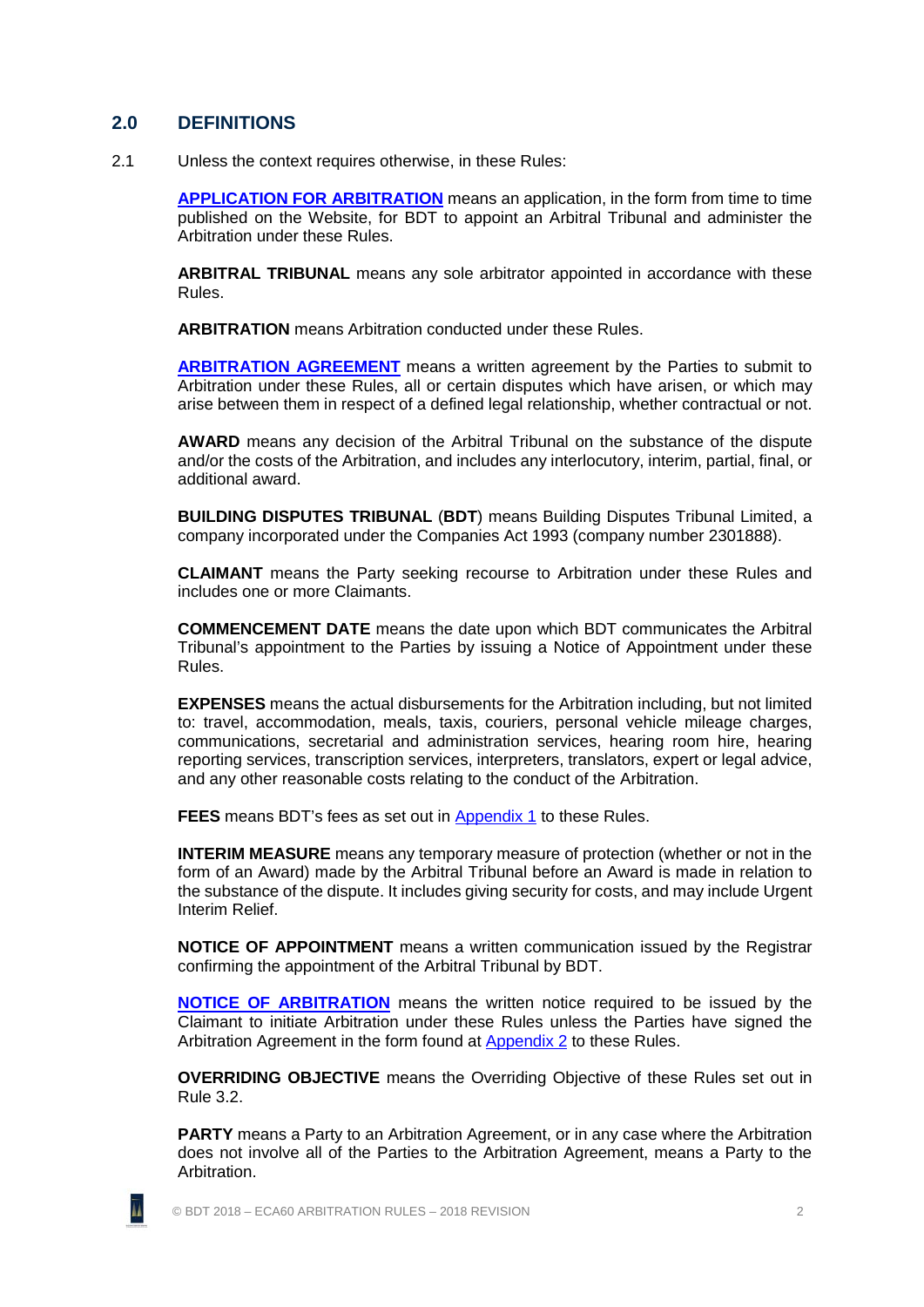**PRELIMINARY PAYMENT** means any Fee payable in accordance with [section 1 of](#page-40-1)  [Appendix 1](#page-40-1) to these Rules.

**PURPOSE** means the Purpose of these Rules set out in Rule [3.1.](#page-9-2)

**REGISTRAR** means a Registrar of BDT and includes any person deputed to act as a Registrar from time to time.

**REPRESENTATIVE** means any individual representing or assisting a Party to the Arbitration, whether legally qualified or not.

**RESPONDENT** means any Party against whom a Claim is made by a Claimant in an Arbitration and includes one or more Respondents.

**SEAT** means the juridical seat or legal place of the Arbitration whose courts have jurisdiction to assist and supervise the Arbitration in accordance with the arbitration law of that place.

**URGENT INTERIM RELIEF** means any Interim Measure that is applied for after the Application for Arbitration has been submitted and before the Arbitral Tribunal has been constituted under Rules [6.1-](#page-12-4)[6.4.](#page-12-5)

**WEBSITE** means the website for BDT which can be found at [www.buildingdisputestribunal.co.nz.](http://www.buildingdisputestribunal.co.nz/)

- 2.2 Unless the context requires otherwise, in these Rules:
	- (a) words in the singular include the plural and vice versa;
	- (b) words importing a gender include every gender;
	- (c) a reference to "we", "our", "us", or "it" means BDT; and
	- (d) words used in the Arbitration Agreement have the same meaning as that ascribed to them in these Rules.

#### <span id="page-9-0"></span>**3.0 PURPOSE OF THESE RULES**

- <span id="page-9-2"></span>3.1 The Purpose of these Rules is to ensure that the Arbitration is conducted fairly, promptly, and cost effectively, and in a manner that is proportionate to the amount in dispute and the complexity of the issues involved.
- <span id="page-9-1"></span>3.2 The Overriding Objective is to enable the Arbitral Tribunal:
	- (a) to establish the facts of the case by all relevant and legally permissible means; and
	- (b) to produce such orders or Awards as may be necessary to effectively determine the issues in the Arbitration within the shortest period of time that is reasonably possible following commencement of the Arbitration, having regard to the complexity of the issues, and without incurring unnecessary expense.
- 3.3 To give effect to the stated Purpose and the Overriding Objective, the Parties must not engage in any conduct likely to disrupt or delay the Arbitration, and they agree to be bound by, and to comply without delay with:
	- īı
- (a) all timetabling and procedural provisions in these Rules;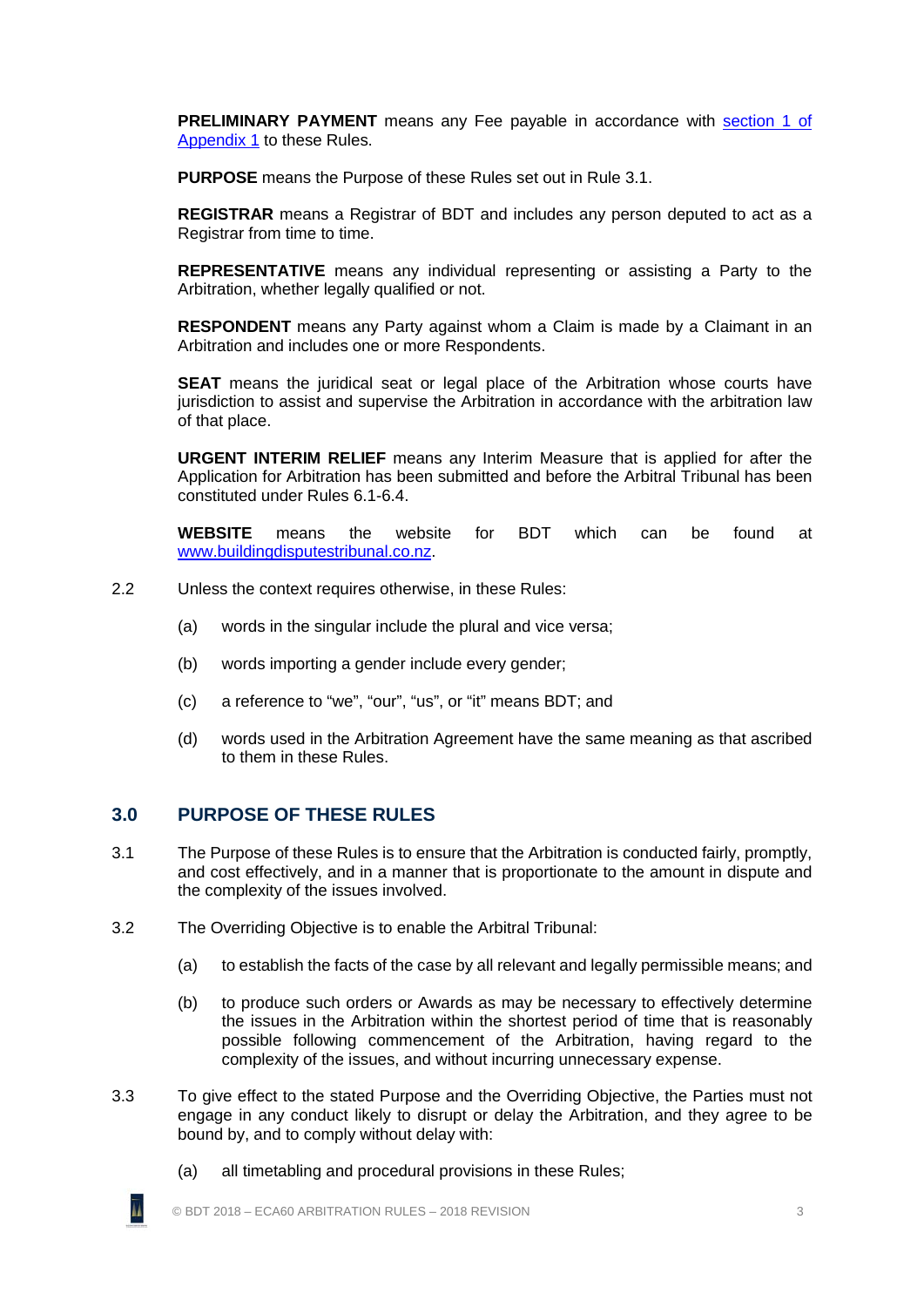- (b) any directions, rulings, or orders of the Arbitral Tribunal as to procedural or evidentiary matters;
- (c) any Preliminary Order or Interim Measure; and
- (d) any Award of the Arbitral Tribunal.

# <span id="page-10-0"></span>**4.0 CALCULATION OF PERIODS OF TIME FOR THE PURPOSES OF THE ARBITRATION**

- 4.1 Unless otherwise specified, a **working day** means a day of the week other than:
	- (a) a Saturday or Sunday;
	- (b) a day in the period commencing on 24 December in any year and ending with the close of 5 January in the following year; and
	- (c) a day that is an official holiday or non-business day at the home jurisdiction of BDT, the Arbitral Tribunal, or a relevant Party.
- 4.2 A **calendar day** means any day of the week, including weekends and holidays.
- 4.3 Unless otherwise agreed, any period of time under these Rules is to be calculated in accordance with New Zealand Standard Time or New Zealand Daylight Time as applicable (UTC  $+ 12$  or UTC  $+ 13$ ).
- 4.4 Any period of time will begin to run on the first working day following the date when the notice, communication, or proposal is received, or the date upon which an action is to be undertaken by a Party or the Arbitral Tribunal. If the last day for service of any notice, communication, or proposal is not a working day at the address for service of the addressee in terms of Rules [41.5](#page-38-2)[-41.9,](#page-38-3) the period is extended until the first working day which follows.
- 4.5 The Arbitral Tribunal may vary the times for actions by the Parties or the Arbitral Tribunal under these Rules if the Arbitral Tribunal is satisfied that, in the circumstances, the additional time is reasonably required to satisfy the Purpose and Overriding Objective of these Rules, and on such terms as to costs or otherwise as the Arbitral Tribunal considers reasonable in the circumstances.

# <span id="page-10-1"></span>**5.0 INITIATING ARBITRATION**

- <span id="page-10-2"></span>5.1 Where the Parties have agreed to refer their dispute to Arbitration prior to the dispute arising, the Claimant must communicate to every other Party a [Notice of Arbitration](http://buildingdisputestribunal.co.nz/Arbitration/Arbitration+Guides+and+Resources.html) that includes:
	- (a) a demand that the dispute be referred to Arbitration;
	- (b) the full names and all contact details of the Parties and their Representatives, including details for electronic communication where those are available;
	- (c) identification of the Arbitration Agreement that is being invoked;
	- (d) identification of the legal instrument or the relationship out of or in relation to which the dispute arises;

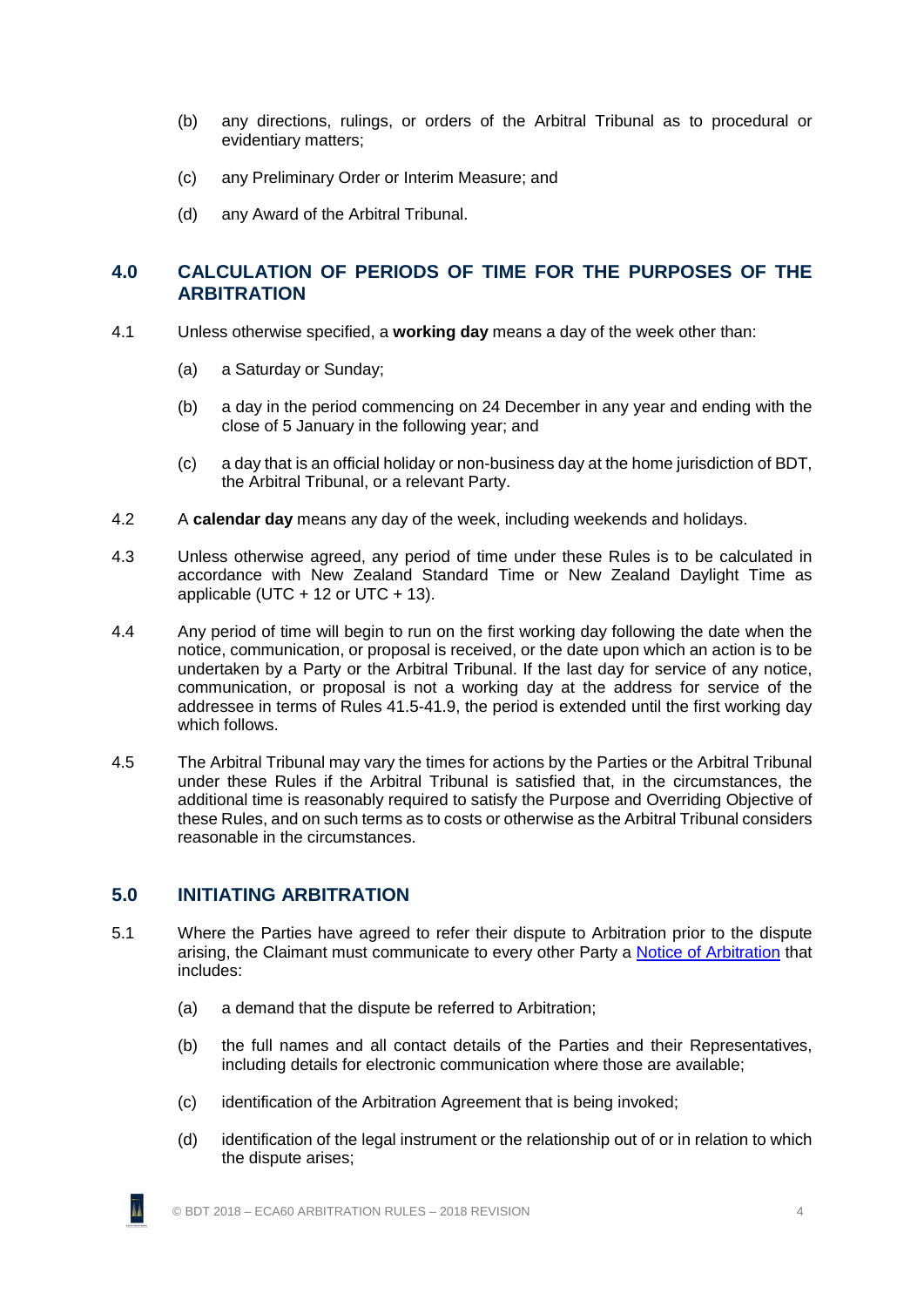- (e) a brief description of the nature of the dispute;
- (f) the relief or remedy that is sought; and
- (g) the Claimant's proposal as to the composition of the Arbitral Tribunal (if any).
- 5.2 No Notice of Arbitration will be invalid for any failure to comply strictly with the requirements of Rule [5.1.](#page-10-2) Any failure to comply with the requirements of Rule [5.1](#page-10-2) may be rectified by the Claimant within five working days of receipt of notice of the defect.
- 5.3 Where Parties have not agreed to refer disputes to Arbitration prior to a dispute arising, those Parties may refer that dispute to Arbitration by signing th[e Arbitration Agreement](http://buildingdisputestribunal.co.nz/Arbitration/Arbitration+Guides+and+Resources.html) in the form found at [Appendix 2](#page-48-0) to these Rules. In such cases, a Notice of Arbitration is not required to be served on every other Party prior to completing the [Application for](http://buildingdisputestribunal.co.nz/Arbitration/Apply+for+Arbitration.html)  [Arbitration.](http://buildingdisputestribunal.co.nz/Arbitration/Apply+for+Arbitration.html)
- <span id="page-11-4"></span><span id="page-11-3"></span>5.4 The Claimant may, after the expiry of ten working days from the date of service of the Notice of Arbitration on every other Party, or earlier if the Parties have agreed on a nominee or the Parties have signed the [Arbitration Agreement](http://buildingdisputestribunal.co.nz/Arbitration/Arbitration+Guides+and+Resources.html) in the form found at [Appendix 2](#page-48-0) to these Rules, apply to BDT to appoint the Arbitral Tribunal by completing an [Application for Arbitration.](http://buildingdisputestribunal.co.nz/Arbitration/Apply+for+Arbitration.html) The Application for Arbitration must include:
	- (a) the Arbitration Agreement;
	- (b) the [Notice of Arbitration](http://buildingdisputestribunal.co.nz/Arbitration/Arbitration+Guides+and+Resources.html) (if relevant);
	- (c) any document recording the Parties' agreement as to the composition of the Arbitral Tribunal, or, where no agreement has been reached:
		- (i) any proposal as to the composition of the Arbitral Tribunal, and if it exists, any response to that proposal; and
		- (ii) any document recording the Parties' agreement as to the preferred expertise of the Arbitral Tribunal, or where no agreement has been reached, any proposal as to the preferred expertise of the Arbitral Tribunal, and if it exists, any response to that proposal.
- <span id="page-11-1"></span>5.5 The Parties must pay BDT the Preliminary Payment as set out in [section 1 of Appendix](#page-40-1)  [1](#page-40-1) to these Rules either before or immediately after the submission of the Application for Arbitration.
- 5.6 No administrative or procedural steps will be taken by BDT in relation to the appointment of the Arbitral Tribunal until the Preliminary Payment has been paid in full.
- <span id="page-11-2"></span><span id="page-11-0"></span>5.7 Any Party may pay the whole of the Preliminary Payment to secure the immediate appointment of the Arbitral Tribunal.

#### **Multiple contracts**

īı

- 5.8 The Claimant may initiate a single Arbitration in respect of disputes or differences arising out of or in connection with more than one contract, provided that:
	- (a) the parties to each contract are the same;
	- (b) the Arbitration Agreements are compatible; and
	- (c) the Parties agree to a single Arbitration under these Rules.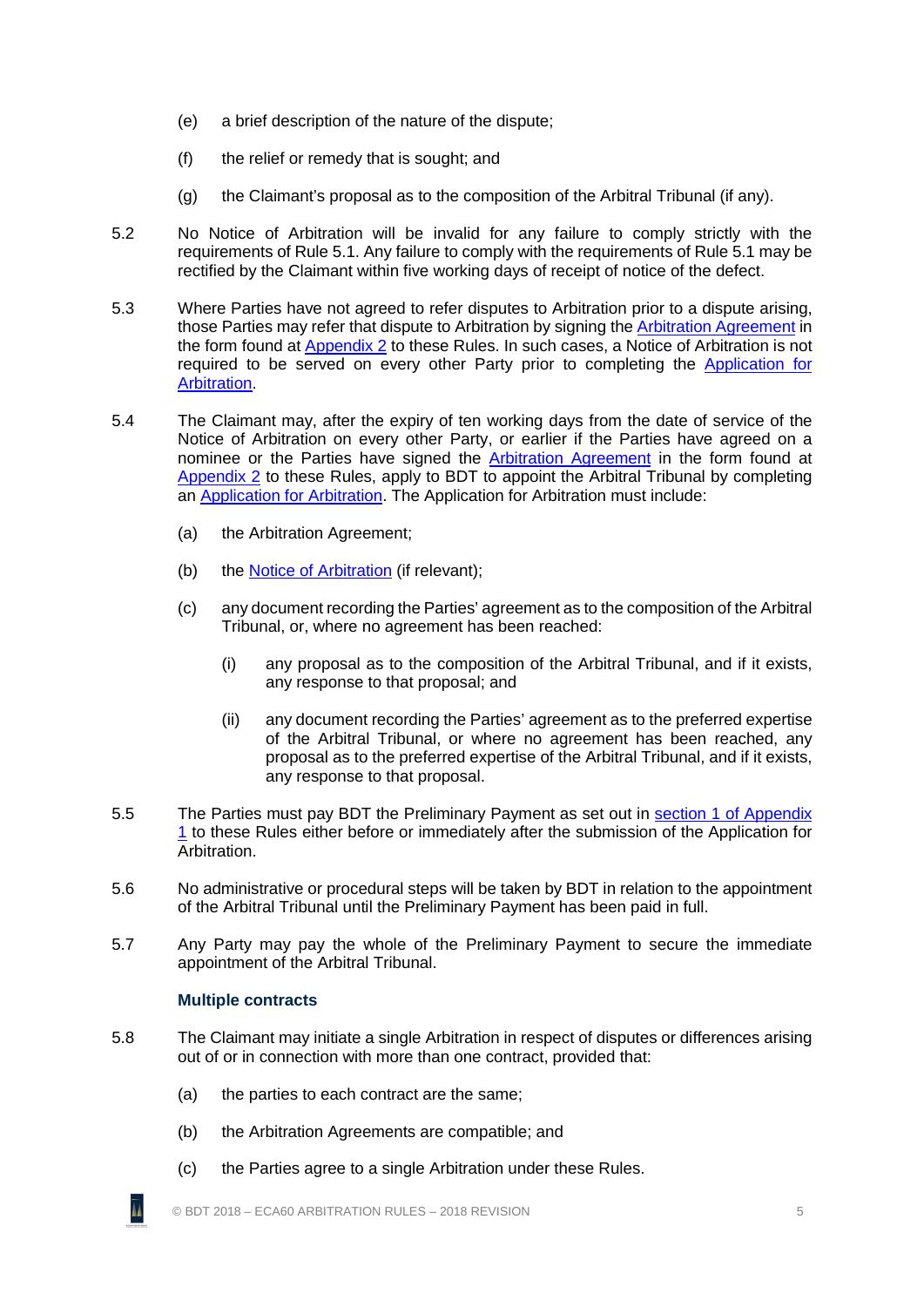# <span id="page-12-1"></span><span id="page-12-0"></span>**6.0 COMPOSITION AND FORMATION OF THE ARBITRAL TRIBUNAL**

#### **Procedure**

- <span id="page-12-4"></span><span id="page-12-2"></span>6.1 A sole arbitrator will be appointed as the Arbitral Tribunal by BDT upon receipt of a duly completed [Application for Arbitration](http://buildingdisputestribunal.co.nz/Arbitration/Apply+for+Arbitration.html) and the Preliminary Payment.
- 6.2 No Party or third person may appoint any arbitrator under the Arbitration Agreement. BDT alone is empowered to appoint arbitrators.
- <span id="page-12-6"></span>6.3 If the Parties have agreed that any person is to be appointed as an arbitrator, that agreement will be treated as an agreement to nominate an arbitrator for all purposes. Any such nominee may only be appointed by BDT as an arbitrator subject to his or her prior compliance with Rules [6.20](#page-14-1)[-6.21.](#page-14-2) BDT may refuse to appoint any nominee if it determines, in its sole discretion, that he or she is not suitable, independent, or impartial.
- <span id="page-12-5"></span>6.4 In the event of either:
	- (a) refusal by BDT to appoint the Parties' nominee under Rule [6.3;](#page-12-6) or
	- (b) the Parties' nominee declining to accept appointment as an arbitrator,

any Party may, after the expiry of five working days from the date BDT notifies the Parties that their nominee is unsuitable or unavailable to accept appointment as an arbitrator, request in writing that BDT appoint the arbitrator.

6.5 No Party, nor the Representative of any Party, may have any *ex parte* communication relating to the Arbitration with any arbitrator, or with any candidate for a Party nominated arbitrator, save for to advise the candidate of the general nature of the dispute and to inquire as to the candidate's relevant qualifications, independence, impartiality, and availability.

#### **Procedure under urgency**

- <span id="page-12-7"></span><span id="page-12-3"></span>6.6 If a Party seeks Urgent Interim Relief before the Arbitral Tribunal has been appointed, the selection and appointment of the Arbitral Tribunal will be made by BDT. BDT will use best endeavours to appoint the Arbitral Tribunal within one working day of receipt of the application for Urgent Interim Relief.
- 6.7 For the purposes of Rule [6.6,](#page-12-7) BDT will maintain a panel of specialist arbitrators for appointment where Urgent Interim Relief is sought.
- 6.8 The arbitrator determining the application for Urgent Interim Relief will consider the application in accordance with the factors set out in Rule [30.3.](#page-28-0)
- 6.9 The arbitrator may conduct the proceedings to determine Urgent Interim Relief in any manner he or she considers appropriate in the circumstances, taking account of the urgent and temporary nature of the Interim Measure sought. The arbitrator is not required to convene a conference or hearing with the Parties and may decide the application for Urgent Interim Relief on the available documentation, by order or Award.

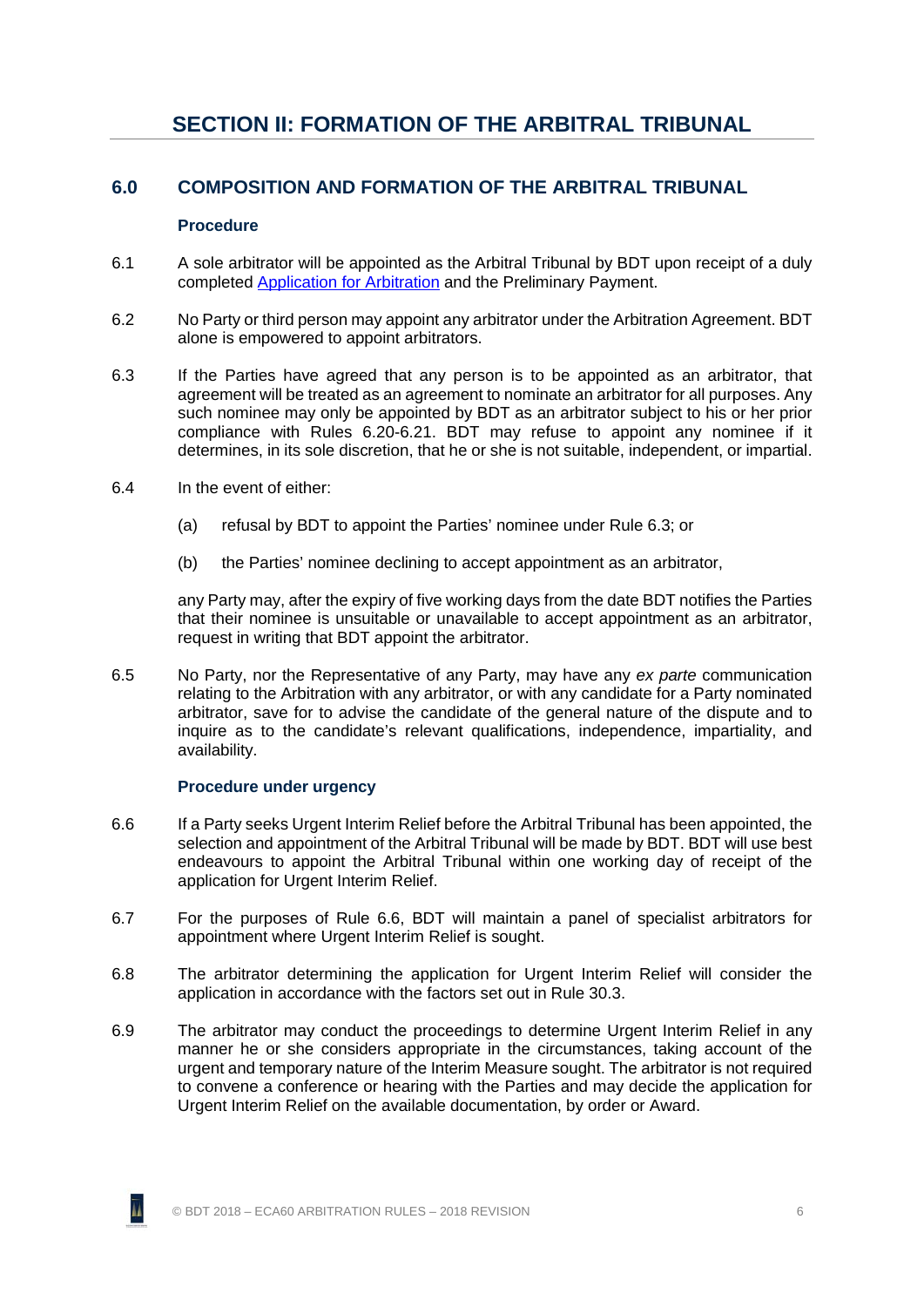- 6.10 The arbitrator will use best endeavours to make a determination within five working days of appointment and may make any order or Award allowed under Rules [30.2,](#page-27-4) [30.4,](#page-28-1) and [30.5.](#page-28-2)
- 6.11 Following the determination of Urgent Interim Relief, the arbitrator appointed under Rule [6.6](#page-12-7) will remain as the Arbitral Tribunal.
- <span id="page-13-0"></span>6.12 If Urgent Interim Relief is sought, all time limits under these Rules will be extended by the period of time that elapses between the date the application for Urgent Interim Relief is served and the date the decision as to the granting of Urgent Interim Relief is made.

#### **Replacement of arbitrator determining Urgent Interim Relief**

- 6.13 If an arbitrator is challenged before he or she has determined an application for Urgent Interim Relief, BDT will use best endeavours to rule on the challenge within three working days of receipt of the challenge. Where a challenge is made, BDT will use best endeavours to:
	- (a) communicate the challenge to every other Party and the challenged arbitrator within one working day of receipt of the challenge;
	- (b) allow every other Party and the challenged arbitrator one working day from receipt of that communication to respond; and
	- (c) consider the challenge and make a determination within one working day of the expiry of the period within which the Parties and the challenged arbitrator may respond, whether or not they exercise that right.
- 6.14 After an application for Urgent Interim Relief has been determined, the arbitrator who has been appointed for that purpose under Rule [6.6](#page-12-7) may be removed by agreement of the Parties. Any such agreement will not invalidate any order or Award for Urgent Interim Relief made by that arbitrator. The Arbitral Tribunal will then be formed in accordance with Rules [6.1-](#page-12-4)[6.4.](#page-12-5)

#### **Selection and appointment of arbitrator by BDT**

- <span id="page-13-1"></span>6.15 BDT may require each Party to provide such information as it deems necessary to fulfil its selection and appointment function under these Rules. BDT will have regard to such information but will not be bound by it in making such appointment as it sees fit.
- 6.16 BDT will take into consideration:

ĀÁ

- (a) any written agreement or joint nomination by the Parties;
- (b) any particular method or criteria for selection of the arbitrator agreed in writing by the Parties;
- (c) all relevant circumstances, including the nature of the legal relationship out of or in connection with which the dispute arose;
- (d) the nature and circumstances of the dispute;
- (e) the monetary amount or value of the dispute;
- (f) the number, location, and languages of the Parties;

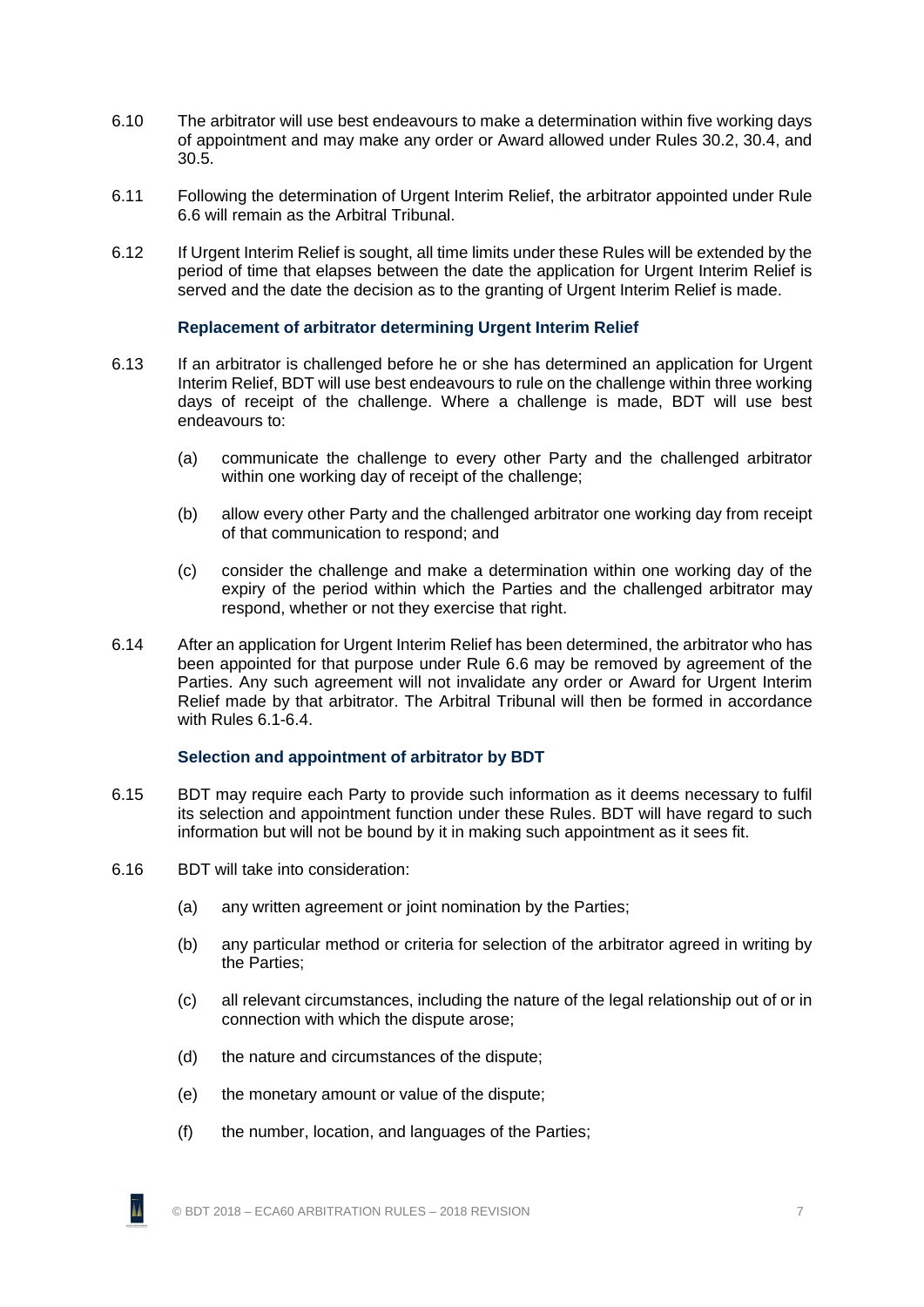- (g) whether the arbitrator will have sufficient availability to determine the case expeditiously in accordance with the arbitrator's obligations under these Rules; and
- (h) any other factors it considers relevant in the circumstances.
- 6.17 Where BDT selects and appoints an arbitrator under these Rules, it will have regard to, but is not bound to apply, the International Bar Association Guidelines on Conflicts of Interest in International Commercial Arbitration current at the date of the Application for Arbitration.
- <span id="page-14-4"></span>6.18 BDT will use best endeavours to make an appointment under these Rules within five working days of receipt of an Application for Arbitration and the Preliminary Payment.
- 6.19 Every decision by BDT to appoint an arbitrator under these Rules is final and binding on the Parties. It is not subject to appeal to BDT. BDT is not required to state or communicate reasons for its decision.
- <span id="page-14-1"></span>6.20 Any person who is not on a BDT approved list of arbitrators, and who is approached in connection with his or her possible appointment as an arbitrator under these Rules, must provide the Registrar with:
	- (a) a written resume of his or her past and present professional positions and experience as an arbitrator;
	- (b) a schedule of his or her fee rates; and
	- (c) any other information the Registrar considers relevant.
- <span id="page-14-2"></span>6.21 Any person approached in connection with his or her possible appointment as an arbitrator under these Rules must provide the Registrar with a written declaration disclosing, to the best of his or her knowledge:
	- (a) whether there are any circumstances, past or present, likely to give rise to justifiable doubts as to his or her impartiality or independence in the eyes of any of the Parties; and
	- (b) whether the candidate is ready, willing, and able to devote sufficient time, diligence, and effort to ensure the expeditious conduct of the Arbitration in accordance with these Rules.
- 6.22 Any arbitrator conducting an Arbitration under these Rules must be impartial and independent of the Parties. No arbitrator appointed to an Arbitral Tribunal may act as an advocate for, Representative of, or advisor to, any Party. Every arbitrator will, from the time of his or her appointment, assume a continuing duty to immediately disclose to the Parties and BDT any circumstances arising in the future which might be likely to give rise to justifiable doubts as to that arbitrator's impartiality or independence in the eyes of any of the Parties. This duty continues until the Arbitration is concluded.
- <span id="page-14-0"></span>6.23 Any appointment made by BDT under these Rules will be confirmed by a Notice of Appointment issued by the Registrar.

# **7.0 REPLACEMENT OF AN ARBITRATOR**

<span id="page-14-3"></span>7.1 BDT may revoke an arbitrator's appointment and appoint a replacement arbitrator upon its own initiative, or on a written challenge by any Party if:

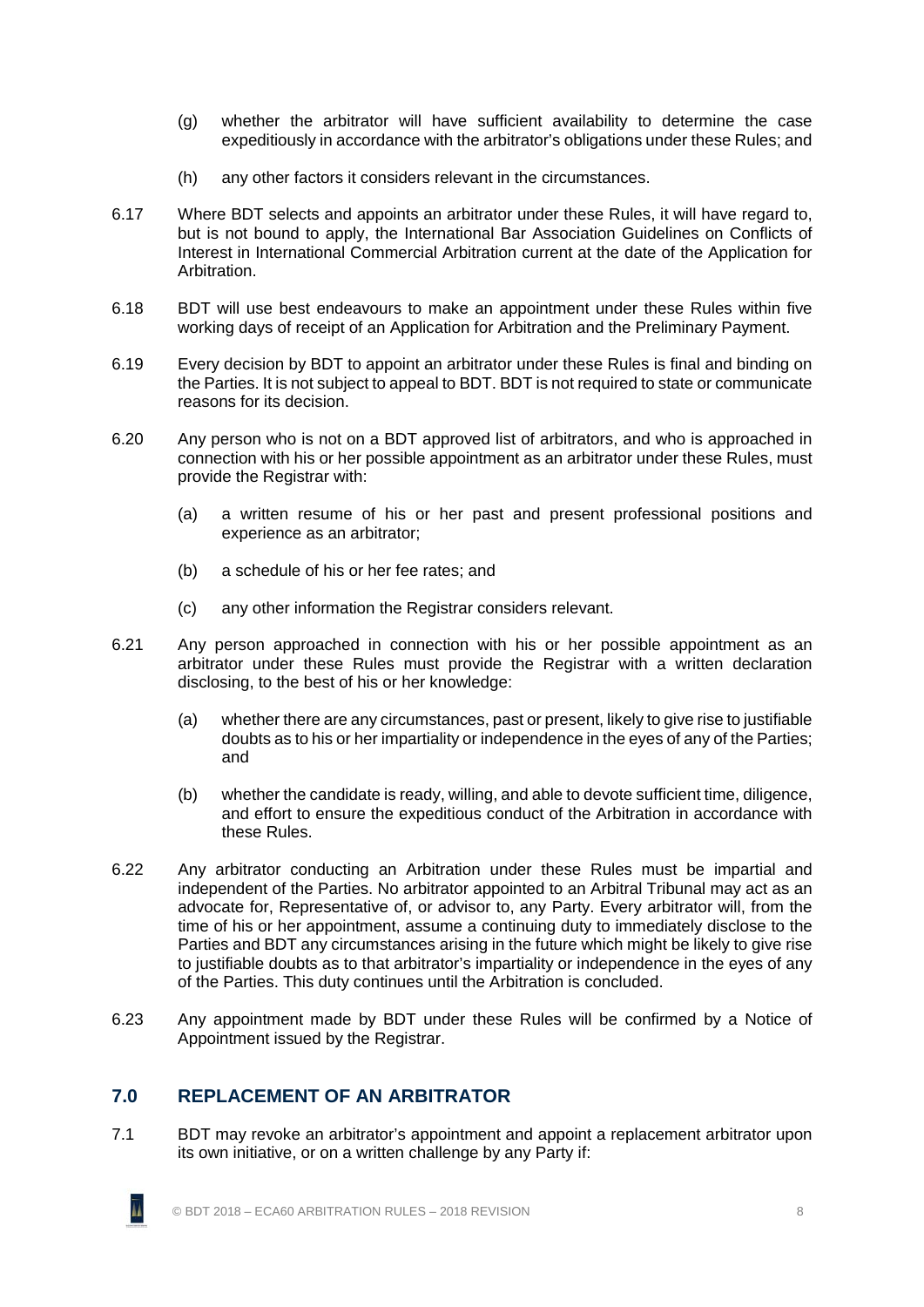- (a) the arbitrator gives written notice to BDT and every Party of his or her intent to resign as arbitrator; or
- (b) the Parties agree to the revocation of the arbitrator's mandate; or
- (c) circumstances exist that give rise to justifiable doubts as to the arbitrator's impartiality or independence; or
- (d) the arbitrator becomes in fact or in law, or by reason of infirmity, unable or unwilling to perform the functions of that office, or in fact fails to fulfil his or her functions within prescribed time limits in accordance with these Rules.
- <span id="page-15-1"></span>7.2 A Party may challenge the arbitrator nominated by that Party only for reasons of which it becomes aware of after the appointment has been made.
- 7.3 A Party requesting replacement of an arbitrator must notify the Arbitral Tribunal, every other Party, and BDT within five working days after becoming aware of the circumstances that give rise to the challenge (**Challenge Notice**). The Challenge Notice must state the grounds on which the request for replacement of the arbitrator is based.
- 7.4 Every other Party and the challenged arbitrator may respond to the challenge. If they wish to exercise that right, they must communicate their response to BDT, every other Party, and the Arbitral Tribunal, within five working days of receipt of the Challenge Notice.
- 7.5 If every Party agrees to the request, or the challenged arbitrator voluntarily withdraws, BDT will use best endeavours to appoint a replacement arbitrator within ten working days of receipt of the Challenge Notice. In either case, the replacement of the arbitrator by BDT does not imply acceptance of the validity of any ground referred to in the Challenge Notice.
- 7.6 If every other Party does not agree to the request and the challenged arbitrator does not withdraw, the decision as to whether to appoint a replacement arbitrator will be made by BDT after the arbitrator and every Party have had an opportunity to respond to the challenge.
- <span id="page-15-0"></span>7.7 BDT will use best endeavours to make a decision on the request for replacement of the arbitrator within 15 working days of receipt of the Challenge Notice. Such a decision is of an administrative nature and is final and binding on the Parties and the arbitrator. It is not subject to appeal to BDT. BDT is not required to state or communicate reasons for its decision.
- 7.8 A request for replacement of the arbitrator will not affect the conduct of the Arbitration unless the arbitrator resigns or is replaced.
- 7.9 If an arbitrator resigns or is replaced for any reason, all time limits under these Rules will be extended by the period of time that elapses between the arbitrator's resignation or removal and the appointment of a replacement arbitrator, unless the newly constituted Arbitral Tribunal decides that any part of the prior proceedings are to be repeated. In the latter case, the period of the extension will be equal to the period of time that elapses from the date of the earliest action to be taken by any Party that is to be repeated until the appointment of the replacement arbitrator.
- 7.10 If, prior to the replacement of an arbitrator, the Arbitral Tribunal has granted an Interim Measure or issued an Interlocutory, Interim, or Partial Award, any proceedings related solely to such orders and Awards will not be repeated and such orders and Awards will remain in effect.

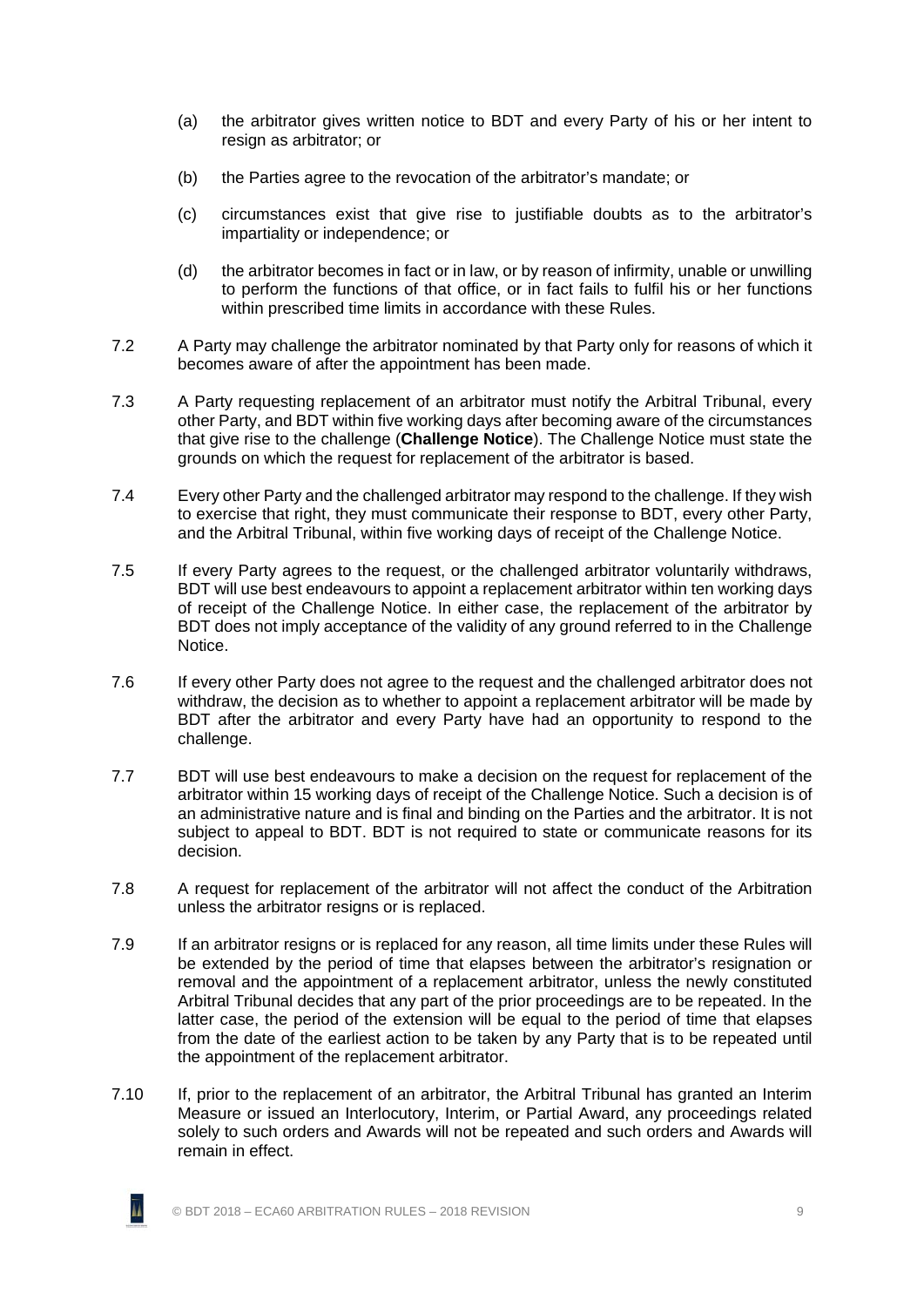<span id="page-16-0"></span>7.11 BDT will determine the amount of Fees and Expenses (if any) that it considers appropriate to be paid to the replaced arbitrator in the circumstances.

# **SECTION III: PROCEDURES OF THE ARBITRAL TRIBUNAL**

### <span id="page-16-1"></span>**8.0 SEAT OF ARBITRATION**

- 8.1 Unless otherwise agreed by the Parties, the Seat of the Arbitration will be Auckland, New Zealand.
- 8.2 Unless otherwise agreed by the Parties, the Arbitral Tribunal may meet at any location it considers convenient or necessary for deliberations and to hear witnesses, and may convene meetings and conduct the proceedings at any place that it considers appropriate, whether at the Seat of the Arbitration or at any other place, having regard to the nature and circumstances of the Arbitration.
- 8.3 If such places should be other than the Seat of the Arbitration, the Arbitration will nonetheless be treated for all purposes as an Arbitration conducted at the Seat and any order or Award as having been made at the Seat.

# <span id="page-16-2"></span>**9.0 LANGUAGE OF ARBITRATION**

- 9.1 Unless otherwise agreed by the Parties, the Arbitral Tribunal will determine the language or languages to be used in the Arbitration. In the absence of any agreement or determination to the contrary, the language of the Arbitration will be English.
- 9.2 The Arbitral Tribunal may order that any documents or exhibits submitted for the purpose of the Arbitration, delivered in their original language, must be accompanied by a translation (or be translated) into the language or languages of the Arbitration agreed upon by the Parties or determined by the Arbitral Tribunal.

# <span id="page-16-3"></span>**10.0 PROCEDURAL LAW GOVERNING THE ARBITRATION**

- 10.1 The law applicable to the Arbitration Agreement and the Arbitration is the New Zealand Arbitration Act 1996 (the **Act**), including the First and Second Schedules, except to the extent that the procedural law is modified by these Rules or otherwise by written agreement of the Parties and such agreement or modification is not prohibited by the Act.
- 10.2 No Party may apply to the High Court under Clause 4 of the Second Schedule of the Act to determine any preliminary question of law in the course of any Arbitration under these Rules.
- 10.3 No Party may appeal to the High Court under Clause 5 of the Second Schedule of the Act on any question of law arising out of an Award without the consent of every other Party given after the making of that Award or without the leave of the High Court.
- 10.4 No Party may apply to the High Court under Clause 6(3) of the Second Schedule of the Act to vary the amount or the allocation of Fees and Expenses arising out of any Award made under these Rules.

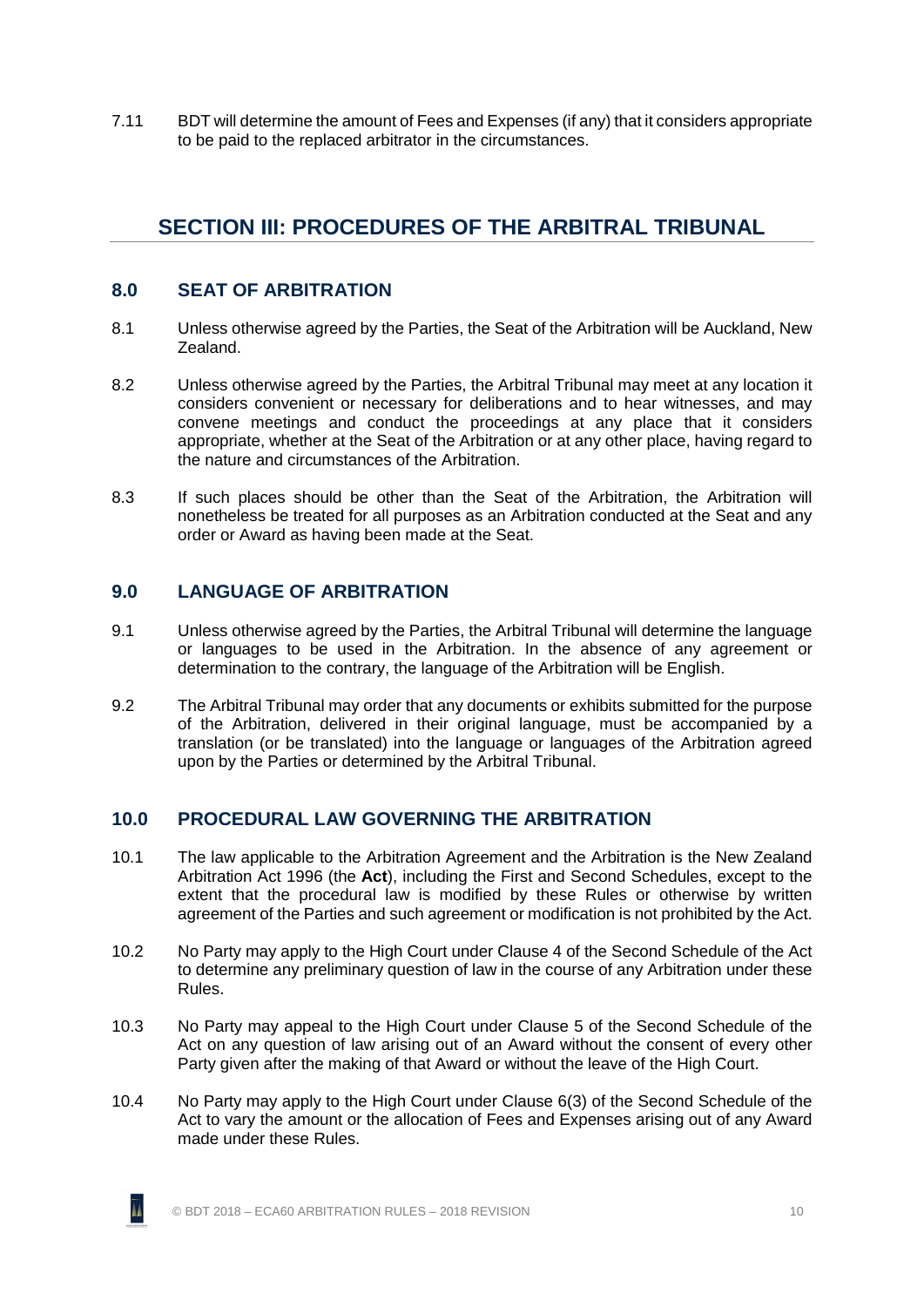# <span id="page-17-0"></span>**11.0 APPLICATION OF SUBSTANTIVE LAW**

- 11.1 The Parties are free to agree on the rules of law to be applied by the Arbitral Tribunal to the substance of the dispute within the limits of the applicable law of the Seat of the Arbitration. In the absence of such agreement, the Arbitral Tribunal will apply the conflict of laws rules which it considers to be appropriate to determine the substantive law.
- 11.2 The Arbitral Tribunal must take into account the provisions of the contract and trade usages applicable to the subject matter of the contract.
- 11.3 The Arbitral Tribunal will decide the issues in dispute according to considerations of justice, equity, and good conscience, only if the Parties have expressly authorised it to do so and if such an agreement is not prohibited by the law governing the Arbitration.

### <span id="page-17-1"></span>**12.0 THE NATURE OF THE DISPUTE**

12.1 The issues in dispute to be decided by the Arbitral Tribunal will be those defined in the Arbitration Agreement and as further defined in the Notice of Arbitration (if relevant), Claim, and any Defence, Counterclaim, Defence to the Counterclaim, or cross-claim asserted between co-Respondents or co-Claimants.

### <span id="page-17-2"></span>**13.0 REPRESENTATION**

- 13.1 Any Party to the Arbitration may appear in person or be represented or assisted by any person whether legally qualified or not, provided that the engagement of the Representative by that Party does not threaten or bring into question the composition or integrity of the Arbitral Tribunal or the Arbitration, or the finality of any Award due to a past or present relationship between the Representative and an arbitrator that would be likely to give rise to justifiable doubts as to the arbitrator's impartiality or independence, unless none of the Parties object after proper disclosure.
- 13.2 Until the Arbitral Tribunal is constituted, each Party must promptly notify BDT and every other Party of the names and contact details of all Representatives engaged for the purposes of the Arbitration.
- 13.3 Following the formation of the Arbitral Tribunal, any intended engagement of a Representative or any intended addition to, or change in representation by a Party, must be notified in writing to every other Party and the Arbitral Tribunal, and may only take effect with the approval of the Arbitral Tribunal.
- 13.4 The Arbitral Tribunal may withhold approval for the engagement of any Representative by a Party where the Arbitral Tribunal, in its sole discretion, considers that person's engagement could threaten or bring into question the composition and integrity of the Arbitral Tribunal, or the Arbitration, or the finality of any Award on the grounds of a possible conflict of interest or other like impediment.
- 13.5 Any obligation or duty bearing on a Representative under these Rules is an obligation or duty of the represented Party and that Party must ultimately bear the consequences of any misconduct by its Representative.
- <span id="page-17-3"></span>13.6 A Representative must not:

īı

(a) engage, or attempt to engage, in any *ex parte* communications with an arbitrator concerning the Arbitration once that arbitrator has been appointed to the Arbitral Tribunal;

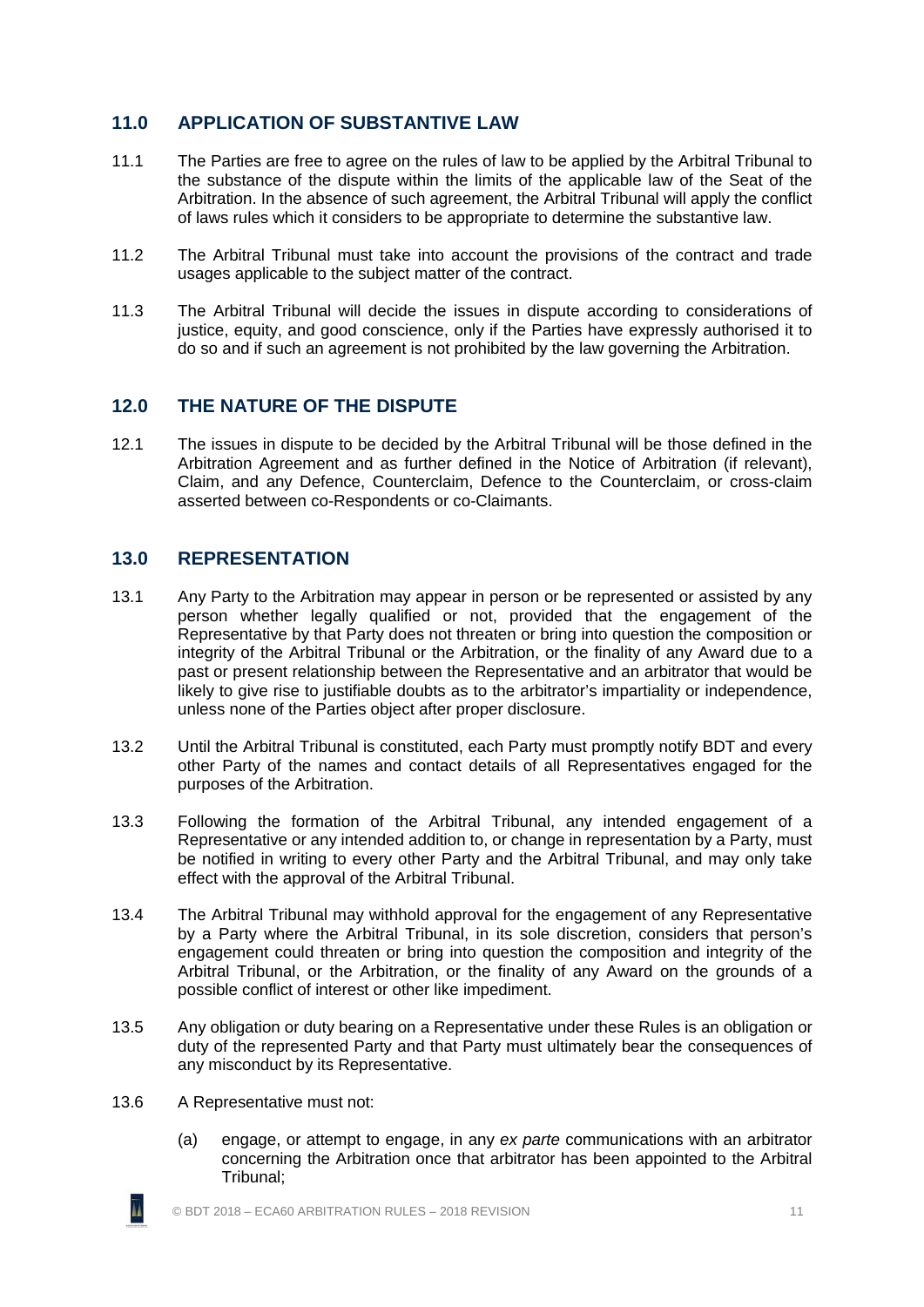- (b) make any knowingly false submission of fact to the Arbitral Tribunal;
- (c) invite or encourage a witness to give false evidence;
- (d) submit witness or expert evidence that he or she knows is false;
- (e) induce an expert or witness to replace their own account or opinion with that of the Representative;
- (f) make any request to produce, or any objection to a request to produce any document, evidence, or item, for an improper purpose (such as to harass or cause delay); or
- (g) suppress or conceal, or advise a Party to suppress or conceal any document, evidence, or any other item that has been requested by another Party, or that the Party whom he or she represents has undertaken, or been ordered by the Arbitral Tribunal, to produce.
- 13.7 Where a Representative unknowingly breaches Rule [13.6](#page-17-3) and later becomes aware of that breach, he or she is under a duty to disclose that breach to the Arbitral Tribunal, and to remedy that breach by any means the Arbitral Tribunal considers appropriate.
- 13.8 Breach of Rule [13.6](#page-17-3) may be taken into account by the Arbitral Tribunal in apportioning the costs of the Arbitration under Rule [37.5.](#page-35-2) In taking the Representative's conduct into account, the Arbitral Tribunal must indicate, if appropriate, how and in what amount the breach of Rule [13.6](#page-17-3) leads to the different apportionment of costs.
- 13.9 Where the Arbitral Tribunal considers a Representative has breached Rule [13.6](#page-17-3) in a manner that is flagrant and intentional, and to the extent that the Arbitral Tribunal considers the Representative's continued involvement in the Arbitration to be inconsistent with the Purpose and Overriding Objective of these Rules, the Arbitral Tribunal may, after giving the Parties an opportunity to express their views about the alleged breach and the consequences of the measure that the Arbitral Tribunal is considering:
	- (a) exclude the Representative from participating in all or part of the Arbitration; and/or
	- (b) take any other appropriate measure to preserve the fairness and integrity of the proceedings and the enforceability of the Award.

# <span id="page-18-0"></span>**14.0 DIRECTIONS CONFERENCES**

14.1 The Arbitral Tribunal may call, and the Parties must attend, conferences for the purpose of discussing and determining procedural issues and timetabling matters (**Directions Conferences**). The Arbitral Tribunal may conduct Directions Conferences in any manner considered appropriate in the circumstances (whether in person, by telephone, video conference, or other electronic communication) at such times and on such dates (and at such venues in the case of meetings in person) as may be fixed by the Arbitral Tribunal.

# <span id="page-18-1"></span>**15.0 CLAIM**

15.1 Unless another period of time is agreed by the Parties or determined by the Arbitral Tribunal, the Claimant must, on or before the 10th working day after the Commencement Date, communicate to the Arbitral Tribunal and to the Respondent a statement in writing giving particulars of the claim (**Claim**).

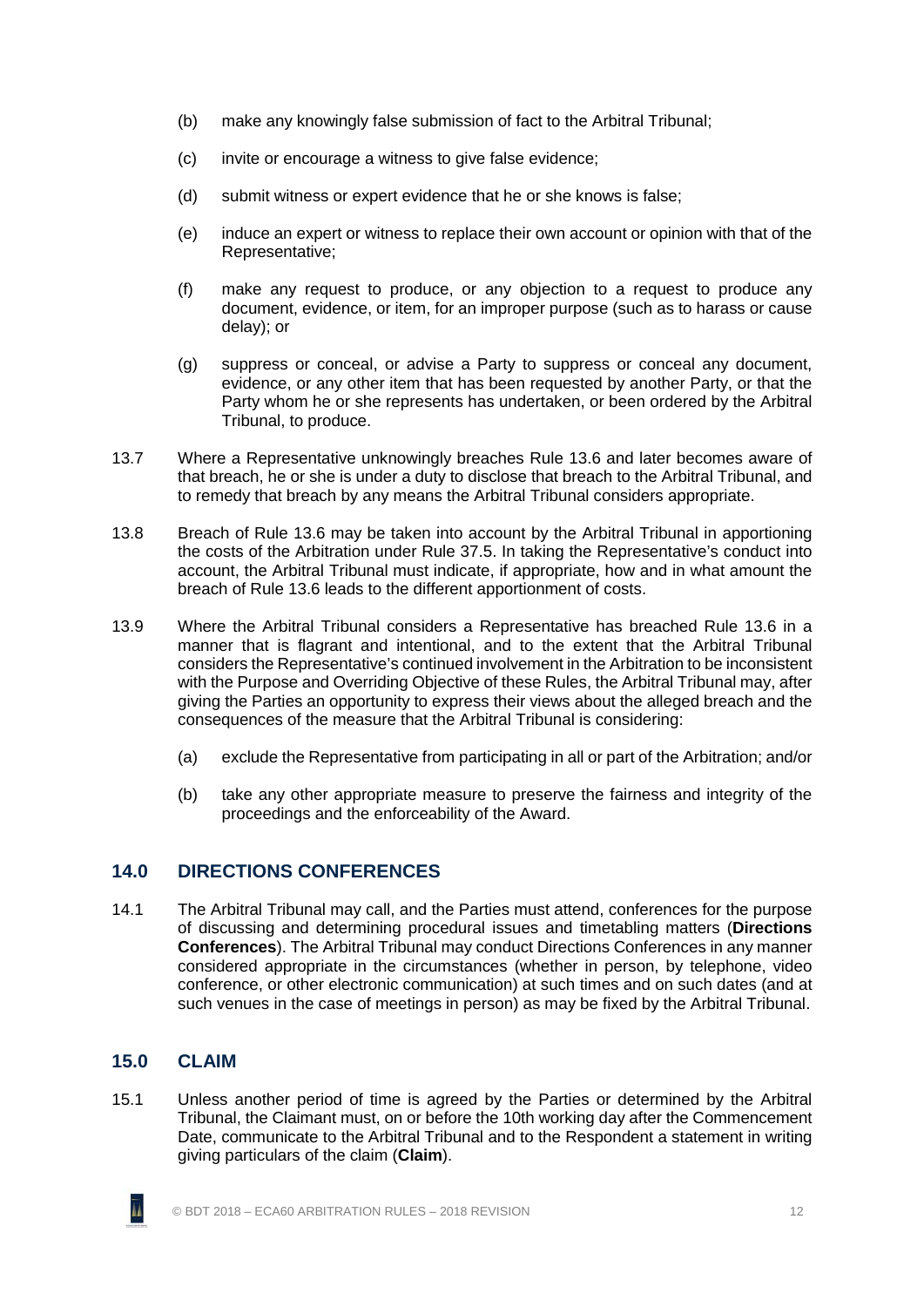- <span id="page-19-2"></span>15.2 The Claim must include:
	- (a) the nature and basis of the Claim;
	- (b) the amount of compensation claimed, or other relief or remedy sought, including any claim for interest;
	- (c) any expert reports or sworn witness statements relied on by the Claimant;
	- (d) copies of all supporting documents relied on by the Claimant; and
	- (e) submissions on the factual and legal issues involved in the Claim, and the Claimant's contentions as to those issues.

### <span id="page-19-0"></span>**16.0 DEFENCE AND COUNTERCLAIM**

- 16.1 Unless another period of time is agreed by the Parties or determined by the Arbitral Tribunal, the Respondent may, on or before the 20th working day after the Commencement Date, communicate to the Arbitral Tribunal and to every other Party a statement in writing in reply to the Claim and giving particulars of any claims against the Claimant (**Defence and Counterclaim**).
- <span id="page-19-3"></span>16.2 The Defence must include:
	- (a) what matters in the Claim are accepted or agreed;
	- (b) what matters are disputed, with reasons why;
	- (c) any expert reports or sworn witness statements relied on by the Respondent;
	- (d) copies of all supporting documents relied on by the Respondent; and
	- (e) submissions on the factual and legal issues involved in the Claim, and the Respondent's contentions as to those issues.
- <span id="page-19-4"></span>16.3 Any Counterclaim must include:
	- (a) the nature and basis of the Counterclaim;
	- (b) the amount of compensation claimed, or other relief or remedy sought, including any claim for interest;
	- (c) any expert reports or sworn witness statements relied on by the Respondent;
	- (d) copies of all supporting documents relied on by the Respondent; and
	- (e) submissions on the factual and legal issues involved in the Counterclaim, and the Respondent's contentions as to those issues.

# <span id="page-19-1"></span>**17.0 REPLY AND DEFENCE TO COUNTERCLAIM**

17.1 Unless another period of time is agreed by the Parties or determined by the Arbitral Tribunal, the Claimant may, on or before the 25th working day after the Commencement Date, communicate to the Arbitral Tribunal and to the Respondent a statement in writing in reply to the Defence and Counterclaim (**Reply and Defence to Counterclaim**).

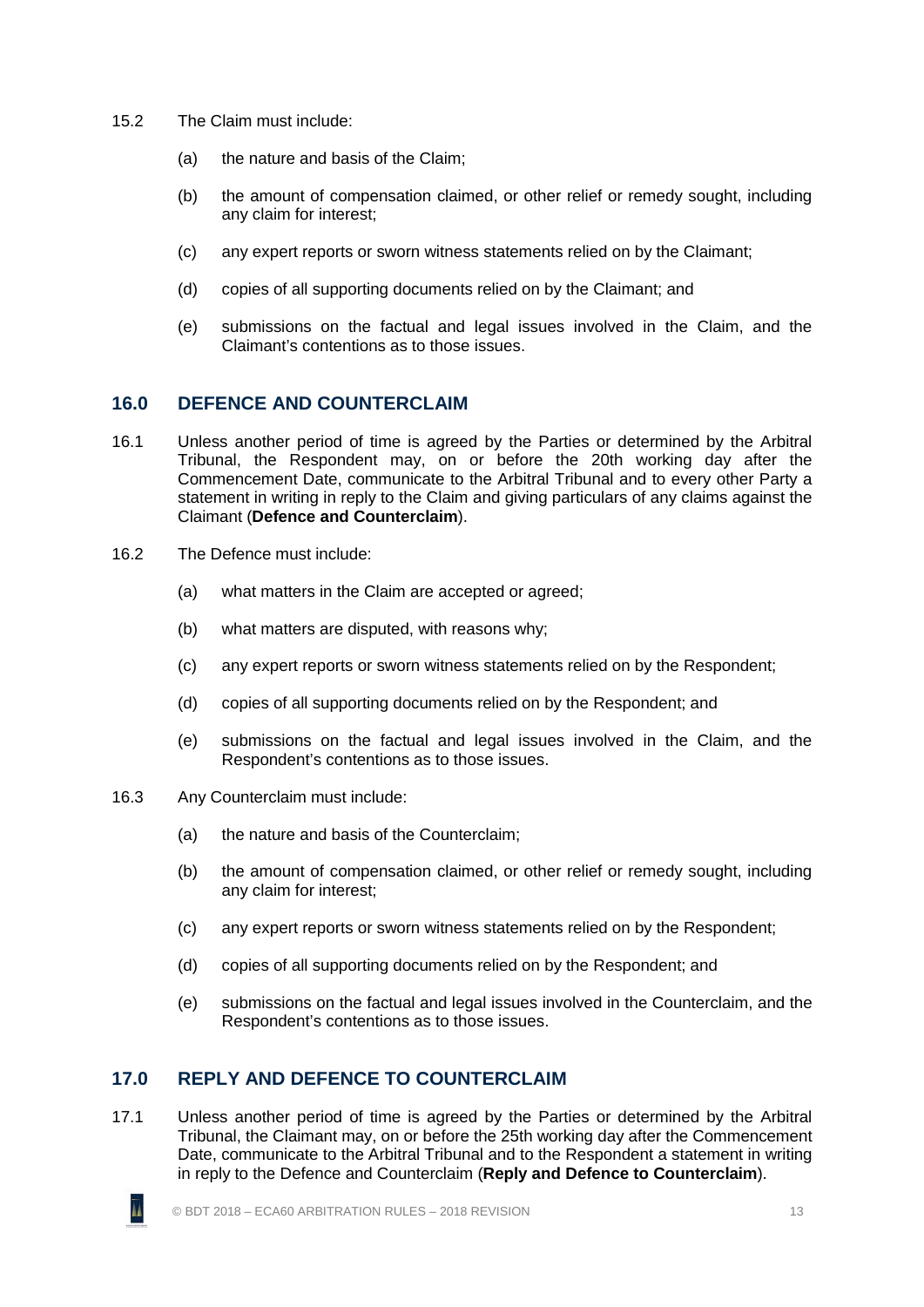- <span id="page-20-4"></span>17.2 The Reply by the Claimant to any Defence or Counterclaim must include:
	- (a) what matters in the Defence or Counterclaim are accepted or agreed;
	- (b) what matters are disputed, with reasons why;
	- (c) any additional expert reports or sworn witness statements relied on by the Claimant;
	- (d) copies of all supporting documents relied on by the Claimant; and
	- (e) submissions on the factual and legal issues involved in the Defence or the Counterclaim, and the Claimant's contentions as to those issues.

### <span id="page-20-0"></span>**18.0 NO AMENDMENTS TO CLAIM, DEFENCE AND COUNTERCLAIM, AND REPLY AND DEFENCE TO COUNTERCLAIM**

18.1 No Party may amend or supplement its Claim, Defence and Counterclaim, or Reply and Defence to Counterclaim after the expiry of the period within which the relevant documents may be served on the Arbitral Tribunal and every other Party.

# <span id="page-20-1"></span>**19.0 JURISDICTION OF ARBITRAL TRIBUNAL**

- 19.1 The Arbitral Tribunal may rule on its own jurisdiction, including any objections with respect to the existence or validity of the Arbitration Agreement. For that purpose, an arbitration clause which forms part of a contract shall be treated as an agreement independent of the other terms of the contract. A decision by the Arbitral Tribunal that the contract is null and void shall not entail *ipso jure* (necessarily) the invalidity of the arbitration clause.
- <span id="page-20-3"></span>19.2 A plea that the Arbitral Tribunal does not have jurisdiction shall be raised not later than the submission of the Defence and Counterclaim. A Party is not precluded from raising such a plea by the fact that that Party has appointed, or participated in the appointment of, an arbitrator. A plea that the Arbitral Tribunal is exceeding the scope of its authority shall be raised as soon as the matter alleged to be beyond the scope of its authority is raised during the arbitral proceedings. The Arbitral Tribunal may, in either case, admit a later plea if it considers the delay justified.
- 19.3 The Arbitral Tribunal may rule on a plea referred to in Rule [19.2](#page-20-3) either as a preliminary question or in an Award on the merits.
- 19.4 If the Arbitration is seated in New Zealand and the Arbitral Tribunal rules on such a plea as a preliminary question, any Party may request, within 30 calendar days after having received notice of that ruling, the High Court to decide the matter, which decision shall be subject to no appeal. While such a request is pending, the Arbitral Tribunal may continue the arbitral proceedings and make an Award.

#### **Summary procedure – early dismissal of Claims and Defences**

- <span id="page-20-5"></span><span id="page-20-2"></span>19.5 The Arbitral Tribunal may decide one or more issues of fact or law by way of summary procedure.
- 19.6 A Party may apply to the Arbitral Tribunal for the early dismissal of a Claim or Defence in whole or in part, on the grounds, *inter alia*, that:

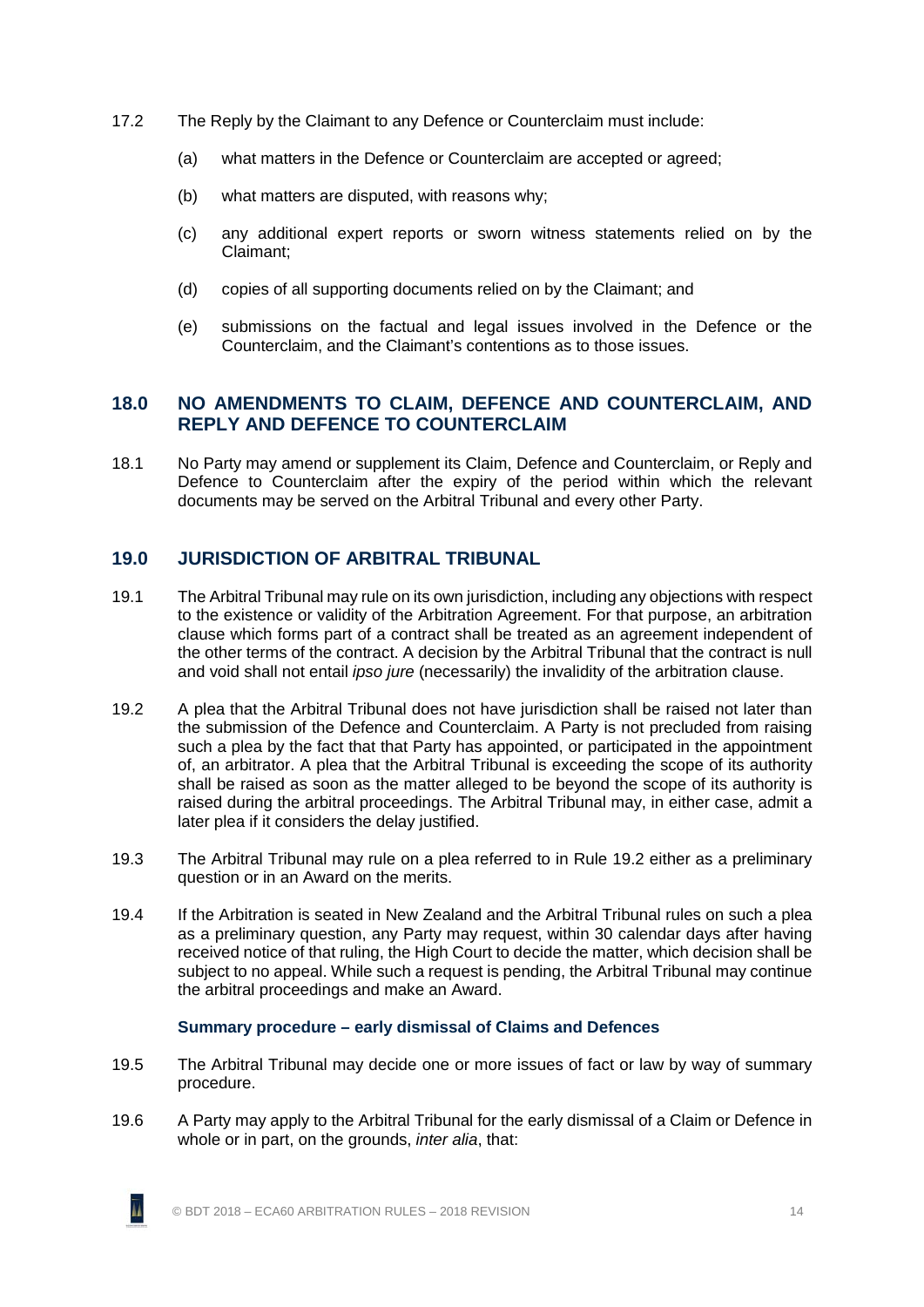- (a) a Claim or Defence, or any part of such Claim or Defence, discloses no reasonably arguable cause of action, is frivolous or vexatious, or is otherwise an abuse of process;
- (b) the facts alleged by the other Party, even if true, do not disclose any legally recognisable claim;
- (c) an allegation of fact or law material to the outcome of the Claim or Defence is manifestly without merit; and/or
- (d) a Claim or Defence is manifestly outside the jurisdiction of the Arbitral Tribunal.
- 19.7 A Party applying for the early dismissal of a Claim or Defence must, at the same time it files the application with the Arbitral Tribunal, file and serve a copy of the application on every other Party and BDT.
- 19.8 An application for the early dismissal of a Claim or Defence must state:
	- (a) the grounds relied on;
	- (b) which causes of action cannot succeed and why;
	- (c) the form of summary procedure proposed; and
	- (d) why such procedure would be consistent with the Purpose and Overriding Objective of these Rules such that it would be appropriate in all the circumstances of the case.
- 19.9 On receipt of an application for the early dismissal of a Claim or Defence, the Arbitral Tribunal shall, after allowing every other Party to comment, issue an order either dismissing the application or allowing the application to proceed and fixing the procedure to be adopted.
- 19.10 If the application for summary procedure is allowed to proceed, the Arbitral Tribunal shall, after giving the Parties an opportunity to be heard, make an order or Award on the application for the early dismissal of a Claim or Defence, with reasons, which may be in a summary form.
- 19.11 The Arbitral Tribunal will use best endeavours to make an order or Award on the application within the shortest period of time that is reasonably practicable following receipt of the application, having regard to the circumstances of the case.
- <span id="page-21-1"></span>19.12 If the application for summary procedure is granted and the whole of the Claim or Defence is not dismissed, all time limits under these Rules will be extended by the period of time that elapses from the date the application is served on the Arbitral Tribunal until the order or Award on the application is made.

#### **Arbitral Secretary**

- <span id="page-21-2"></span><span id="page-21-0"></span>19.13 Unless otherwise agreed by the Parties, the Arbitral Tribunal may, after notifying the Registrar and consulting with the Parties, appoint at its sole discretion, an administrative assistant (**Arbitral Secretary**) at any stage of the Arbitration to assist the Arbitral Tribunal in resolving the dispute effectively and efficiently in a manner consistent with the Purpose and Overriding Objective of these Rules.
- <span id="page-21-3"></span>19.14 Prior to making any such appointment, the Arbitral Tribunal shall:

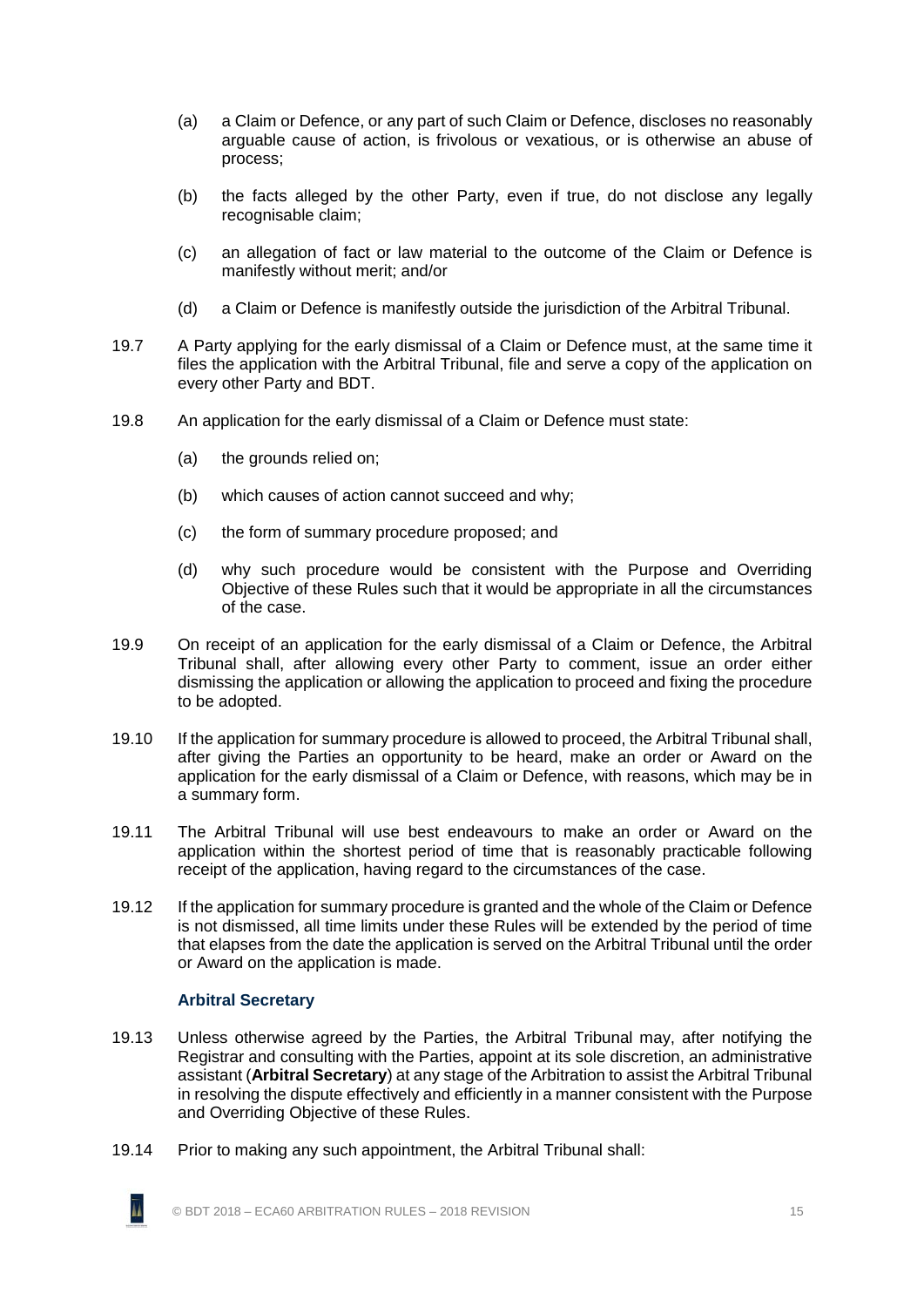- (a) select an appropriate candidate, taking into account all the circumstances of the case;
- (b) secure the advance agreement of that person to accept such appointment on the terms, and in the form of the [Agreement to Act as Arbitral Secretary](http://buildingdisputestribunal.co.nz/Arbitration/Arbitration+Guides+and+Resources.html) annexed at [Appendix 6](#page-58-0) to these Rules;
- (c) notify the Registrar and the Parties of its proposal, providing a copy of the duly executed Agreement to Act as Arbitral Secretary and the candidate's curriculum vitae;
- (d) receive and consider the Parties' comments and any objection to the appointment; and
- (e) assuming no objection is taken, or the Arbitral Tribunal rules against any objection, the Arbitral Tribunal may proceed to appoint the Arbitral Secretary.
- 19.15 The Arbitral Tribunal shall at all times be responsible for the Arbitral Secretary's conduct in connection with the Arbitration.
- 19.16 The Arbitral Tribunal shall not delegate any decision-making duties to the Arbitral Secretary or rely on the Arbitral Secretary to perform any other essential duties of the Arbitral Tribunal.
- 19.17 The Arbitral Secretary shall be subject to the same standards of independence, impartiality, and confidentiality as the Arbitral Tribunal.
- 19.18 The Parties shall accord the Arbitral Secretary with the same immunity as that accorded to the Arbitral Tribunal under Rules [39.1](#page-37-1)[-39.5.](#page-37-2)
- 19.19 The fees of the Arbitral Secretary shall form part of the Arbitral Tribunal's fees.
- <span id="page-22-0"></span>19.20 Any reasonable expenses incurred by the Arbitral Secretary in the execution of his or her duties shall be reimbursed by the Parties at cost.

#### **20.0 JOINDER**

īī

<span id="page-22-1"></span>20.1 There is no provision for joinder under these Rules for expedited Arbitration.

#### **21.0 CONSOLIDATION**

<span id="page-22-2"></span>21.1 There is no provision for consolidation under these Rules for expedited Arbitration.

#### **22.0 DISCLOSURE OF DOCUMENTS**

- <span id="page-22-3"></span>22.1 There shall be no formal discovery or inspection of documents under these Rules for expedited Arbitration.
- 22.2 Each Party shall provide copies of all documents relied upon in support of the Claim, the Defence and Counterclaim, or the Reply and Defence to Counterclaim to the Arbitral Tribunal and every other Party in accordance with Rules [15.2,](#page-19-2) [16.2,](#page-19-3) [16.3,](#page-19-4) and [17.2.](#page-20-4)
- <span id="page-22-4"></span>22.3 The Arbitral Tribunal may, at the request of any Party, or on its own motion, require a Party to provide any documents or other evidence that the Arbitral Tribunal may

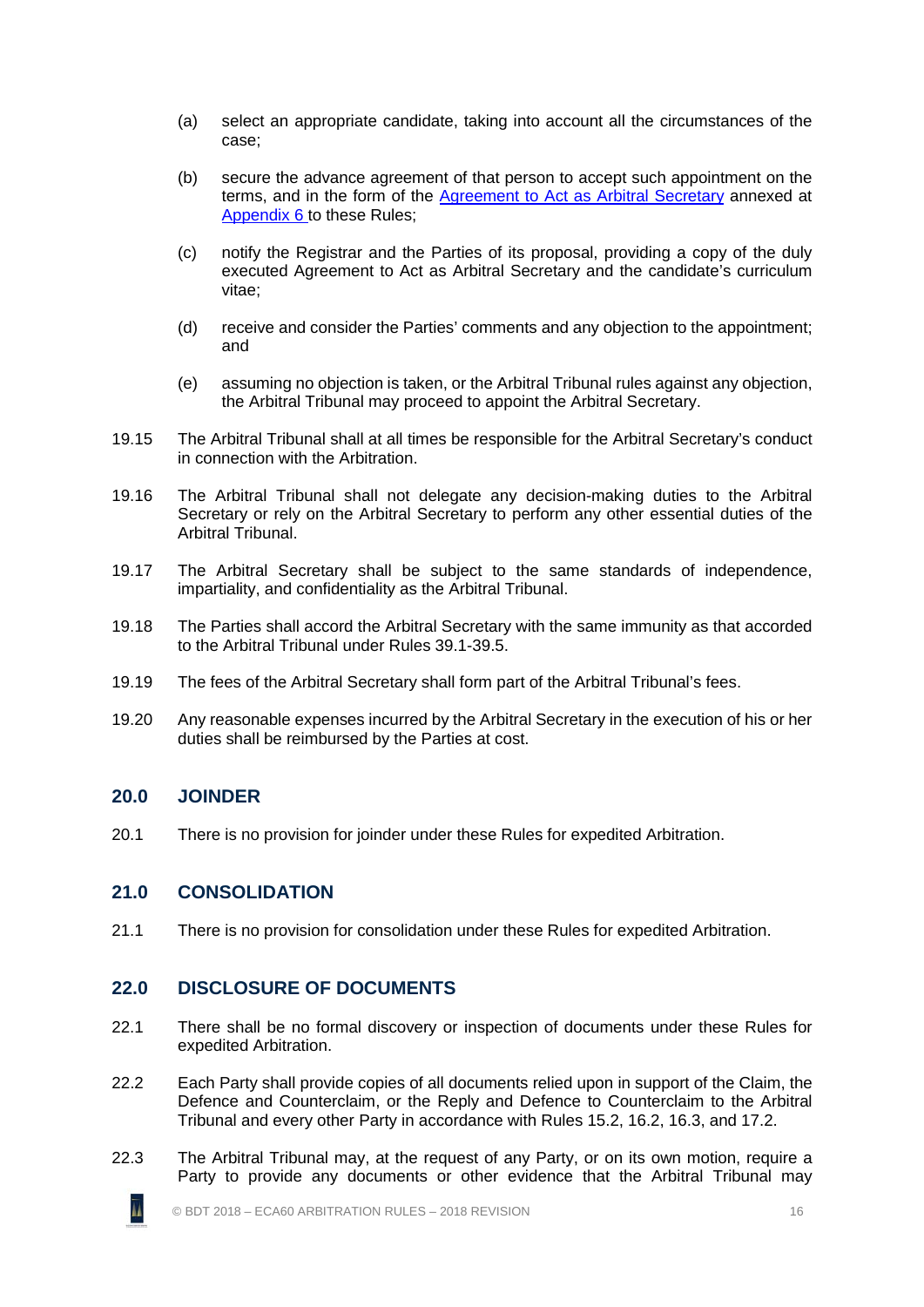reasonably require, and may order a Party to make available to the Arbitral Tribunal, or to any other Party, any property, goods, or item in its power, possession, or control for inspection, observation, the taking of samples, measuring, weighing, photography, the observation of any process, or testing. If a Party fails to produce or to make available any such document, property, goods, or item, without adequate explanation, the Arbitral Tribunal may draw any inference from that failure that the Arbitral Tribunal thinks fit.

- 22.4 For the avoidance of doubt, the Arbitral Tribunal may modify any disclosure procedures set out in Rules [22.1-](#page-22-3)[22.3.](#page-22-4)
- 22.5 If discovery and inspection are undertaken, then it will be on such terms as the Arbitral Tribunal directs, having regard to the Purpose and the Overriding Objective of these Rules. The Arbitral Tribunal may, at its discretion, order the Parties to exchange lists of documents verified by affidavit that are, or have been, in the Parties' possession, power, or control, and relate to a matter in question in the Arbitration.
- 22.6 The Arbitral Tribunal may, at the request of a Party or on its own motion, exclude from evidence, production or inspection, any document, statement, oral testimony, or item, for any of the following reasons:
	- (a) lack of sufficient relevance to the case or materiality to its outcome;
	- (b) legal impediment or privilege under the legal or ethical rules determined by the Arbitral Tribunal to be applicable;
	- (c) unreasonable burden to produce the requested evidence;
	- (d) loss or destruction of the document or item that has been shown with reasonable likelihood to have occurred;
	- (e) grounds of commercial or technical confidentiality that the Arbitral Tribunal determines to be compelling;
	- (f) grounds of special political or institutional sensitivity (including evidence that has been classified as secret by a government or public international institution) that the Arbitral Tribunal determines to be compelling;
	- (g) considerations of procedural economy, proportionality, fairness, or equality of the Parties that the Arbitral Tribunal determines to be compelling; or
	- (h) any other grounds which would be applicable in court proceedings at the Seat of Arbitration.

# <span id="page-23-0"></span>**23.0 AGREED BUNDLE**

īı

- 23.1 The Arbitral Tribunal may direct the Claimant and Respondent, by a time agreed by them, or failing their agreement, by a time determined by the Arbitral Tribunal, to compile, in consultation with every other Party, an indexed and paginated bundle of documents (**Agreed Bundle**).
- 23.2 Unless expressly stated in the Agreed Bundle, or, at the Arbitration hearing leave is granted on adequate grounds to argue the contrary, the Agreed Bundle will be produced to the Arbitral Tribunal on the basis that each document contained in the Agreed Bundle is considered to:
	- (a) be admissible in evidence;

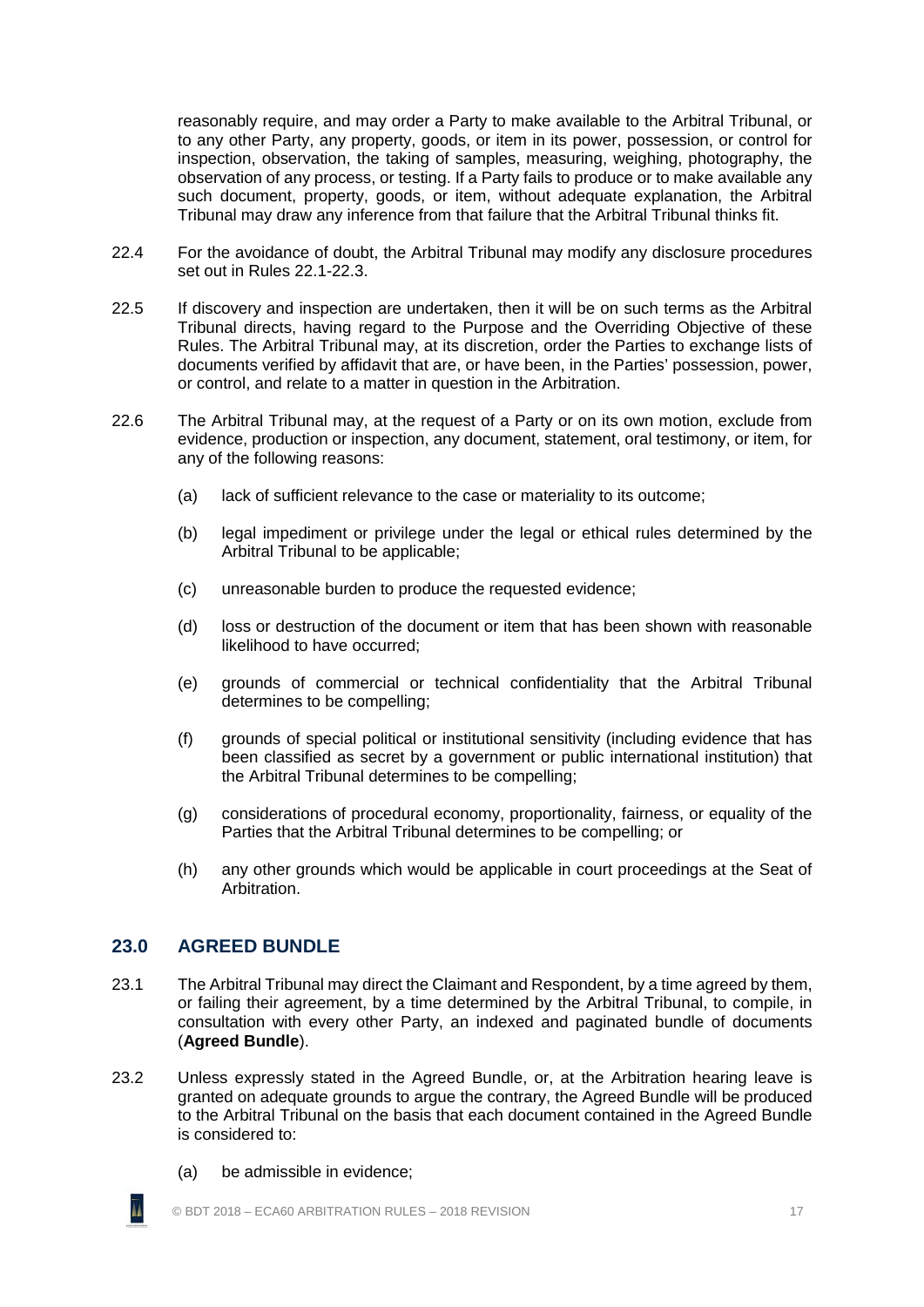- (b) be accurately described and dated in the index to the bundle;
- (c) be what it purports to be on its face;
- (d) have been signed by any purported signatory;
- (e) have been sent by any purported author and to have been received by any apparent addressee; and
- (f) have been produced by the Party indicated in the index to the Agreed Bundle.

# <span id="page-24-0"></span>**24.0 HEARING**

- 24.1 Unless otherwise agreed by the Parties, the Arbitral Tribunal must decide whether to hold oral hearings for the presentation of evidence or for oral argument, or whether the proceedings will be conducted on the basis of documents and other materials.
- 24.2 Unless the Parties have agreed that no hearings shall be held, the Arbitral Tribunal may hold such oral hearings as it considers appropriate and must fix the date, time, form, procedure, and place of the hearing, and advise the Parties accordingly.
- 24.3 The hearing will be conducted as directed by the Arbitral Tribunal. The Arbitral Tribunal may impose time limits for the presentation of submissions and the adducing and testing of evidence by each Party.
- 24.4 Unless otherwise agreed by the Parties, the Arbitral Tribunal may hear witnesses and conduct hearings by any means that it considers effective and expedient and at any location that it considers appropriate in all the circumstances. A hearing may take place in person, by video or telephone conference, or by any combination of these methods.
- 24.5 The Arbitral Tribunal shall, after conferring with the Parties, declare the hearing closed if satisfied that the Parties have no further relevant and material evidence to produce, or submissions to make in respect of the matters to be decided in the order or Award.
- 24.6 The Arbitral Tribunal may, upon application of any Party, or on its own motion, re-open the hearing at any time before any order or Award is made.
- 24.7 The duration of any oral hearing will be limited to three working days, or otherwise the shortest period of time reasonably possible having regard to the complexity of the issues involved and the need to ensure that the Purpose and the Overriding Objective are achieved without incurring unnecessary expense.

# <span id="page-24-1"></span>**25.0 PROCEDURE**

- 25.1 The Arbitral Tribunal has the widest discretion permitted by law to resolve the dispute in a just, speedy, cost effective, and final manner in accordance with these Rules and the principles of natural justice.
- 25.2 It is expressly acknowledged and accepted that what might otherwise constitute natural justice in another setting may by necessity be tempered in order that the time limits under these Rules are met and the stated Purpose and Overriding Objective are achieved.
- 25.3 The Arbitral Tribunal has the jurisdiction and power to:

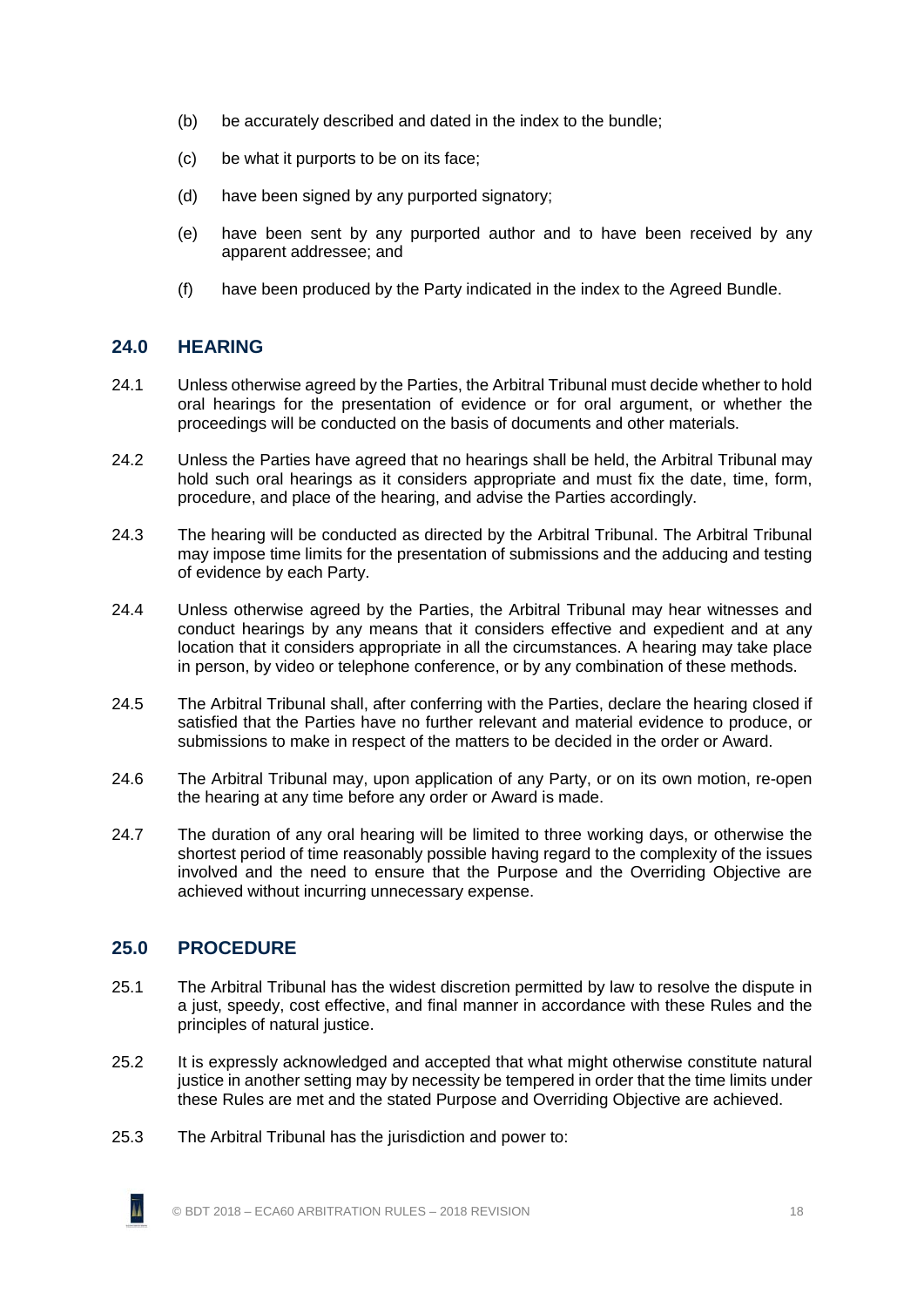- (a) make any rulings and give any directions that it thinks fit with regard to procedure at any time during the Arbitration, including but not limited to, directing the order of proceedings, bifurcating proceedings, excluding repetitive or irrelevant evidence, directing conferences of experts and the preparation of a joint statement of experts; and
- (b) decide one or more issues of fact or law by way of summary procedure in terms of Rules [19.5](#page-20-5)[-19.12.](#page-21-1)
- 25.4 The Arbitral Tribunal must conduct the Arbitration in accordance with the Purpose of these Rules. It must adopt such procedures and give such directions and rulings as may be required to ensure that the process for the determination of the matters in dispute is fair, prompt, and cost effective, and that to the best of the Arbitral Tribunal's ability, the Overriding Objective is achieved.
- 25.5 Following the formation of the Arbitral Tribunal, all statements, documents, or other information supplied to the Arbitral Tribunal by any Party must simultaneously be communicated to every other Party and the Registrar.

#### <span id="page-25-0"></span>**26.0 EVIDENCE AND ADMISSIBILITY**

- 26.1 Each Party will bear the burden of proving the facts relied upon to support its Claim or any affirmative Defence.
- 26.2 The Arbitration will proceed on the basis of written submissions, evidence, and any other material which is provided to every other Party and the Arbitral Tribunal in accordance with the procedures set out in these Rules, and any oral evidence given, or submissions made, at a hearing.
- 26.3 The Arbitral Tribunal may have regard to, but is not bound to apply, the International Bar Association Rules on the Taking of Evidence in International Commercial Arbitration current at the Commencement Date. The admissibility, relevance, materiality, and weight of the evidence offered will be determined by the Arbitral Tribunal. The Arbitral Tribunal is not bound by any rules of evidence which apply in a court of law.
- 26.4 If a statement or report is included with a Party's Claim, Defence, Counterclaim, or Reply and Defence to Counterclaim, the relevant witness may be called by the Party submitting the statement or report, or be required for cross-examination by any other Party, or be called by the Arbitral Tribunal to attend a hearing. If the Arbitral Tribunal orders a Party to secure the attendance of a witness and the witness refuses or fails to attend the hearing without good cause, the Arbitral Tribunal may place such weight on the written testimony of that witness (or exclude all or any part of it) as it considers appropriate in the circumstances. The Arbitral Tribunal may put questions to a witness at any stage of a hearing.
- 26.5 No person may, without leave of the Arbitral Tribunal, be called as a witness unless that person's written statement or report is included with a Party's Claim, Defence, Counterclaim, or Reply and Defence to Counterclaim, or is otherwise provided to the Arbitral Tribunal and to every other Party prior to the hearing.
- 26.6 No document or other evidentiary material may be relied upon by a Party without leave of the Arbitral Tribunal unless that document or other evidentiary material has been provided with a Party's Claim, Defence, Counterclaim, or Reply and Defence to Counterclaim, or has otherwise been provided to the Arbitral Tribunal and to every other Party prior to the hearing.

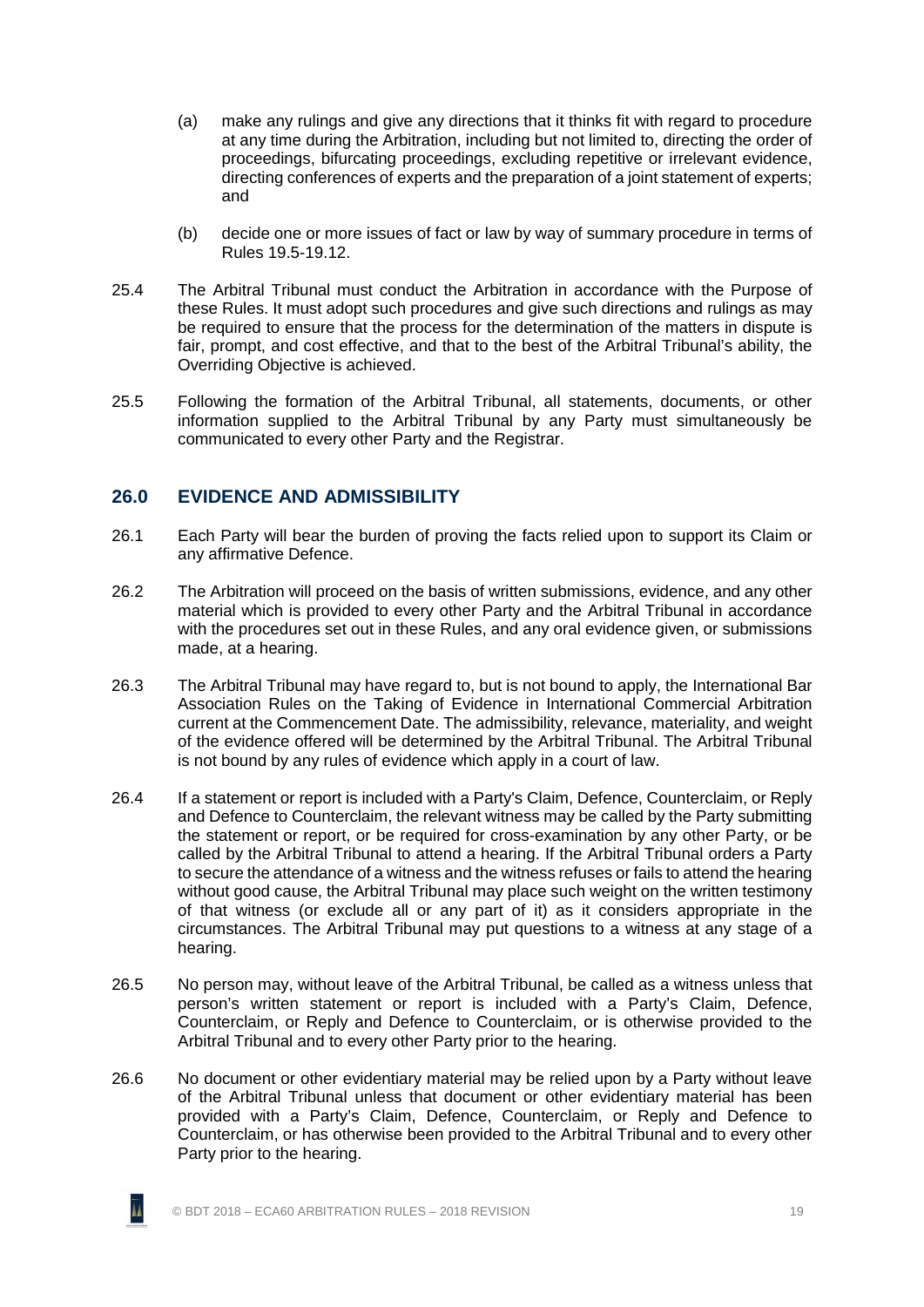<span id="page-26-0"></span>26.7 The Arbitral Tribunal may request further relevant submissions, information, or evidence from a Party at any time, but must give every other Party a reasonable opportunity to comment on any such submissions, information, or evidence.

#### **Recording of evidence**

<span id="page-26-1"></span>26.8 In the absence of agreement between the Parties, the evidence given by witnesses may be recorded in such manner as the Arbitral Tribunal may decide.

#### **Expert evidence**

- <span id="page-26-4"></span>26.9 Any Party that engages an expert witness must give the expert witness a copy of the Guidelines for Expert Evidence and the Code of Conduct for Expert Witnesses set out at [Appendices 4](#page-53-0) and [5](#page-56-0) to these Rules.
- <span id="page-26-5"></span>26.10 An expert witness must state in any report or written statement that the expert witness has read the BDT Code of Conduct for Expert Witnesses and agrees to comply with it.
- 26.11 The evidence of an expert witness who has not complied with Rules [26.9](#page-26-4) and [26.10](#page-26-5) may be adduced only with the leave of the Arbitral Tribunal, and will be given such weight as the Arbitral Tribunal considers fit.
- 26.12 The Arbitral Tribunal may direct an expert witness to confer with any other expert witness for the purpose of trying to reach agreement on matters within the field of expertise of the experts and may order the experts to prepare a joint statement of the matters on which the experts agree, the matters on which they do not agree, and the reasons for their disagreement.
- <span id="page-26-2"></span>26.13 Unless otherwise agreed by the Parties, the Arbitral Tribunal will determine the manner in which expert evidence is presented and the manner in which expert witnesses are examined.

#### **Tribunal appointed experts**

<span id="page-26-3"></span>26.14 The Arbitral Tribunal may not appoint its own expert under these Rules for expedited Arbitration.

#### **27.0 VISITS AND INSPECTIONS**

- 27.1 The Arbitral Tribunal may view the location, subject matter, property, goods, documents, or any other item to which the dispute relates, to assist it in making its Award.
- 27.2 The Arbitral Tribunal may convene a meeting at any venue that it deems appropriate for the purpose of inspecting property, goods, documents, or any other item.
- 27.3 The visits or inspections must be carried out by the Arbitral Tribunal in the presence of all Parties unless otherwise agreed. The Parties must be given such notice as is appropriate in the circumstances to enable them to be present at any visit or inspection.
- 27.4 The Arbitral Tribunal's power to view or inspect any item is not affected by the failure of a Party to attend any scheduled visit or inspection. In the event of any such failure, the Arbitral Tribunal may proceed with the visit or inspection and decide any issue on the basis of its own observations.

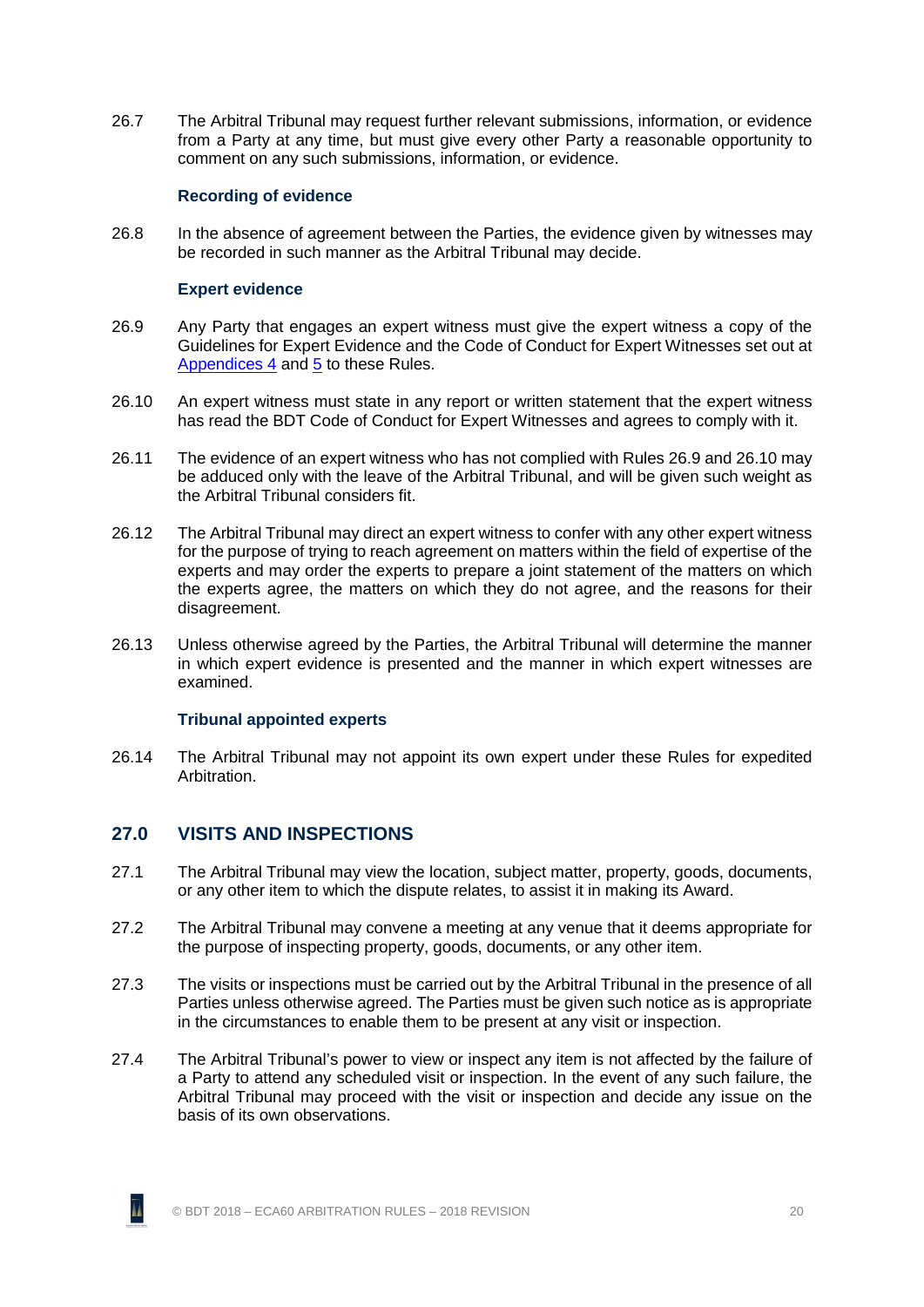# <span id="page-27-0"></span>**28.0 DEFAULT OF A PARTY**

- 28.1 If, without showing sufficient cause, the Claimant fails to communicate the Claim within the period of time fixed under these Rules, the Arbitral Tribunal must terminate the proceedings.
- <span id="page-27-5"></span>28.2 If, without showing sufficient cause, the Respondent fails to communicate a Defence and Counterclaim, or the Claimant fails to communicate a Defence to the Counterclaim within the relevant periods of time fixed under these Rules, the Arbitral Tribunal must continue the proceedings.
- 28.3 In the event of a failure of the kind referred to in Rule [28.2,](#page-27-5) or the failure by any Party to comply with these Rules or the directions of the Arbitral Tribunal, or if any Party does not attend a meeting, conference, visit, inspection, or hearing convened by the Arbitral Tribunal, without showing sufficient cause for such failure, the Arbitral Tribunal must continue with the Arbitration and make the Award on the information and evidence before it.
- 28.4 If, however, it appears to the Arbitral Tribunal that the Arbitration has been abandoned by the Parties, or all Claims and cross-Claims are withdrawn by the Parties, the Arbitral Tribunal may order the discontinuance of the Arbitration provided that, after giving the Parties a reasonable period within which to respond, no Party objects in writing.

# <span id="page-27-1"></span>**29.0 WAIVER OF RIGHT TO OBJECT**

- 29.1 A Party to the Arbitration that continues with the Arbitration without promptly raising:
	- (a) a plea as to jurisdiction in accordance with Rule [19.2;](#page-20-3)
	- (b) an objection as to any direction or order of the Arbitral Tribunal;
	- (c) any objection as to failure to comply with these Rules; or
	- (d) any other irregularity affecting the Arbitral Tribunal or the conduct of the Arbitration,

will be deemed to have waived its right to object later unless it establishes that at the relevant time it did not know, and could not with reasonable diligence have discovered, the grounds for objection.

# <span id="page-27-2"></span>**SECTION IV: INTERIM RELIEF AND SECURITY FOR COSTS**

#### <span id="page-27-3"></span>**30.0 INTERIM MEASURES**

- 30.1 A Party may, with notice to every other Party, request an **Interim Measure** at any time after submitting the Application for Arbitration to BDT.
- <span id="page-27-4"></span>30.2 An Interim Measure is a temporary measure, whether or not in the form of an Award, by which a Party is required at any time before an Award is made in relation to a dispute, to do all or any of the following:
	- (a) maintain or restore the status quo pending the determination of the dispute;

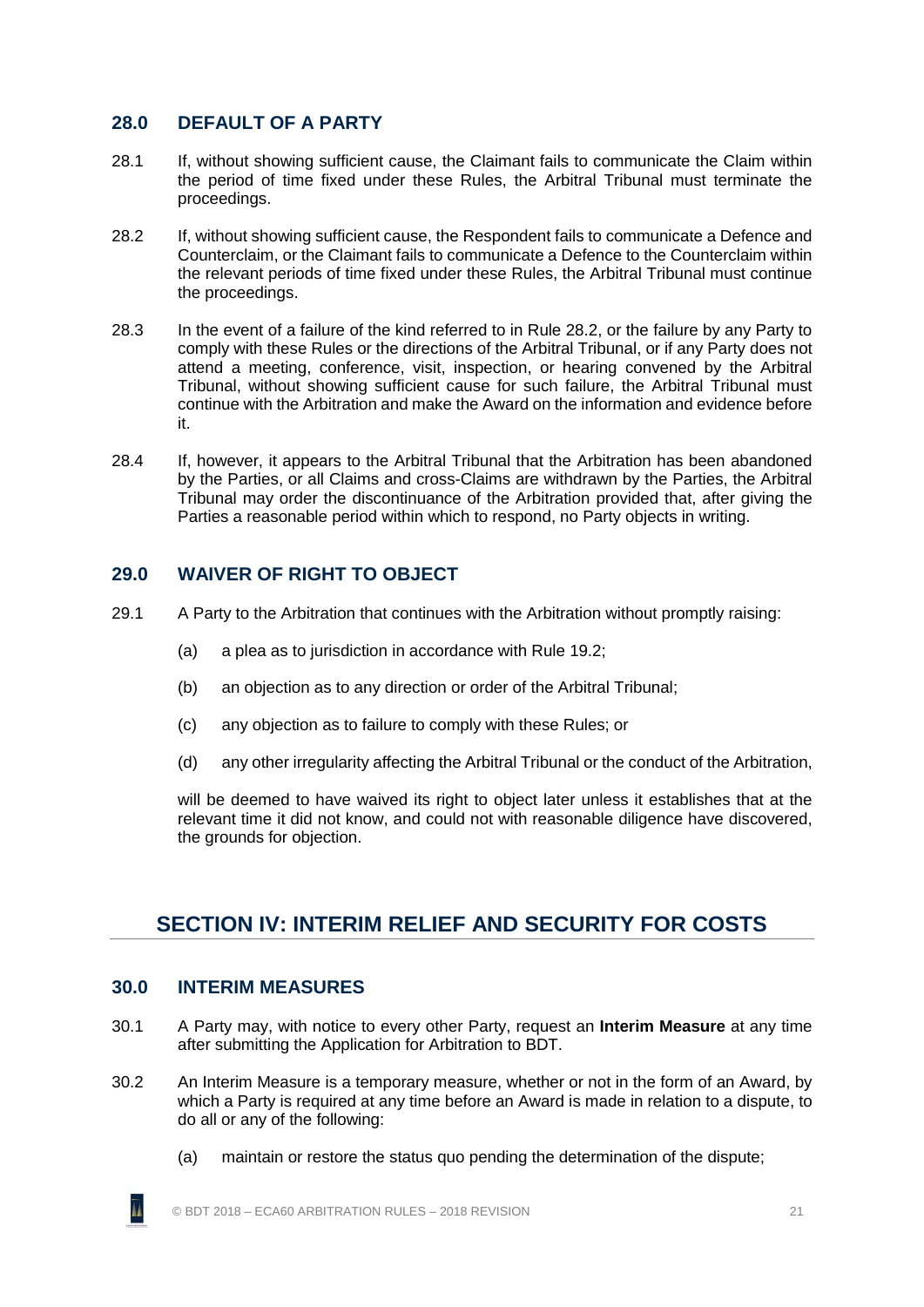- (b) take action that would prevent, or refrain from taking action that is likely to cause, current or imminent harm or prejudice to the Arbitration;
- (c) provide a means of preserving assets out of which a subsequent Award may be satisfied;
- (d) preserve evidence that may be relevant and material to the resolution of the dispute; or
- (e) give security for costs.
- <span id="page-28-0"></span>30.3 Before the Arbitral Tribunal may grant an Interim Measure, the applicant must satisfy the Arbitral Tribunal (to the extent that the Arbitral Tribunal considers appropriate) that:
	- (a) harm not adequately reparable by an award of damages is likely to result if the Interim Measure is not granted:
	- (b) such harm will substantially outweigh the harm that is likely to result to the nonapplicant Party if the Interim Measure is ordered;
	- (c) there is a reasonable possibility that the applicant will succeed on the merits of the Claim; and
	- (d) the applicant will be able to pay the costs or damages of the Party against whom an Interim Measure is requested if the applicant is unsuccessful on the merits of the Claim.
- <span id="page-28-1"></span>30.4 The Arbitral Tribunal may require the applicant to provide appropriate security in such a manner as it deems just, as a condition of granting an Interim Measure.
- <span id="page-28-2"></span>30.5 The costs relating to the application for an Interim Measure may initially be apportioned by the Arbitral Tribunal in an order or direction, subject to payment falling due in terms of the Arbitral Tribunal's determination of the costs of the Arbitration in the Final Award.
- 30.6 The applicant must promptly disclose to the Arbitral Tribunal any material change in the circumstances upon which an Interim Measure was requested or granted.
- 30.7 The Arbitral Tribunal may modify, suspend, or cancel an Interim Measure at any time upon application of a Party. In exceptional circumstances, the Arbitral Tribunal may modify, suspend, or cancel an Interim Measure on its own initiative after giving prior notice to the Parties.
- 30.8 The granting of an Interim Measure does not affect the Arbitral Tribunal's discretion to make any subsequent determination. An applicant for an Interim Measure is liable for any costs or damages caused to any other Party by the Interim Measure if the Arbitral Tribunal later determines that, in the circumstances, the Interim Measure should not have been granted. The Arbitral Tribunal may award those costs or damages at any time during the Arbitration.
- 30.9 A request for an Interim Measure made by a Party to a court of competent jurisdiction before or during the Arbitration is not incompatible with these Rules. Any application for such measures made after the formation of the Arbitral Tribunal, and any court order made in relation to such application, must be promptly communicated to the Arbitral Tribunal and to every other Party.

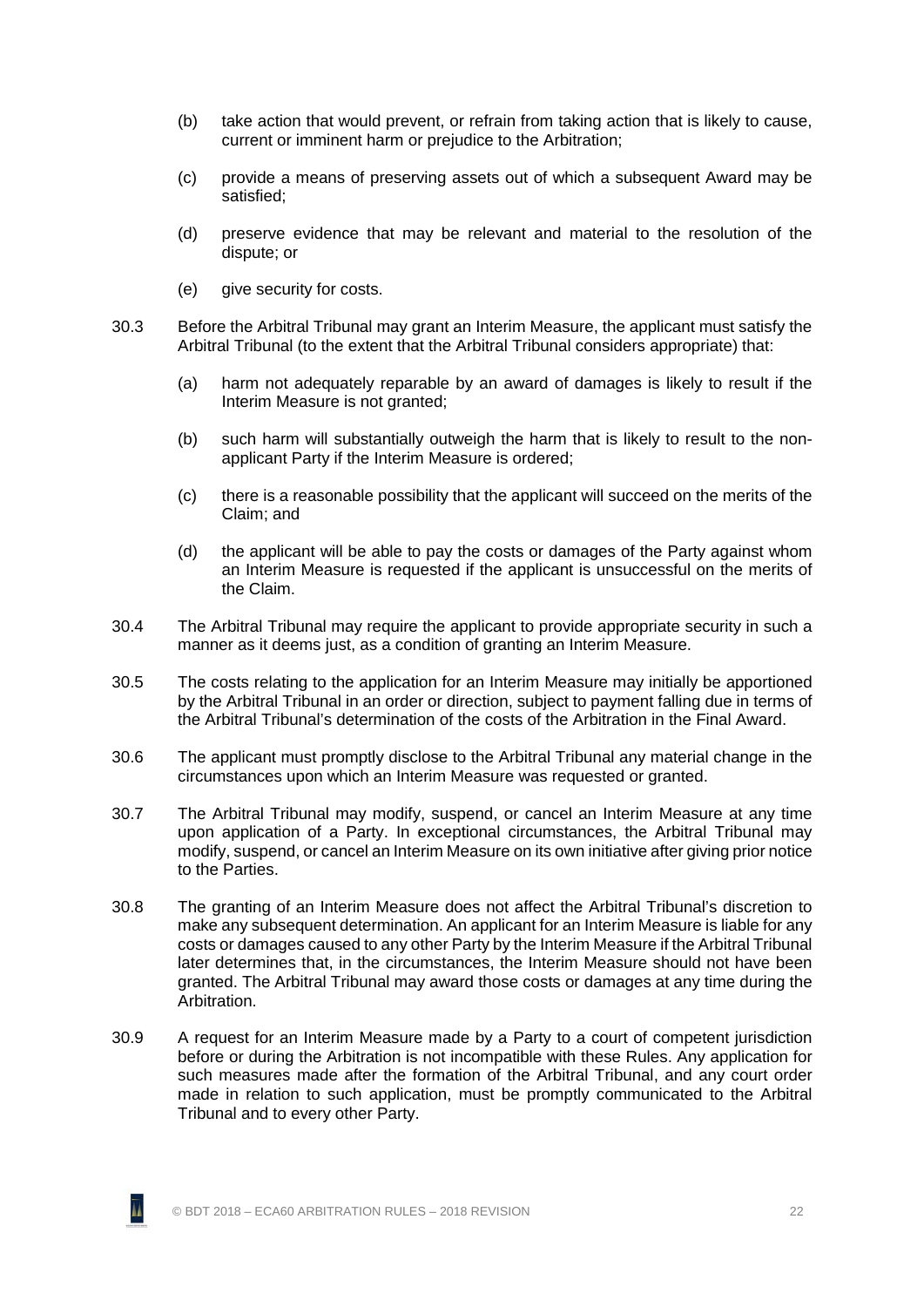30.10 If an Interim Measure is sought, all time limits under these Rules will be extended by the period of time that elapses between the date the application for an Interim Measure is served and the date the decision as to the granting of the Interim Measure is made.

# <span id="page-29-0"></span>**31.0 PRELIMINARY ORDERS**

- 31.1 A Party may, when making a request for an Interim Measure, apply for an order directing a Party not to frustrate the purpose of an Interim Measure (**Preliminary Order**).
- 31.2 A Party applying for a Preliminary Order need not give notice to the Party against whom the Interim Measure is requested of either the request for the Interim Measure or the application for the Preliminary Order until immediately after the application for the Preliminary Order has been determined.
- 31.3 A Party applying for a Preliminary Order must disclose to the Arbitral Tribunal all circumstances that are likely to be relevant to the Arbitral Tribunal's determination as to whether to issue or extend the order. The obligation continues until each Party against whom the Interim Measure is requested or directed has had an opportunity to present its case.
- <span id="page-29-1"></span>31.4 It is envisaged by these Rules that the issuing of a Preliminary Order will be made in exceptional cases only. A Preliminary Order will be issued where:
	- (a) the applicant satisfies the Arbitral Tribunal of the matters specified in Rule [30.3,](#page-28-0) subject to:
		- (i) the modification that the harm to be assessed is the harm likely to result from the order being issued or not; and
		- (ii) all other necessary modifications; and
	- (b) prior disclosure of the request for the Interim Measure to the Party against whom it is directed risks frustrating the purpose of the measure.
- 31.5 The Arbitral Tribunal must use best endeavours to determine an application for a Preliminary Order within three working days.
- <span id="page-29-2"></span>31.6 Immediately after the Arbitral Tribunal makes a determination in respect of an application for a Preliminary Order without notice, it must:
	- (a) give notice to all the Parties of:
		- (i) the request for the Interim Measure;
		- (ii) the application for the Preliminary Order;
		- (iii) the Preliminary Order issued by the Arbitral Tribunal (if any); and
		- (iv) all other communications between a Party and the Arbitral Tribunal in relation to those matters; and
	- (b) give an opportunity to every other Party to present its case at the earliest practicable time.
- 31.7 The applicant must promptly disclose to the Arbitral Tribunal any material change in the circumstances upon which a Preliminary Order was requested or granted.



īı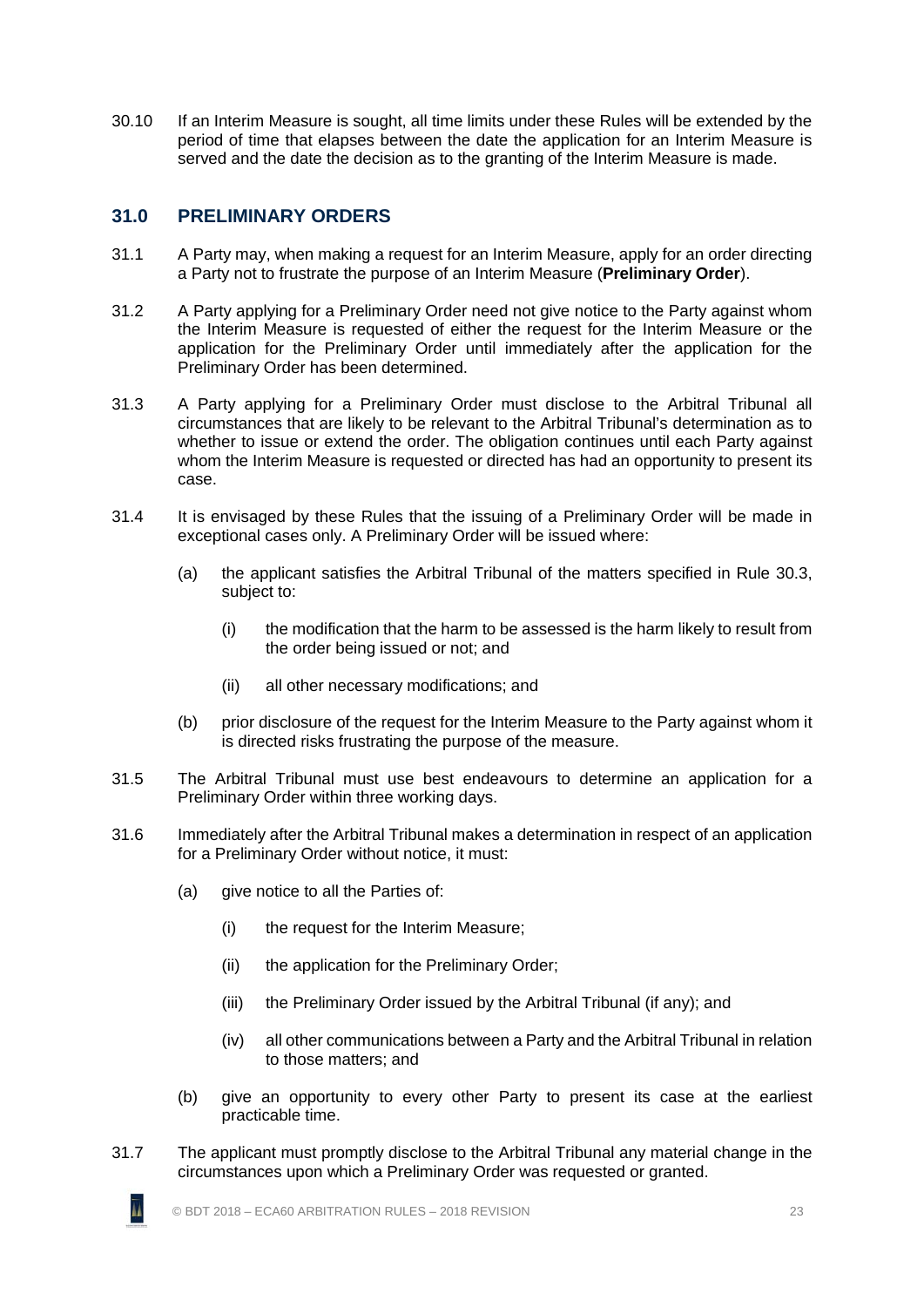- 31.8 A Preliminary Order granted under Rule [31.4](#page-29-1) expires 20 calendar days after the date on which it is issued by the Arbitral Tribunal. However, the Arbitral Tribunal may grant an Interim Measure adopting or modifying the Preliminary Order if, within 20 calendar days after the Preliminary Order is issued, every Party against whom the Interim Measure is requested has been given notice under Rule [31.6](#page-29-2) and has had an opportunity to present its case.
- 31.9 The Arbitral Tribunal may modify, suspend, or cancel the Preliminary Order on the application of any Party or on its own initiative, but only in exceptional circumstances and after giving prior notice to the Parties.
- 31.10 The Arbitral Tribunal must require the applicant for a Preliminary Order to provide appropriate security in connection with the order unless it considers it is inappropriate or unnecessary to do so.
- 31.11 An applicant for a Preliminary Order will be liable for any costs or damages caused to any other Party by the order if the Arbitral Tribunal later determines that the order should not have been issued. The Arbitral Tribunal may award those costs or damages at any time during the Arbitration.
- <span id="page-30-0"></span>31.12 A Preliminary Order is binding on all Parties but is not enforceable by a court and does not constitute an Award.

# **SECTION V: MEDIATION**

#### <span id="page-30-1"></span>**32.0 MEDIATION**

- 32.1 If, during the course of the Arbitration, the Parties notify the Arbitral Tribunal in writing that they have agreed to refer their dispute to mediation, the Arbitral Tribunal must stay the proceedings to facilitate the conduct of the mediation. All time limits under these Rules will be extended by the duration of the mediation.
- <span id="page-30-2"></span>32.2 In any case where such notice is given, the Parties will be deemed to have agreed to refer their dispute to mediation under the BDT [Mediation Rules.](http://buildingdisputestribunal.co.nz/Mediation/Mediation+Rules.html)

# **33.0 ARBITRATOR MAY ACT AS MEDIATOR**

- 33.1 If the Parties agree in writing that a person who is acting as an arbitrator may act as a mediator, for so long as no Party withdraws that Party's consent in writing, the arbitrator may act as a mediator.
- 33.2 An arbitrator who is acting as a mediator may not communicate with the Parties separately and, if that person is a co-mediator, that person may not communicate with any other co-mediator in relation to any Confidential Information or material obtained by that co-mediator from a Party during a separate session.
- 33.3 If a settlement is reached in respect of any of the matters in dispute, the Arbitral Tribunal may, at its sole discretion, record the settlement in an Award (**Award on Agreed Terms**) if requested by the Parties. The Arbitral Tribunal is not obliged to state the reasons upon which such an Award is based.

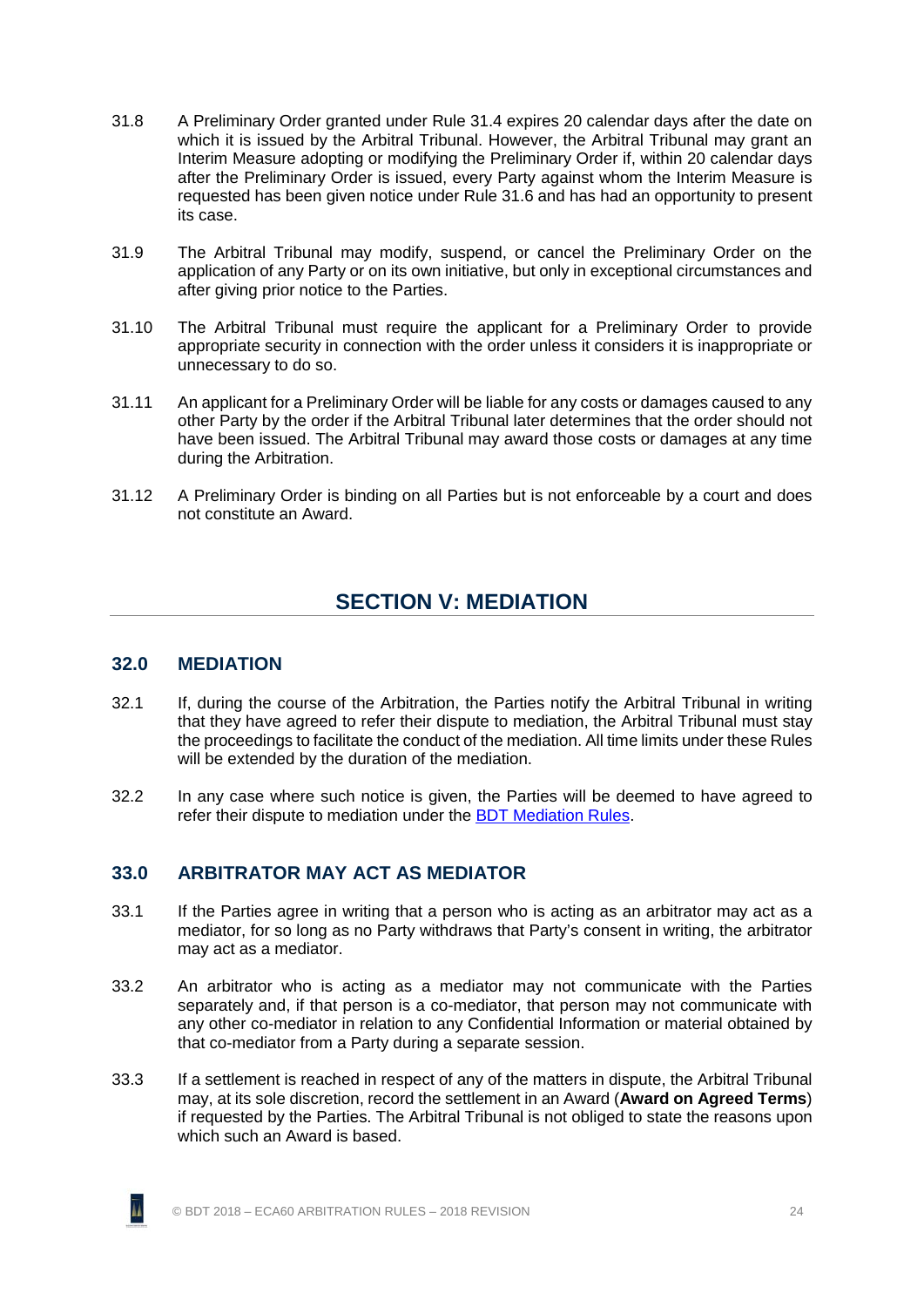- <span id="page-31-3"></span>33.4 If a settlement is reached in respect of all matters in dispute, the Parties will, unless otherwise agreed in writing, bear their own legal and other costs of the Arbitration and, subject to Rule [37.7,](#page-35-3) share equally the Fees and Expenses of the Arbitral Tribunal, BDT's administrative fees, and any other Expenses related to the Arbitration.
- 33.5 If the Parties consent to an arbitrator acting as a mediator, and that mediation is subsequently terminated without resolving all matters in dispute, no objection may be taken to the conduct of the subsequent Arbitration solely on the ground that the arbitrator had previously acted as a mediator in accordance with these Rules.
- <span id="page-31-2"></span>33.6 If Confidential Information is obtained from a Party or a co-mediator during the mediation by the arbitrator acting as a mediator, and that mediation is subsequently terminated without resolving all matters in dispute:
	- (a) the arbitrator must disclose to every Party the fact that Confidential Information was obtained during the course of the mediation;
	- (b) following that disclosure, the arbitrator may not conduct subsequent arbitral proceedings without the written consent of all the Parties; and
	- (c) if all the Parties do not consent to the arbitrator conducting subsequent arbitral proceedings, the arbitrator's mandate will be taken to have been terminated under Rule [7.1](#page-14-3) and a replacement arbitrator will be appointed in accordance with Rule [7.7.](#page-15-0)
- <span id="page-31-0"></span>33.7 If the Parties consent to an arbitrator conducting subsequent arbitral proceedings under Rule [33.6\(b\),](#page-31-2) no objection may be taken to the conduct of the subsequent Arbitration solely on the ground that the arbitrator had previously acted as a mediator in accordance with these Rules and obtained Confidential Information during the mediation.

# **SECTION VI: THE AWARD**

#### <span id="page-31-1"></span>**34.0 AWARD**

- 34.1 The Arbitral Tribunal must, as soon as practicable after considering all submissions and evidence, make one or more Awards as required for the final determination of the dispute. Those Awards may include one or more of the following:
	- (a) **Interlocutory Award**, meaning an Award which determines procedural or jurisdictional matters and any applications for Interim Measures pending the final determination of the dispute;
	- (b) **Interim Award**, meaning an Award which provisionally determines, whether in whole or in part, one or more matters at issue;
	- (c) **Partial Award**, meaning an Award which finally determines one or more of the matters at issue between the Parties in its entirety, but does not determine the costs, Fees, and Expenses of the Arbitration;
	- (d) **Final Award**, meaning an Award which finally determines all of the matters at issue between the Parties including the costs, Fees, and Expenses of the Arbitration; or

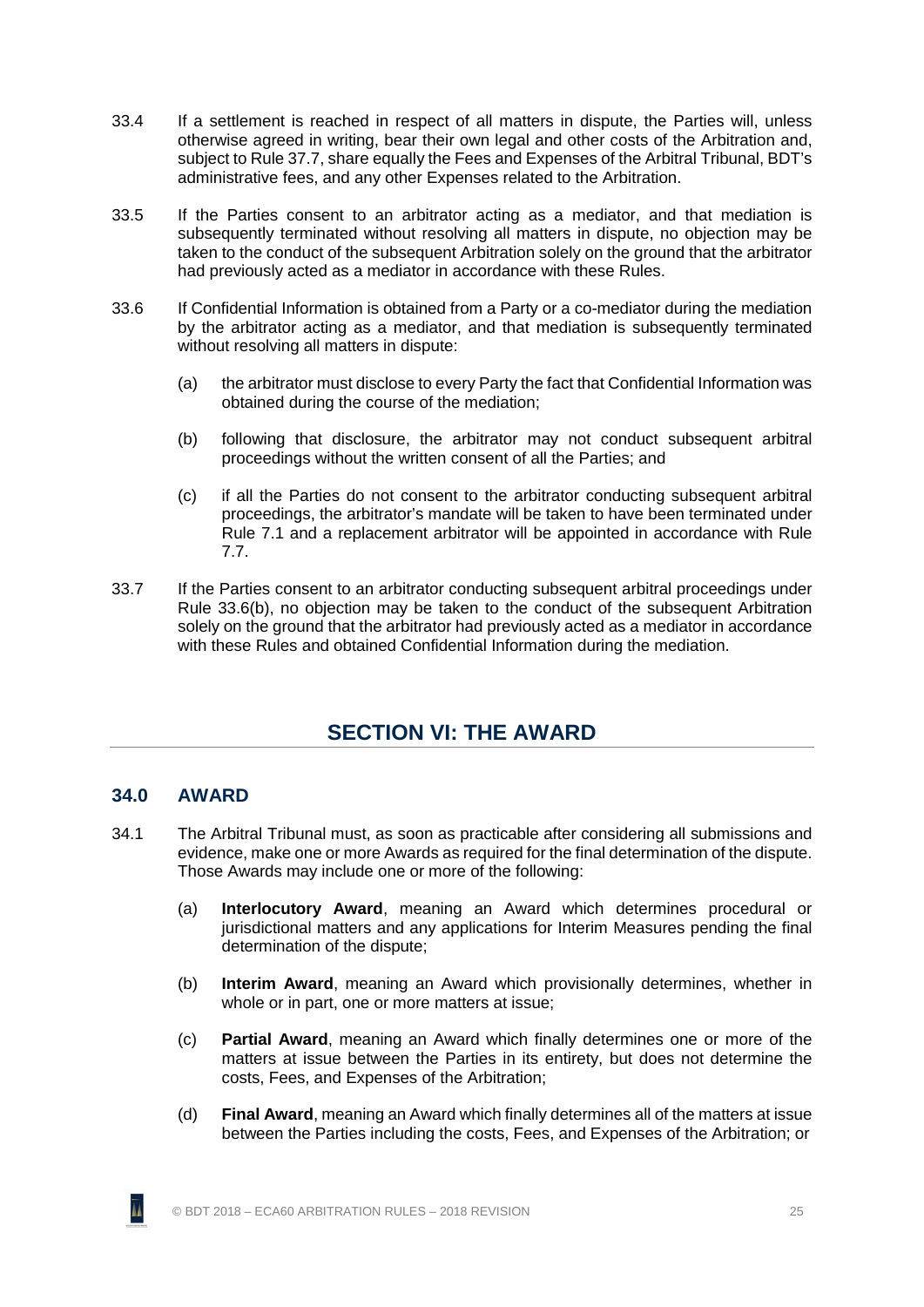- (e) **Additional Award**, meaning an Award which finally determines claims presented in the arbitral proceedings but omitted from a Partial or Final Award in respect of which a request for an Additional Award is made by a Party with notice to every other Party within five working days of receipt of such Award.
- 34.2 The Arbitral Tribunal will use best endeavours to provide a Partial Award that finally determines the substantive matters in dispute within 60 working days from the Commencement Date.
- 34.3 Any Partial, Final, or Additional Award (made in respect of a Partial or Final Award) made by the Arbitral Tribunal is final and binding on the Parties.
- 34.4 Any Award must state the date the Award is made, the Seat of the Arbitration, and it must be signed by the Arbitral Tribunal. Unless otherwise agreed by the Parties, the Award must contain reasons for the findings made.
- 34.5 The extent of reasons given by the Arbitral Tribunal for the findings in any Award will be proportionate to the time available to the Arbitral Tribunal to make the Award, the nature and number of matters for determination, and the amount of money at issue in the dispute.
- 34.6 A monetary Award will be expressed in the currency or currencies of the contract unless the Parties have agreed otherwise.
- 34.7 Unless otherwise agreed by the Parties, the Arbitral Tribunal may award simple or compound interest from such dates, at such rates, and with such rests as the Arbitral Tribunal considers meet the justice of the case, on the whole or any part of:
	- (a) any sum which the Arbitral Tribunal determines any Party is liable to pay any other Party, for the whole or any part of the period from the date on which the cause of action arose up to the date of payment; and/or
	- (b) any amount claimed in the Arbitration and outstanding at the commencement of the Arbitration proceedings but paid before the Award is made, for the whole or any part of the period from the date on which the cause of action arose up to the date of payment.
- 34.8 If the Parties are unable to reach agreement as to costs within five working days of receipt of the Arbitral Tribunal's Partial Award which finally determines all substantive matters in dispute:
	- (a) the Claimant may file submissions on costs with the Arbitral Tribunal and every other Party on or before the fifth working day following receipt of the Award;
	- (b) the Respondent may file submissions in response with the Arbitral Tribunal and every other Party on or before the 10th working day following receipt of the Award; and
	- (c) the Arbitral Tribunal must use best endeavours to make a Final Award on or before the 15th working day following receipt of the Partial Award by the Parties.
- <span id="page-32-0"></span>34.9 Unless the Parties agree otherwise, the Final Award must contain reasons for the Arbitral Tribunal's findings in respect of the [costs of the Arbitration.](#page-34-2)

#### **Scrutiny of Award by BDT**

īı

34.10 Before signing an Award, the Arbitral Tribunal must submit the Award in draft form to the Registrar for scrutiny.

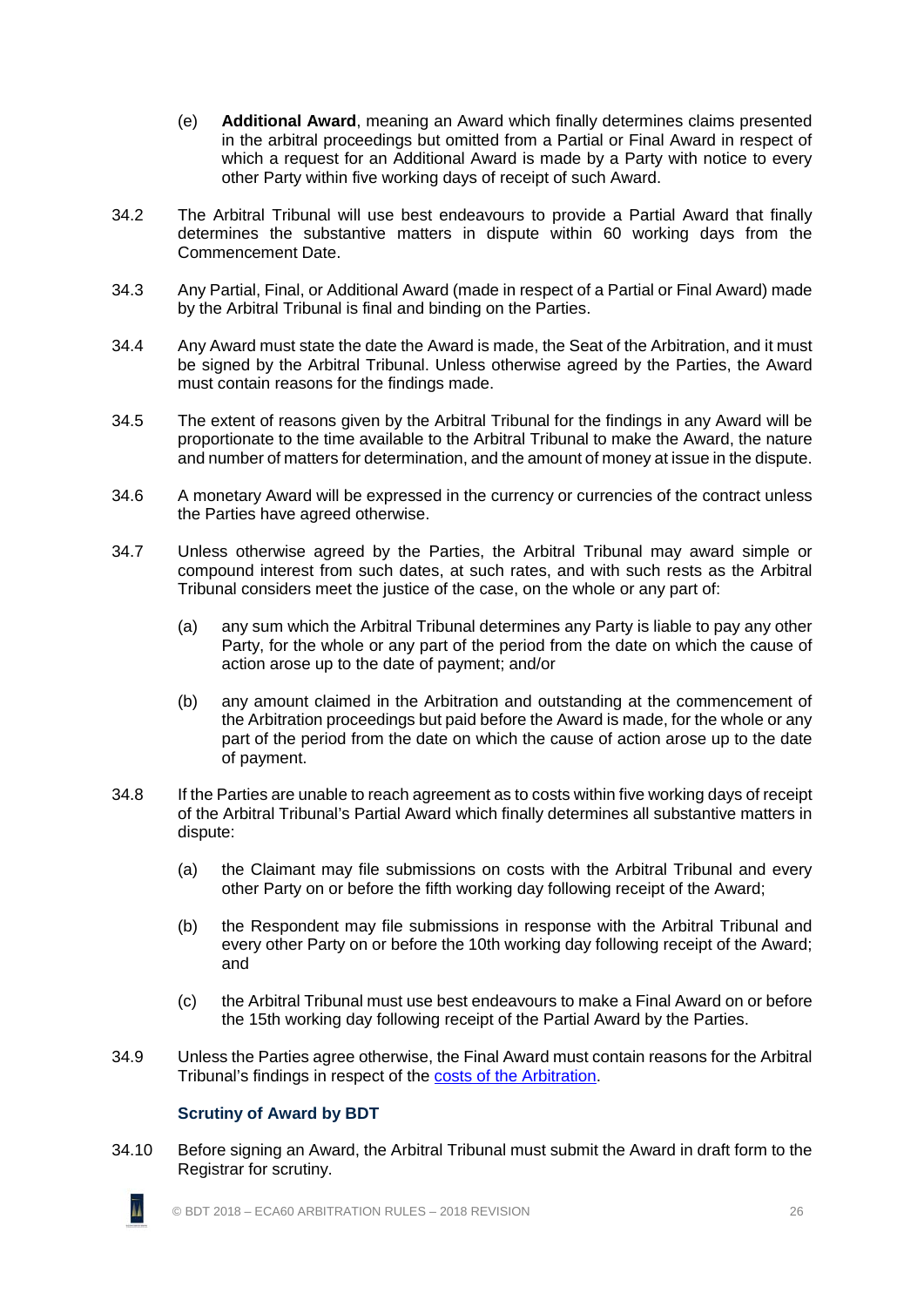- 34.11 The Registrar may make recommendations as to the form of the Award directed to identifying any errors in computation, any clerical or typographical errors, or any errors of a similar nature in the Award. The Registrar may also draw the Arbitral Tribunal's attention to any points of substance or any internal inconsistencies in the Award without affecting the Arbitral Tribunal's independence and autonomy in rendering the Award.
- <span id="page-33-0"></span>34.12 No Award shall be made by the Arbitral Tribunal until it has been approved by the Registrar.

#### **Provision of Award**

<span id="page-33-1"></span>34.13 Subject to payment in full of BDT's administration fees and the Arbitral Tribunal's Fees and Expenses, a copy of the signed Award will be sent to the Parties by BDT as soon as possible after signature.

#### **Settlement or other grounds for termination**

- <span id="page-33-4"></span>34.14 The Parties are encouraged to find their own resolution to the dispute. In the event that the Parties can settle their dispute before a Partial Award which finally determines all the substantive matters in dispute is made, the Arbitral Tribunal must issue an order for the termination of the arbitral proceedings, and may, at its sole discretion, record the terms of the settlement and issue a Final Award on Agreed Terms if requested by the Parties. The Arbitral Tribunal is not obliged to give reasons for such an Award.
- 34.15 Unless otherwise agreed, settling Parties will bear their own legal fees and other expenses of the Arbitration and, subject to Rule [37.7,](#page-35-3) share equally the Fees and Expenses of the Arbitral Tribunal, BDT's administrative fees, and any other Expenses related to the Arbitration.

#### **Correction and interpretation of Award**

- <span id="page-33-2"></span>34.16 Within five working days of receipt of an Award, a Party may, with notice to every other Party, request the Arbitral Tribunal to:
	- (a) correct in the Award any errors in computation, any clerical or typographical errors, or any errors of a similar nature; and/or
	- (b) give an interpretation of a specific dispositive point or part of the Award that is improperly expressed or ambiguous on its face so as to allow the Award's execution by the Parties.
- 34.17 If the Arbitral Tribunal considers the request to be justified, the Arbitral Tribunal must use best endeavours to make the correction or give the interpretation within five working days of receipt of the request.
- <span id="page-33-3"></span>34.18 The Arbitral Tribunal may correct in the Award any errors in computation, any clerical or typographical errors, or any errors of a similar nature, on its own initiative within 30 calendar days of the date of the Award.
- 34.19 No additional Fees may be charged by the Arbitral Tribunal for correction or interpretation of an Award.
- 34.20 For the avoidance of doubt, the Arbitral Tribunal may extend, if necessary, the period of time within which it must make a correction or give an interpretation, except in the case of corrections made on its own initiative under Rule [34.18.](#page-33-3)

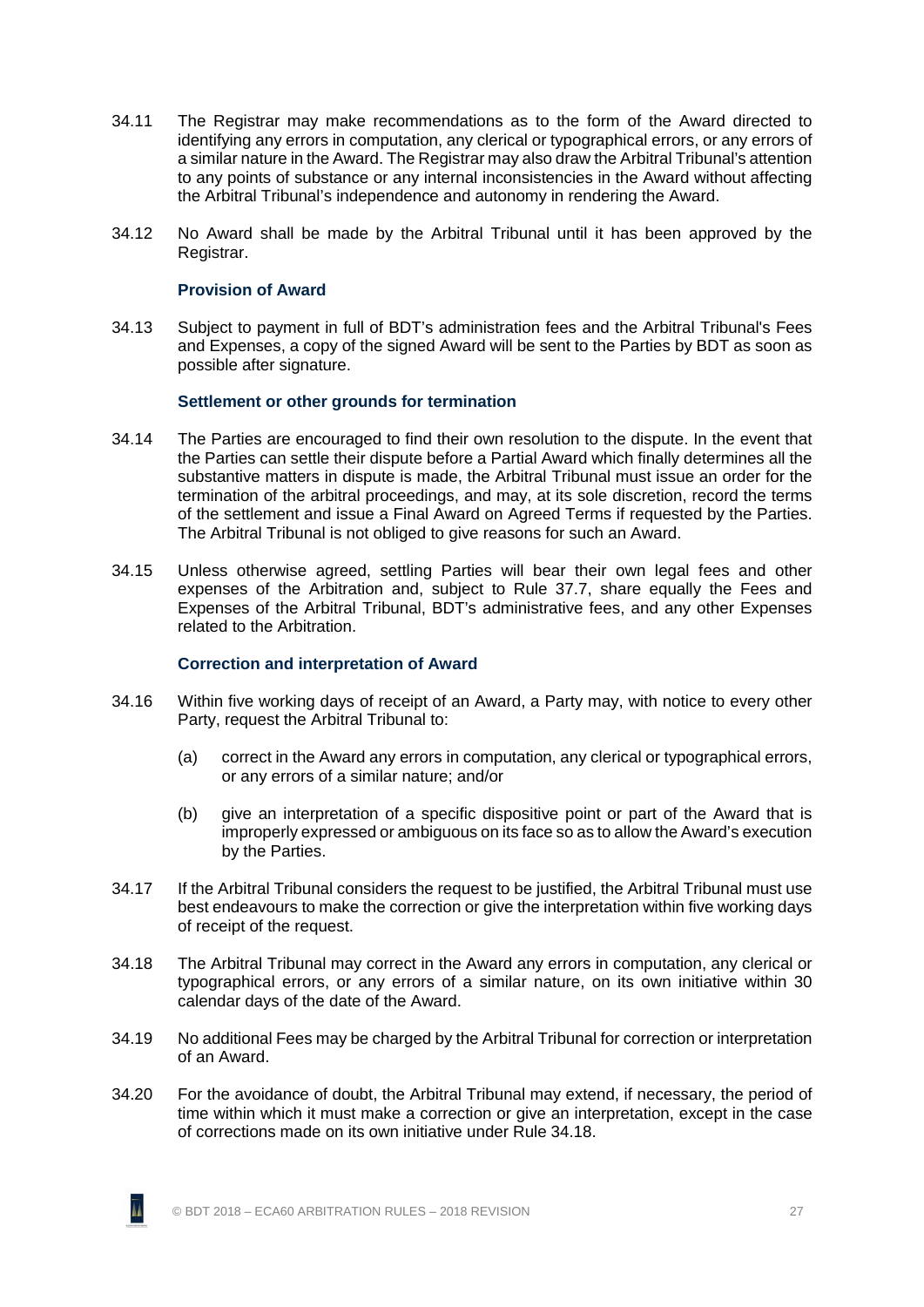#### **Additional Award**

- <span id="page-34-0"></span>34.21 Within five working days after the date upon which an Award is given to the Parties, a Party may, with notice to every other Party, request the Arbitral Tribunal to make an **Additional Award** as to claims presented in the arbitral proceedings but omitted from that Award.
- 34.22 If the Arbitral Tribunal considers the request to be justified, the Arbitral Tribunal must use best endeavours to make the Additional Award within five working days of receipt of the request.
- 34.23 For the avoidance of doubt, the Arbitral Tribunal may extend if necessary the period of time within which it must make an Additional Award; and, the Arbitral Tribunal is entitled to be paid any Fees and Expenses incurred in respect of making an Additional Award insofar as such Fees and Expenses are otherwise payable under these Rules.

### <span id="page-34-1"></span>**35.0 APPEALS**

<span id="page-34-2"></span>35.1 No Party may appeal to any court of competent jurisdiction at the Seat of the Arbitration on any question of law arising out of any Award made under these Rules.

# **SECTION VII: COSTS**

#### <span id="page-34-3"></span>**36.0 ADMINISTRATION COSTS**

- 36.1 Either before or immediately after submission of the Application for Arbitration, the Parties must pay BDT the Preliminary Payment as required by Rules [5.5](#page-11-1)[-5.7.](#page-11-2)
- 36.2 The Preliminary Payment must include:
	- (a) the BDT Registration Fee;
	- (b) payment toward the BDT Administration Fee; and
	- (c) payment toward the Arbitral Tribunal's Fees and Expenses,

as set out in [Appendix 1](#page-40-0) to these Rules.

#### <span id="page-34-4"></span>**37.0 COSTS OF THE ARBITRATION**

- <span id="page-34-5"></span>37.1 Unless otherwise agreed by the Parties, the Arbitral Tribunal will fix the costs and expenses of the Arbitration, being the legal and other fees and expenses of the Parties, the Fees and Expenses of the Arbitral Tribunal, BDT's administrative fees, and any other costs related to the Arbitration. The Arbitral Tribunal must direct which Party is to pay all or part of the costs and expenses of the Arbitration and may make an order for costs in favour of any Party.
- 37.2 Unless otherwise agreed by the Parties, the costs of the Arbitration reasonably and properly incurred by the successful Party will in principle be borne by the unsuccessful Party. However, the Arbitral Tribunal may apportion such costs between the Parties if it determines that apportionment is just in the circumstances of the case.

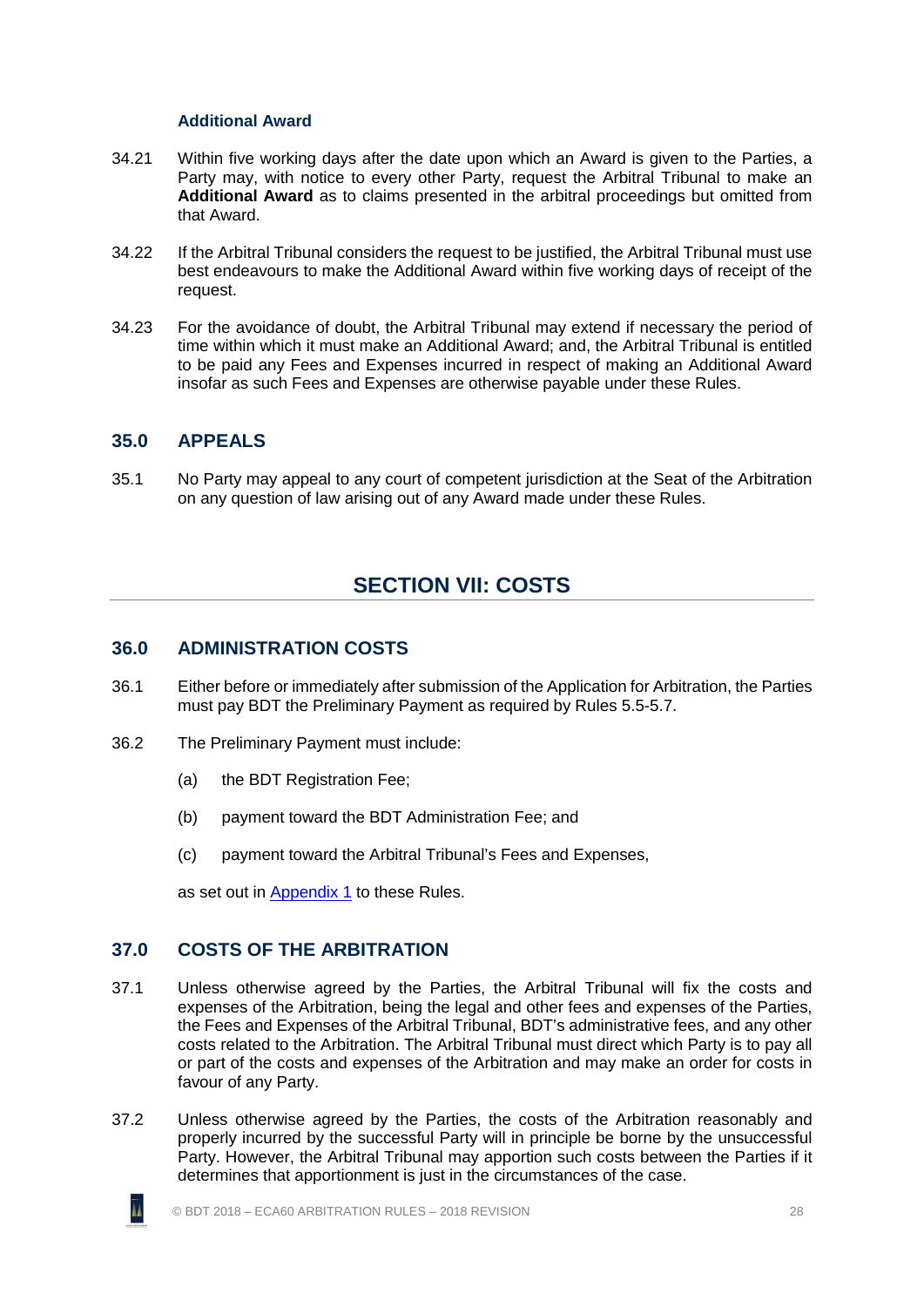- 37.3 Unless the Arbitration is undertaken under BDT's [fixed fee service,](#page-42-1) the Arbitral Tribunal is entitled to fix and be paid a Fee by the Parties that is reasonable having regard to the duties of the Arbitral Tribunal, which Fee may not, except in exceptional circumstances, exceed the [Scheduled Maximum Fee,](#page-42-2) together with all Expenses and outgoings incurred by the Arbitral Tribunal in the execution of those duties in accordance with the terms and conditions set out in [Appendix 1](#page-40-0) to these Rules.
- 37.4 An arbitrator is entitled to fix and be paid an [Additional Fee](#page-44-1) to determine any application for Interim Relief, early dismissal of the Claim or Defence, Joinder, or Consolidation.
- <span id="page-35-2"></span>37.5 In making decisions as to costs, the Arbitral Tribunal is not required to apply the rates or procedures for assessing such costs practised by any state court or other legal authority. The Arbitral Tribunal may take into account such matters as it considers relevant, including without limitation: whether the costs are reasonably proportionate to the amount at stake; the complexity and importance of the case; the nature of the work involved; whether the costs have actually and reasonably been incurred; incompetent presentation of case; whether a settlement offer no less favourable than the Award was made and rejected; the extent to which a Party or its Representative has caused costs to be incurred unnecessarily by engaging in conduct that has disrupted or delayed the Arbitration; any breach of Rule [13.6;](#page-17-3) raising allegations or objections that are without substantial merit; bad faith on the part of that Party or its Representative; or contemptuous or improper conduct on the part of that Party or its Representative during the Arbitration.
- 37.6 Unless otherwise agreed by the Parties, any order for costs must be made with reasons in the Award containing such order.
- <span id="page-35-3"></span><span id="page-35-0"></span>37.7 Notwithstanding the provisions of Rules [33.4,](#page-31-3) [34.14,](#page-33-4) and [37.1,](#page-34-5) the Parties will at all material times remain jointly and severally liable to pay BDT's administrative fees and the Arbitral Tribunal's Fees and Expenses, whether the Arbitration is abandoned, suspended, withdrawn, or concluded by agreement or otherwise, before the Arbitral Tribunal makes an Award fixing the costs and expenses of the Arbitration, together with any additional costs incurred by BDT in recovering any overdue monies, on a full indemnity basis.

# **SECTION VIII: GENERAL RULES**

# <span id="page-35-1"></span>**38.0 CONFIDENTIALITY**

- <span id="page-35-5"></span><span id="page-35-4"></span>38.1 The Arbitral Tribunal must conduct the Arbitration in private.
- 38.2 The Parties, their Representatives, the Arbitral Tribunal, BDT, and any other person involved in the Arbitration, must keep confidential and not publish, communicate, or otherwise supply (**disclose**) confidential information to any non-party. Confidential information includes all non-public materials and information that relates to the Arbitration or to any Award made in that proceeding and includes:
	- (a) the fact of the Arbitration itself;
	- (b) all statements, pleadings, submissions, or other information supplied to the Arbitral Tribunal by a Party;
	- (c) all evidence, whether documentary or otherwise, supplied to the Arbitral Tribunal;
	- (d) any notes made by the Arbitral Tribunal;

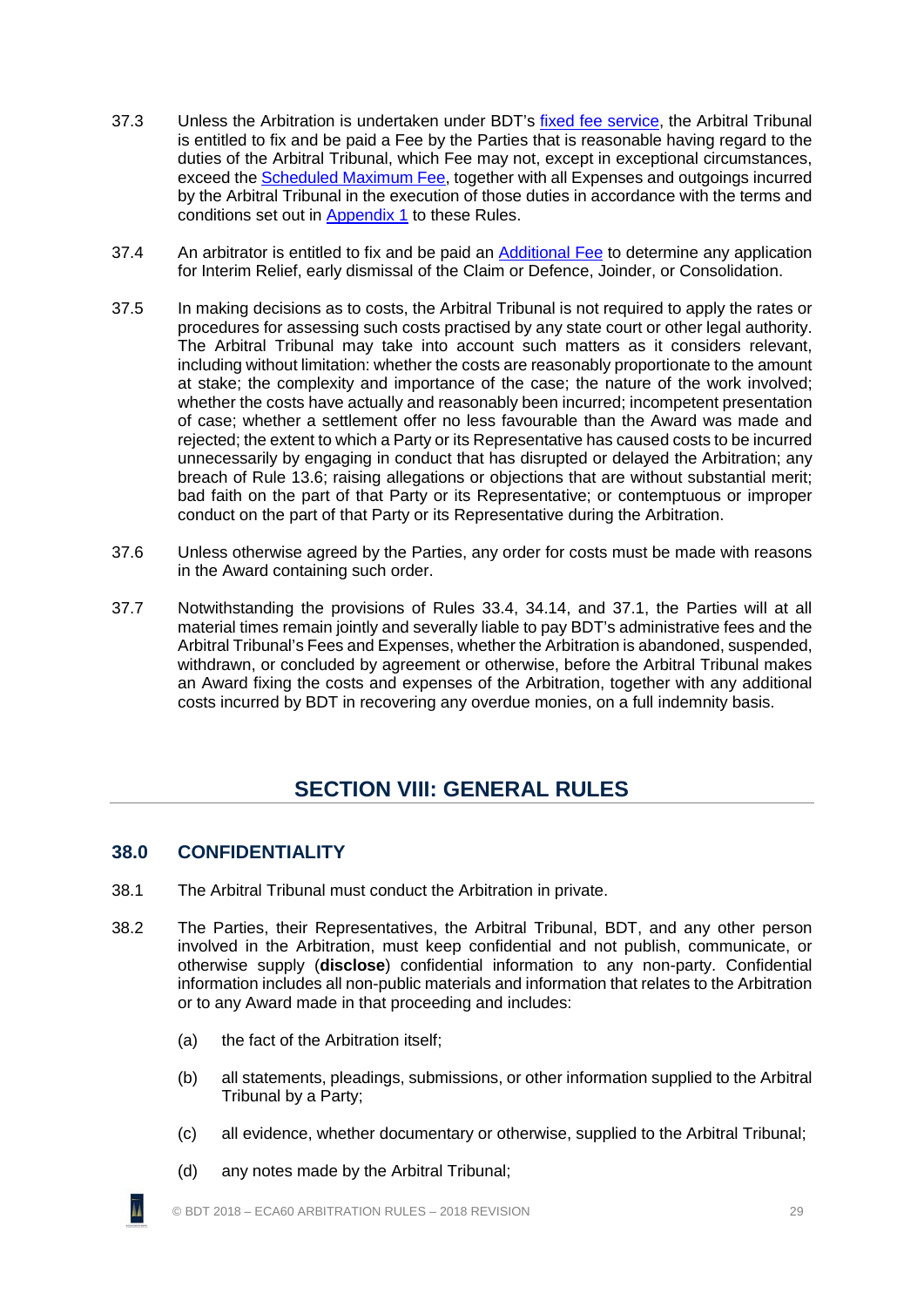- (e) all recordings or transcripts of evidence or submissions given before the Arbitral Tribunal;
- (f) all rulings, orders, or Awards of the Arbitral Tribunal; and
- (g) all non-public materials and information provided for the Arbitration by a Party, including documents used or generated by a Representative or advisor to a Party to the Arbitration.

#### (**Confidential Information**)

- <span id="page-36-0"></span>38.3 If a Party seeks to involve, or is required to involve in the Arbitration, a non-party, including a Representative, fact or expert witness, translator, interpreter, or any other person, that Party must secure the non-party's advance agreement to preserve the confidentiality of the Confidential Information. This agreement must be recorded in the form provided at [Appendix 3](#page-52-0) to these Rules and a copy of the [Confidentiality Agreement](http://buildingdisputestribunal.co.nz/Arbitration/Arbitration+Guides+and+Resources.html) signed by each non-party must be provided to the Arbitral Tribunal by that Party as a condition of that non-party's participation in the Arbitration.
- <span id="page-36-1"></span>38.4 Notwithstanding Rules [38.1-](#page-35-4)[38.3,](#page-36-0) BDT, a Party, a Representative, the Arbitral Tribunal, or a non-party involved in the Arbitration, may disclose Confidential Information to the extent necessary to:
	- (a) prosecute or defend the Arbitration or proceedings related to it (including enforcement or annulment proceedings);
	- (b) pursue a legal right;
	- (c) protect a Party's legal rights in relation to a third party;
	- (d) respond to a legitimate subpoena, governmental request for information, or other compulsory process;
	- (e) seek legal, accounting, or other professional services, or satisfy information requests of potential acquirers, investors or lenders, provided that in each case the recipient agrees in advance to preserve the confidentiality of the Confidential Information; or
	- (f) comply with the order of a court of competent jurisdiction, or the law of any State which is binding on the Party making the disclosure,

provided always that such publication, disclosure, or communication is no more than what is reasonably required for those purposes.

- <span id="page-36-3"></span>38.5 Any person intending to make disclosure under Rule [38.4](#page-36-1) must, within a reasonable period of time prior to the intended disclosure, notify the Arbitral Tribunal, every Party, and BDT.
- 38.6 The notification must include full details of the intended disclosure and an explanation of the reason for it. Where such a question arises in the course of an Arbitration, the Arbitral Tribunal must determine whether the disclosure meets the requirements of Rule [38.4](#page-36-1) after each Party has been given an opportunity to be heard.
- <span id="page-36-2"></span>38.7 Notwithstanding the foregoing, the Arbitral Tribunal may, during the course of the Arbitration, permit disclosure of Confidential Information outside the categories set out in Rule [38.4](#page-36-1) where the Arbitral Tribunal is satisfied that it is reasonably required and just in the circumstances. For permission to be granted, at least one Party must refer that

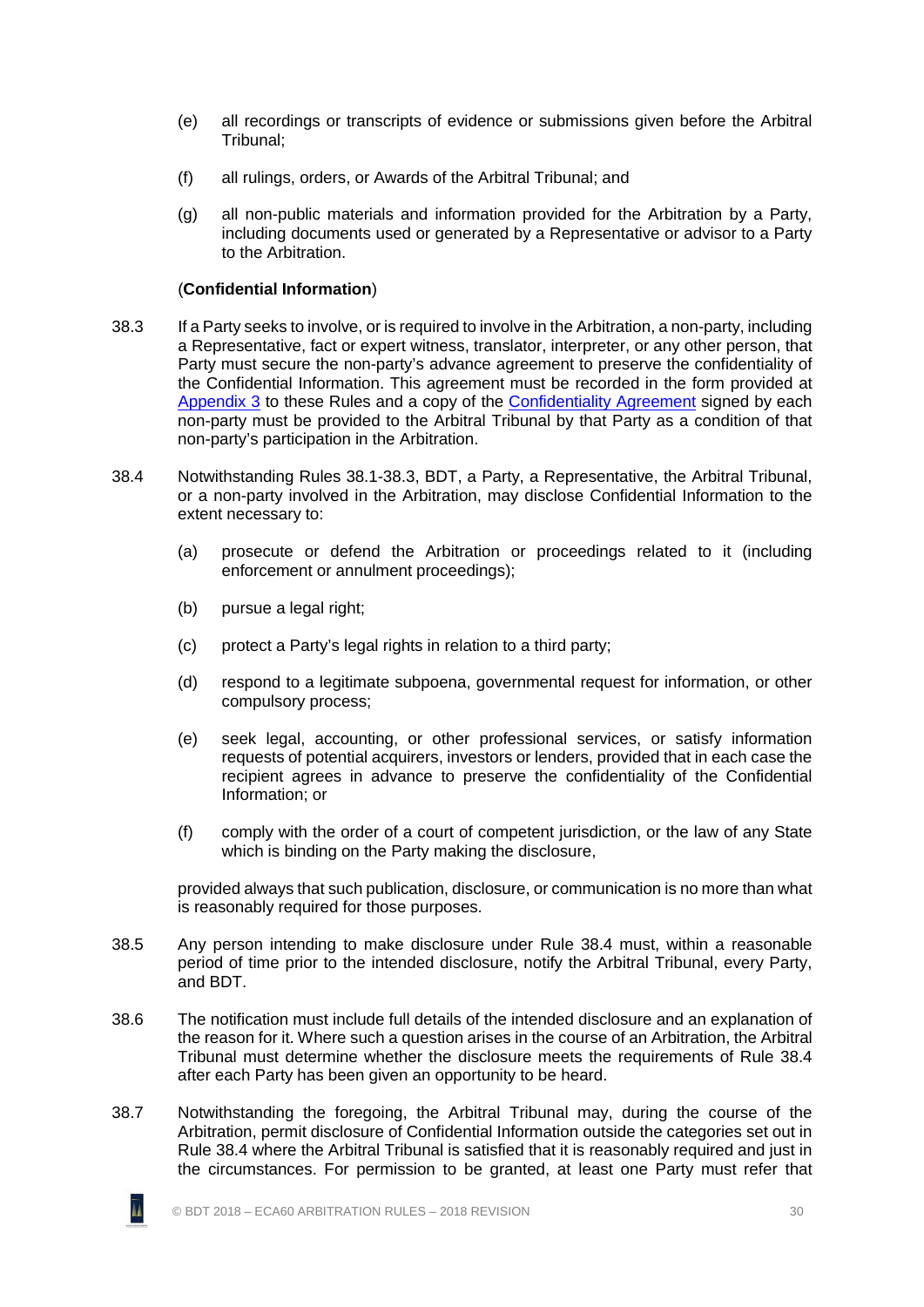question to the Arbitral Tribunal, and every other Party must be given an opportunity to be heard.

- 38.8 If a Party breaches the provisions of Rules [38.2-](#page-35-5)[38.7](#page-36-2) before a Final Award is made, the Arbitral Tribunal may, after giving the Parties notice and a reasonable opportunity to be heard, take any appropriate measure including, without limitation:
	- (a) issuing orders requiring the defaulting Party to act or refrain from acting in a particular way; and
	- (b) making an award of damages.
- <span id="page-37-0"></span>38.9 The Parties expressly agree that any court proceedings related to the Arbitration must, to the full extent permitted by the law in that jurisdiction, be conducted in private.

### **39.0 EXCLUSION OF LIABILITY AND INDEMNITY**

- <span id="page-37-1"></span>39.1 The Parties, together and separately, release and discharge the members of the Arbitral Tribunal and BDT, its agents and employees, from all liability of any kind (whether involving negligence, misrepresentation, breach of contract, or breach of any equitable, fiduciary, statutory or other duty, or otherwise) which may be alleged to arise in connection with, or to result from, or to in any way relate to the exercise of any of their functions, duties or powers, whether under the procedural law of the Arbitration, under these Rules, or otherwise, unless the act or omission is the fraudulent act of the Arbitral Tribunal, BDT, its agents or its employees. Any member of the Arbitral Tribunal, BDT, or any agent or employee of BDT who has not acted fraudulently and is shown to be unaware of the fraud of any other person, will continue to be released and discharged from liability as provided in these Rules.
- 39.2 No statements or comments, whether written or oral, made or used by the Arbitral Tribunal, BDT, its agents or employees, in connection with, or resulting from, or in any way relating to the Arbitration, may be relied upon to found or maintain any action for defamation, libel, slander, or any related complaint.
- 39.3 The Parties, together and separately, undertake to indemnify and keep indemnified the members of the Arbitral Tribunal and BDT, its agents and employees, against all claims, costs, expenses, liabilities, awards, damages, and proceedings of any kind (properly sustained or incurred by them directly, or indirectly made by any third party) in relation to, or in connection with, the exercise of their functions, duties, or powers, whether under the procedural law of the Arbitration, under these Rules, or otherwise, unless the act or omission is the fraudulent act of the Arbitral Tribunal, BDT, its agents or its employees. If a member of the Arbitral Tribunal, BDT, or any agent or employee of BDT has not acted fraudulently and is shown to be unaware of the fraud of any other person, he or she will continue to be indemnified as provided in these Rules.
- <span id="page-37-3"></span>39.4 After the Final Award is made and all possibilities of correction, interpretation, or Additional Awards have expired, BDT, its agents and employees, the Arbitral Tribunal, and any expert appointed by the Arbitral Tribunal, will not be under any legal obligation to make any statement to any person about any matter concerning the Arbitration, nor shall any Party seek to call any of these persons to give evidence in any legal proceedings arising out of or in connection with the Arbitration.
- <span id="page-37-2"></span>39.5 The purpose of Rules [39.1](#page-37-1)[-39.4](#page-37-3) is to provide the Arbitral Tribunal, BDT, its agents and employees, and any expert appointed by the Arbitral Tribunal, with the widest immunity from liability that the law will allow.

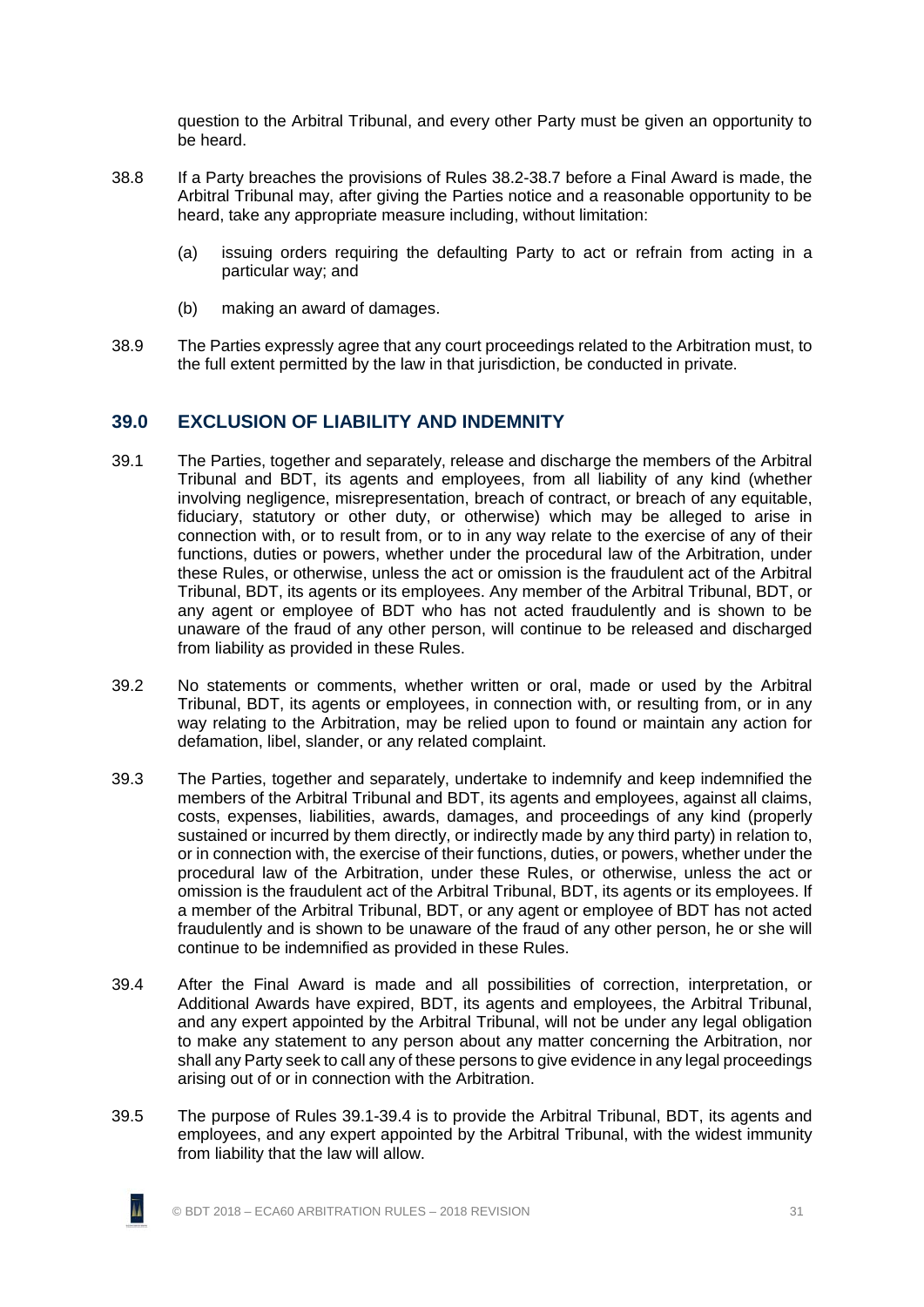# <span id="page-38-0"></span>**40.0 STORAGE OF ARBITRATION DOCUMENTS**

40.1 Unless a Party requests the return of any original documents provided to the Arbitral Tribunal for the purpose of the Arbitration, all original documents will be destroyed by the Arbitral Tribunal after the expiry of three calendar months following the date of the last Award made by the Arbitral Tribunal in relation to the Arbitration.

### <span id="page-38-1"></span>**41.0 COMMUNICATIONS AND CONTACT DETAILS**

- 41.1 Until the Arbitral Tribunal is formed, all communications relating to the Arbitration must be directed to the Registrar.
- 41.2 Thereafter, all communications between the Parties and the Arbitral Tribunal must be made directly to the Arbitral Tribunal and copied to the Registrar.
- 41.3 Any application, agreement, request, instruction, direction, response, notice, or other communication required or referred to in these Rules, or in any Appendix to these Rules, must be made in writing. If it is in electronic form, it must be readily accessible so as to be available for subsequent reference.
- 41.4 All notifications, documents, or information provided to the Arbitral Tribunal by a Party must simultaneously be communicated by that Party to every other Party and the Registrar.
- <span id="page-38-2"></span>41.5 Routine communications and notifications between BDT, the Arbitral Tribunal, and the Parties, may validly be made by email, or any other means of communication that provides or allows for a record of transmission.
- 41.6 The Claim, the Defence and Counterclaim, the Reply and Defence to the Counterclaim, and any further submissions, documents, or evidentiary material requested or directed by the Arbitral Tribunal to be provided by any Party, must be delivered to the Arbitral Tribunal and every other Party at the email address for service designated by each Party or authorised by the Arbitral Tribunal for the purpose of the Arbitration, and if so delivered, will be deemed to have been received.
- 41.7 In the absence of such designation or authorisation, a document is:
	- (a) received if it is physically delivered to the addressee;
	- (b) deemed to have been received if it is left at the usual place of business, habitual residence, or mailing address of the addressee; or
	- (c) deemed to have been received if, after reasonable efforts, delivery cannot be effected, it is sent to the addressee's last known place of business, habitual residence, or mailing address, by registered letter or any other means that provides a record of the attempt to deliver it.
- <span id="page-38-3"></span>41.8 The communication will be deemed to have been received on the day it is so delivered.
- 41.9 A notice transmitted by electronic means is deemed to have been received on the day it is sent, excepting a Notice of Arbitration which is only deemed to have been received on the day when it reaches the addressee's electronic address.

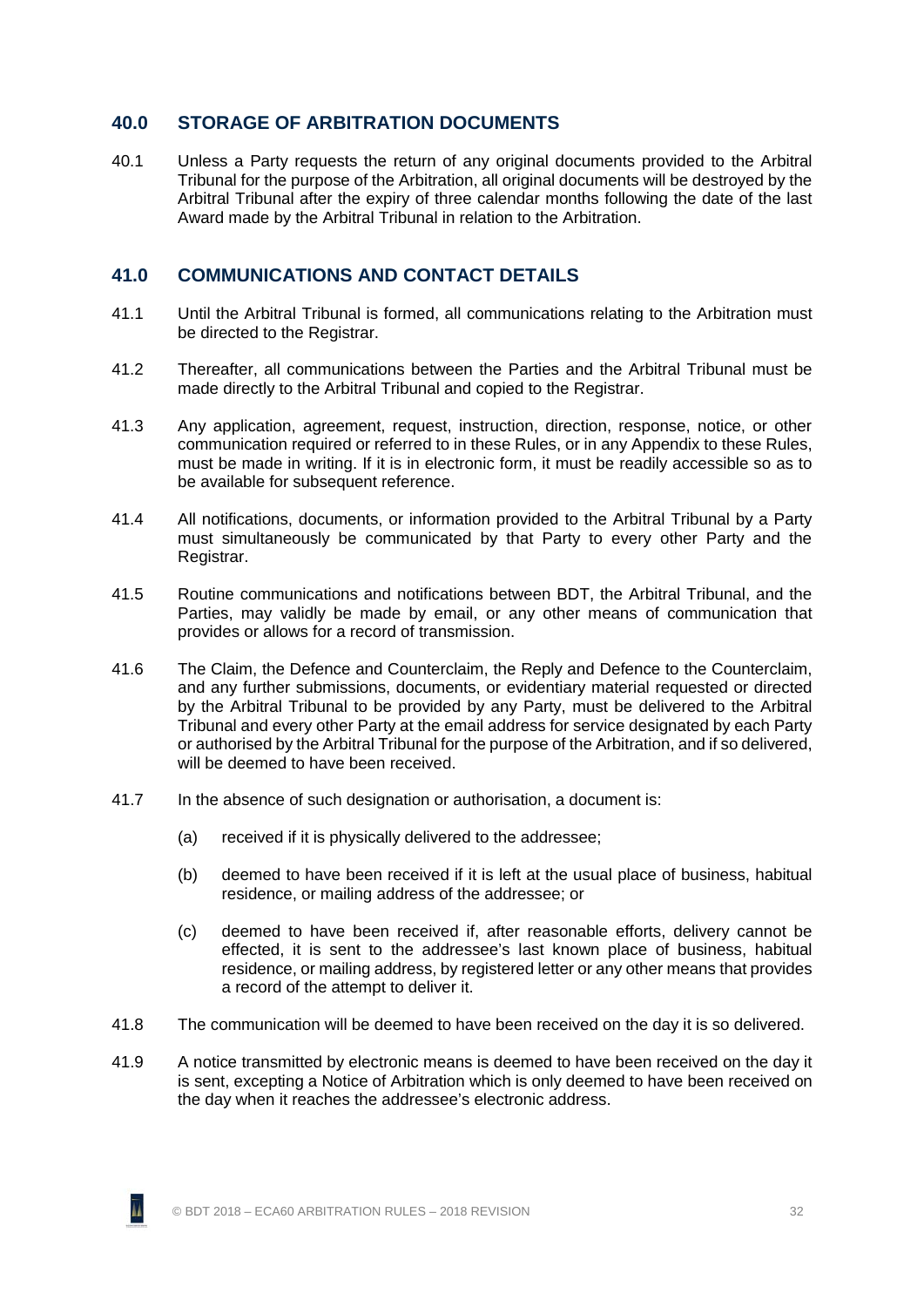#### <span id="page-39-0"></span>**42.0 MISCELLANEOUS**

- <span id="page-39-1"></span>42.1 All decisions of BDT with respect to its functions and obligations under these Rules are final and binding on the Parties and the Arbitral Tribunal. Such decisions are of an administrative nature and, unless the Rules expressly provide otherwise, BDT is not required to state or communicate reasons for its decisions.
- 42.2 By agreeing to Arbitration under these Rules, the Parties and the Arbitral Tribunal are deemed to have agreed not to apply to any court, judicial authority, or any other body having jurisdiction, for any relief regarding BDT's jurisdiction or authority under these Rules, so far as that agreement is not inconsistent with the law of the Seat of Arbitration.
- 42.3 In all matters not expressly provided for in these Rules, the Parties, BDT, and the Arbitral Tribunal must act in the spirit of these Rules and must make every effort to ensure that an Award made under these Rules is enforceable.
- 42.4 The Registrar may from time to time issue Practice Notes to supplement, regulate, and implement these Rules for the purpose of facilitating the administration of Arbitrations governed by these Rules.

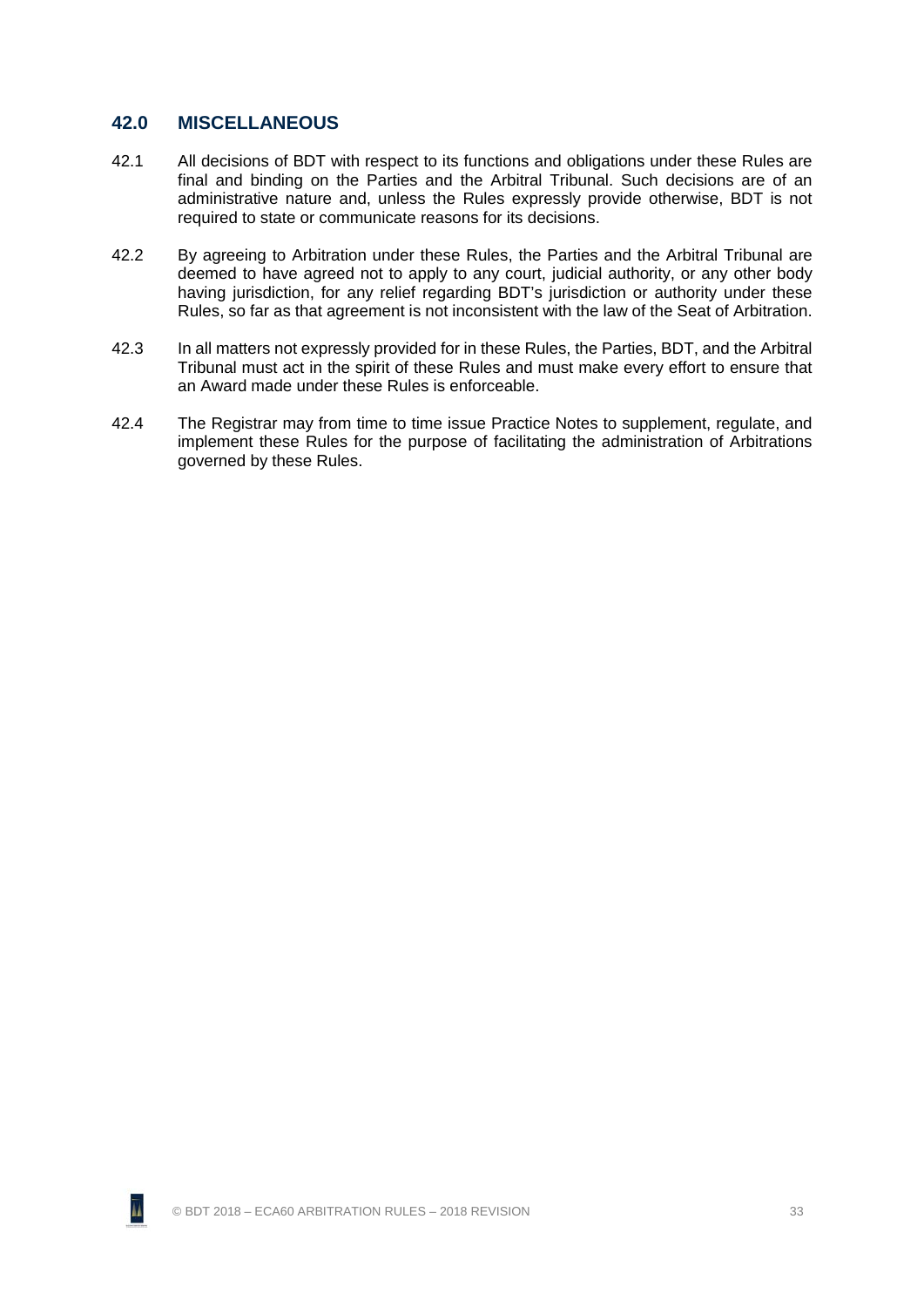

# <span id="page-40-0"></span>**APPENDIX 1: BDT FEES AND EXPENSES FOR ARBITRATION**

BDT provides a fully administered arbitration service. To ensure that the cost of arbitration is proportionate to the amount in dispute, our arbitrators' fees are capped based on the amount in dispute.

For the purpose of calculating the amount in dispute, the GST, value added tax, or any other similar tax which might apply, inclusive value of all claims, counterclaims, and affirmative defences in New Zealand dollars must be added together.

Interest will not be taken into account unless the interest claimed by a Party exceeds the aggregate principal amount, in which case the amount in dispute will be calculated on the value of the interest claim alone.

All sums stated are in New Zealand dollars and are inclusive of GST (if any).

# <span id="page-40-1"></span>**1.0 PRELIMINARY PAYMENT**

A **Preliminary Payment** must be made to BDT either before or immediately after the submission of the Application for Arbitration. The Preliminary Payment must include:

- (a) the **[Registration Fee](#page-41-0)**;
- (b) a payment toward the **[Administration Fee](#page-41-1)**, to be calculated in accordance with the Applicant's reasonable assessment of the aggregate amount in dispute; and
- (c) a payment toward **[Security for the Arbitral Tribunal's Fees and](#page-42-0) Expenses**, to be calculated in accordance with the Applicant's reasonable estimate of the aggregate amount in dispute.

No administrative or procedural steps will be taken by BDT in relation to the appointment of the Arbitral Tribunal until the Preliminary Payment has been paid in full.

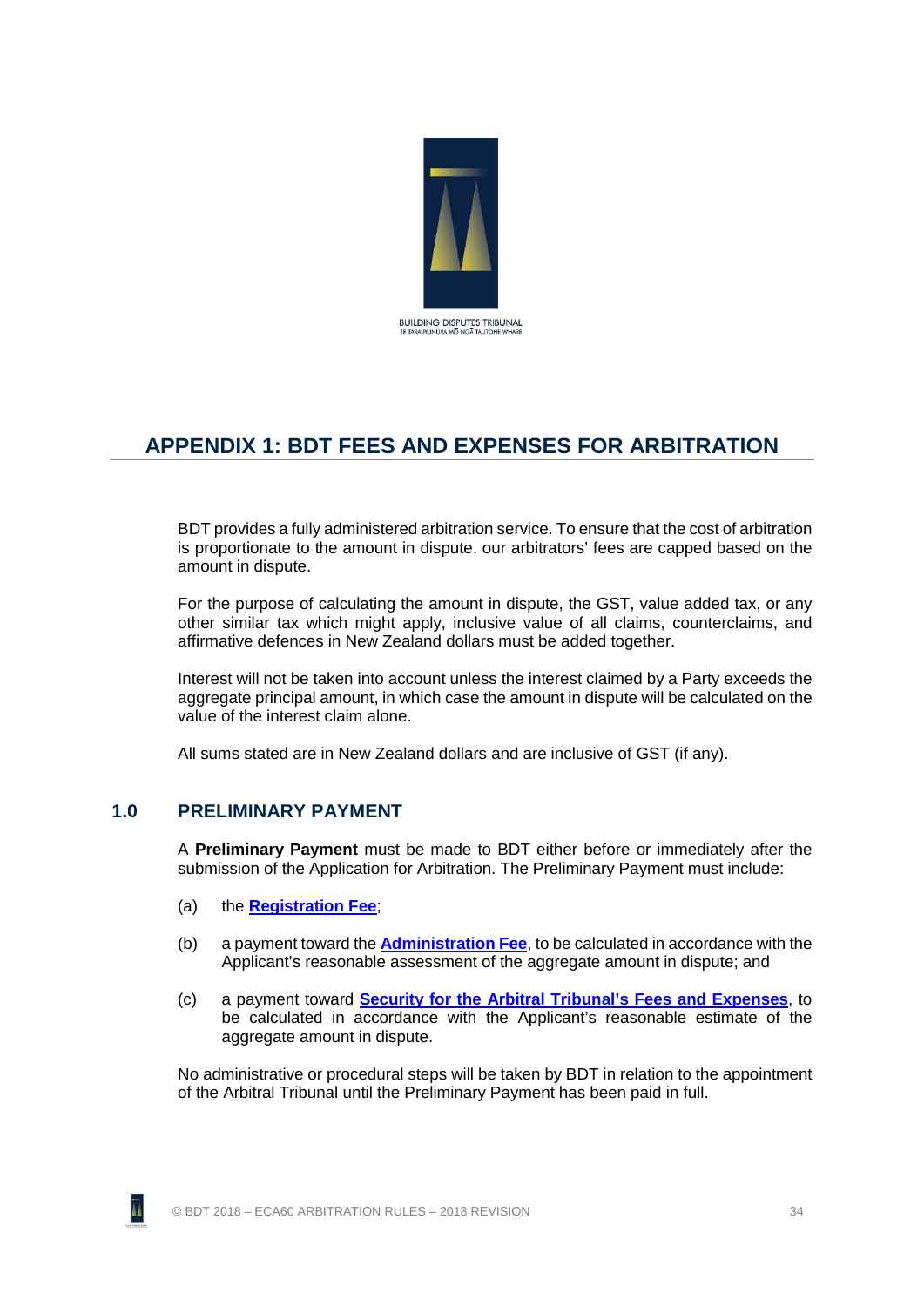#### <span id="page-41-0"></span>**2.0 REGISTRATION FEE**

In accordance with Rules [5.5](#page-11-1)[-5.7,](#page-11-2) the Parties must pay BDT a non-refundable **Registration Fee** of:

- (a) **\$1,000.00** for Arbitration with one arbitrator; or
- (b) **\$2,000.00** for Arbitration with more than one arbitrator.

#### <span id="page-41-1"></span>**3.0 ADMINISTRATION FEE**

In accordance with Rules [5.5](#page-11-1)[-5.7,](#page-11-2) the Parties must pay BDT a non-refundable **Administration Fee** in accordance with the following schedule:

| <b>Amount in Dispute</b>            | <b>Administration Fee</b>                                                                         |
|-------------------------------------|---------------------------------------------------------------------------------------------------|
| $\leq$ \$249,999.99                 | \$1,250.00                                                                                        |
| $$250,000.00 \le $499,999.99$       | \$1,250.00 plus 0.7% on the amount above<br>\$250,000.00                                          |
| $$500,000.00 \le $999,999.99$       | \$3,000.00 plus 0.4% on the amount above<br>\$500,000.00                                          |
| $$1,000,000.00 \le $2,499,999.99$   | \$5,000.00 plus 0.16% on the amount above<br>\$1,000,000.00                                       |
| $$2,500,000.00 \leq $4,999,999.99$  | \$7,500.00 plus 0.1% on the amount above<br>\$2,500,000.00                                        |
| $$5,000,000.00 \le $9,999,999.99$   | \$10,000.00 plus 0.1% on the amount above<br>\$5,000,000.00                                       |
| $$10,000,000.00 \le $49,999,999.99$ | \$15,000.00 plus 0.0125% on the amount above<br>\$10,000,000.00                                   |
| $$50,000,000.00 \le $99,999,999.99$ | \$20,000.00 plus 0.02% on the amount above<br>\$50,000,000.00                                     |
| $\geq$ \$100,000,000.00             | \$30,000.00 plus 0.01% on the amount above<br>\$100,000,000.00<br>up to a maximum of $$50,000.00$ |
| Declaratory relief only             | \$3,000.00                                                                                        |
|                                     |                                                                                                   |

#### <span id="page-41-2"></span>**Urgent Interim Relief**

Where Urgent Interim Relief is sought, the applicant must pay BDT an additional nonrefundable Administration Fee at the time the application for Urgent Interim Relief is made, in accordance with the following schedule:

| <b>Amount in Dispute</b>            | Administration Fee - Urgent Interim Relief |
|-------------------------------------|--------------------------------------------|
| $\leq$ \$249,999.99                 | \$1,000.00                                 |
| $$250,000.00 \le $499,999.99$       | \$1,250.00                                 |
| $$500,000.00 \le $999,999.99$       | \$1,500.00                                 |
| $$1,000,000.00 \le $2,499,999.99$   | \$1,625.00                                 |
| $$2,500,000.00 \le $4,999,999.99$   | \$1,750.00                                 |
| $$5,000,000.00 \le $9,999,999.99$   | \$2,000.00                                 |
| $$10,000,000.00 \le $49,999,999.99$ | \$2,500.00                                 |
| $$50,000,000.00 \le $99,999,999.99$ | \$2,750.00                                 |
| $\geq$ \$100,000,000.00             | \$3,000.00                                 |
| Declaratory relief only             | \$1,500.00                                 |



īi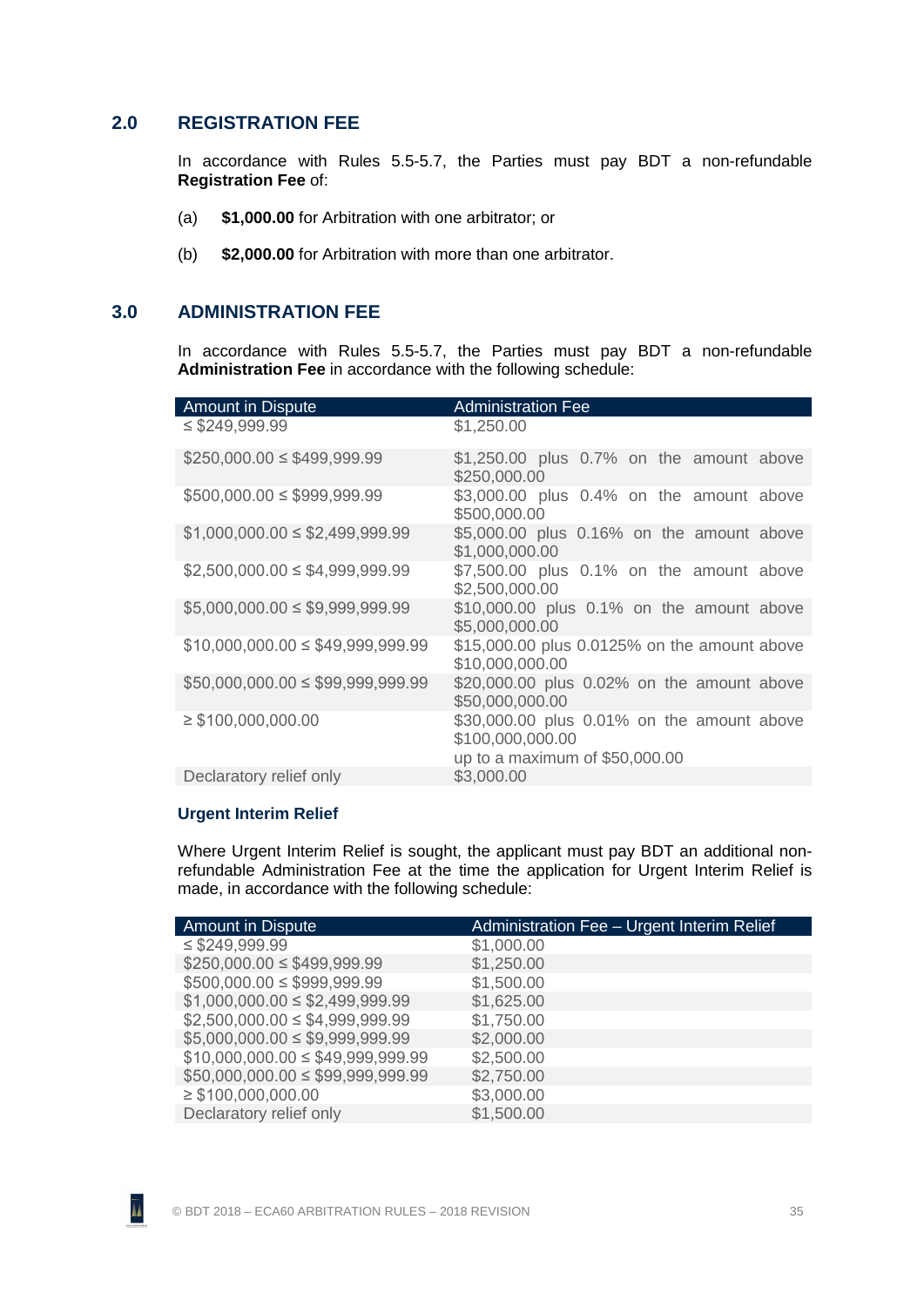The Administration Fee does not include the Fees and Expenses of the Arbitral Tribunal, or usage, hire, and cost of facilities and support services for and in connection with the Arbitration.

# <span id="page-42-1"></span><span id="page-42-0"></span>**4.0 ARBITRATOR'S FEES AND EXPENSES**

#### **Fixed fee service under BDT ECA45 Rules**

BDT provides a fully administered fixed fee arbitration service under the BDT [ECA45](http://buildingdisputestribunal.co.nz/Arbitration/Arbitration+Rules/BDT+ECA45+Rules.html) [Rules](http://buildingdisputestribunal.co.nz/Arbitration/Arbitration+Rules/BDT+ECA45+Rules.html) for disputes where the Claim is for a monetary amount and the amount claimed by the Claimant is less than NZ\$50,000.00, and where there are three or less items in dispute in the Claim and Counterclaim. The number of items at issue that may be dealt with under the fixed price low value claim service is strictly limited.

No conference of the Parties or inspection of the subject matter of the dispute or any other thing related to the dispute is included in the fixed fee.

Under the fixed fee service, BDT charges the following Fee for the Arbitral Tribunal's services:

| Code               | Amount in<br>dispute              | Fee         | Documents that each Party may file in<br>support of the Claim or Counterclaim:                                                        |
|--------------------|-----------------------------------|-------------|---------------------------------------------------------------------------------------------------------------------------------------|
| LVAC10             | $\leq$ \$9,999.99                 | \$3,000.00  | Contract Documents together with 15 single<br>sided A4 pages of submissions and evidence<br>in relation to the Claim or Counterclaim. |
| LVAC <sub>20</sub> | \$10,000.00<br>$\leq$ \$19,999.99 | \$5,000.00  | Contract Documents together with 20 single<br>sided A4 pages of submissions and evidence<br>in relation to the Claim or Counterclaim. |
| LVAC30             | \$20,000.00<br>$\leq$ \$29,999.99 | \$7,250.00  | Contract Documents together with 30 single<br>sided A4 pages of submissions and evidence<br>in relation to the Claim or Counterclaim. |
| LVAC40             | \$30,000.00<br>$\leq$ \$39,999.99 | \$8,500.00  | Contract Documents together with 40 single<br>sided A4 pages of submissions and evidence<br>in relation to the Claim or Counterclaim. |
| LVAC50             | \$40,000.00<br>$\leq$ \$49,999.99 | \$10,000.00 | Contract Documents together with 50 single<br>sided A4 pages of submissions and evidence<br>in relation to the Claim or Counterclaim. |

A Notice of Appointment of the Arbitral Tribunal will not be served on the Parties by BDT until the Parties have paid (in clear funds) into the trust account of BDT the prescribed Fee in full as security for the Arbitral Tribunal's Fees and Expenses in accordance with the above schedule.

#### <span id="page-42-2"></span>**General service**

Where the amount in dispute is equal to or exceeds NZ\$50,000.00, or the nature of the claim does not otherwise meet the criteria for BDT's fixed fee service, the arbitrator is entitled to fix a Fee to be paid by the Parties that is reasonable having regard to the work done by the arbitrator, and which Fee may not, except in exceptional circumstances, exceed the maximum amount in the following schedule (**Scheduled Maximum Fee**):

| Amount in Dispute             | Fee:                                                    |
|-------------------------------|---------------------------------------------------------|
| $\leq$ \$249,999.99           | \$30,000.00                                             |
| $$250,000.00 \le $499,999.99$ | \$35,000.00 plus 2% on the amount above<br>\$250,000.00 |

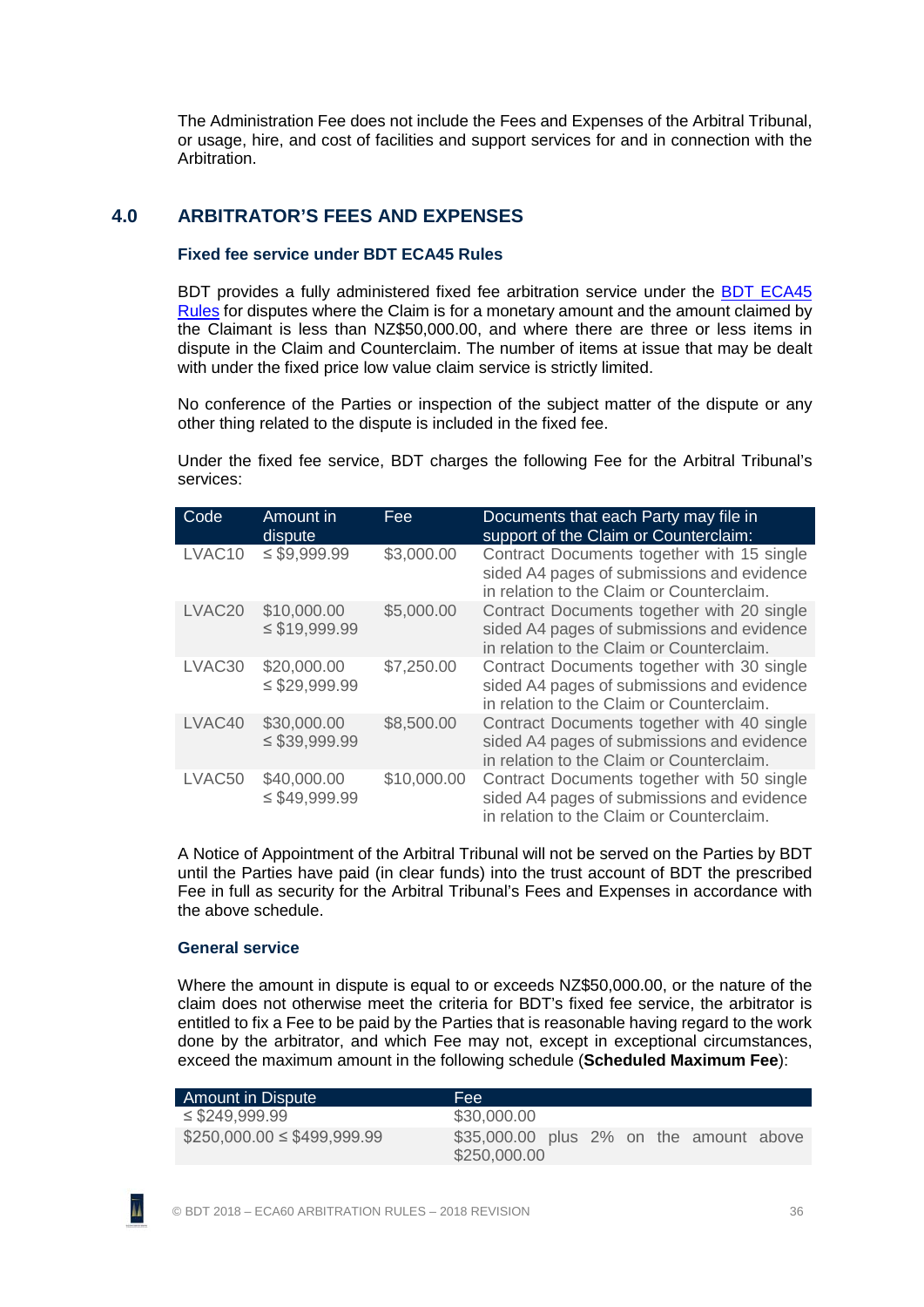| $$500,000.00 \le $999,999.99$        | \$40,000.00 plus 3% on the amount above<br>\$500,000.00                                               |
|--------------------------------------|-------------------------------------------------------------------------------------------------------|
| $$1,000,000.00 \le $2,499,999.99$    | \$55,000.00 plus 2% on the amount above<br>\$1,000,000.00                                             |
| $$2,500,000.00 \le $4,999,999.99$    | \$85,000.00 plus 1.6% on the amount above<br>\$2,500,000.00                                           |
| $$5,000,000.00 \leq $9,999,999.99$   | \$125,000.00 plus 0.5% on the amount above<br>\$5,000,000.00                                          |
| $$10,000,000.00 \le $49,999,999.99$  | \$150,000.00 plus 0.125% on the amount above<br>\$10,000,000.00                                       |
| $$50,000,000.00 \leq $99,999,999.99$ | \$200,000.00 plus 0.2% on the amount above<br>\$50,000,000.00                                         |
| $\geq$ \$100,000,000.00              | \$300,000.00 plus 0.01% on the amount above<br>\$100,000,000.00 up to a maximum<br>0t<br>\$500,000.00 |
| Declaratory relief only              | \$40,000.00                                                                                           |

In exceptional circumstances BDT may, on application by an arbitrator, copied to every Party, fix the amount that the arbitrator is entitled to be paid at a higher figure than the Scheduled Maximum Fee after allowing every Party an opportunity to respond. If a Party wishes to exercise that right, that Party must within five working days of receipt of the arbitrator's application for additional payment, communicate its response to BDT, the arbitrator, and every other Party.

For the purpose of supporting a claim for additional payment, the arbitrator's all-inclusive hourly rate may not exceed NZ\$850.00 per hour for time engaged on the duties of the Arbitration.

For the avoidance of any doubt, a decision by BDT to increase the Fee that an arbitrator is entitled to be paid above the Scheduled Maximum Fee is a decision of an administrative nature made under Rul[e 42.1.](#page-39-1)

BDT is entitled to recover the actual and reasonable Expenses of the Arbitration in addition to the Fee.

If an arbitrator becomes in fact or in law, or by reason of infirmity, unable to perform the functions of that office, or withdraws from office, or is replaced in accordance with Rules [6.18](#page-14-4) or [7.1-](#page-14-3)[7.7,](#page-15-0) BDT will determine the amount of Fees and Expenses to be paid to the replaced arbitrator (if any). BDT will take into consideration the circumstances of the case, including, but not limited to, the basis for withdrawal or grounds for replacement, the work done by the arbitrator in connection with the Arbitration, and the complexity of the subject matter.

#### <span id="page-43-0"></span>*Security for Arbitral Tribunal's Fees and Expenses*

A Notice of Appointment of the Arbitral Tribunal will not be served on the Parties by BDT until the Parties have paid (in clear funds) into the trust account of BDT the prescribed security for the Arbitral Tribunal's Fees and Expenses in accordance with the following schedule:

| Amount in dispute                 | <b>Security Amount</b> |               |
|-----------------------------------|------------------------|---------------|
|                                   | 1 Arbitrator           | 3 Arbitrators |
| $\leq$ \$249,999.99               | \$10,000.00            | \$25,000.00   |
| $$250,000.00 \le $499,999.99$     | \$15,000.00            | \$35,000.00   |
| $$500,000.00 \le $999,999.99$     | \$20,000.00            | \$45,000.00   |
| $$1,000,000.00 \le $2,499.999.99$ | \$25,000.00            | \$55,000.00   |
| $$2,500,000.00 \le $4,999.999.99$ | \$30,000.00            | \$65,000.00   |

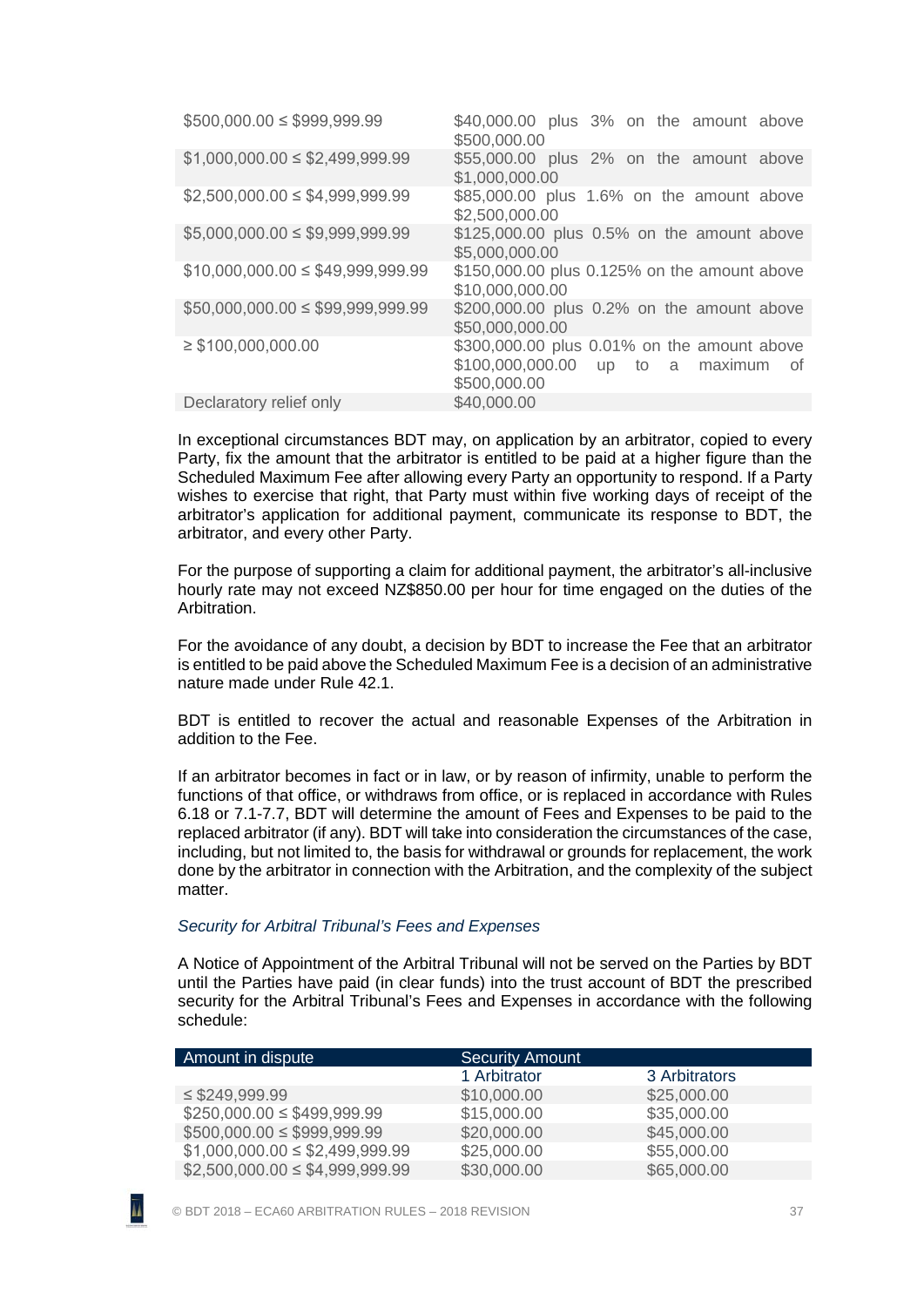| $$5,000,000.00 \leq $9,999,999.99$  | \$35,000.00 | \$75,000.00  |
|-------------------------------------|-------------|--------------|
| $$10,000,000.00 \le $49,999,999.99$ | \$40,000.00 | \$85,000.00  |
| $$50,000,000.00 \le $99,999,999.99$ | \$45,000.00 | \$90,000.00  |
| $\geq$ \$100,000,000.00             | \$50,000.00 | \$100,000.00 |
| Declaratory relief only             | \$20,000.00 | \$45,000.00  |

#### <span id="page-44-0"></span>*Security amount not an estimate*

Any amount paid as security for the Arbitral Tribunal's Fees and Expenses is merely an initial advance against the Arbitral Tribunal's Fees and Expenses which will be calculated in accordance with the criteria set out in this Appendix to the Rules.

The initial advance is a nominal amount only and **is not an estimate of the cost of the Arbitration**. The Arbitral Tribunal is entitled to fix a Fee to be paid by the Parties that is reasonable having regard to work done, which Fee may not, except in exceptional circumstances, exceed the Scheduled Maximum Fee set out above, together with any Additional Fee or Cancellation Fee that the Arbitral Tribunal is entitled to under these Rules.

#### <span id="page-44-1"></span>**Interim Relief, Summary Procedure, Joinder, and Consolidation**

Whether the Arbitration proceeds under the fixed fee service or general service, an arbitrator is entitled to fix and be paid an amount by the Parties, over and above the Scheduled Maximum Fee, which amount is reasonable having regard to the work done by the arbitrator to determine any application for Interim Relief, early dismissal of a Claim or Defence, Joinder, or Consolidation (**Additional Fee**).

In the event of any dispute arising in relation to the Additional Fee fixed by the arbitrator, BDT will determine the additional amount that the arbitrator is entitled to be paid after allowing every Party an opportunity to respond. If a Party wishes to exercise that right, that Party must within five working days of receipt of notice of the proposed Additional Fee communicate its response to BDT and the arbitrator.

For the avoidance of any doubt, a decision by BDT as to the Additional Fee that an arbitrator is entitled to be paid for determining any application for Interim Relief, early dismissal of a Claim or Defence, Joinder, or Consolidation, is a decision of an administrative nature made under Rule [42.1.](#page-39-1)

#### <span id="page-44-2"></span>*Security for Interim Relief, Summary Procedure, and Joinder*

Where Interim Relief, early dismissal of a Claim or Defence, or Joinder is sought, the applicant must pay BDT an additional amount as security for the Arbitral Tribunal's Fees and Expenses in accordance with the following schedule:

| <b>Additional Security</b> |
|----------------------------|
| \$5,000.00                 |
| \$7,500.00                 |
| \$10,000.00                |
| \$11,125.00                |
| \$12,500.00                |
| \$15,000.00                |
| \$17,500.00                |
| \$18,750.00                |
| \$20,000.00                |
| \$10,000.00                |
|                            |

AA.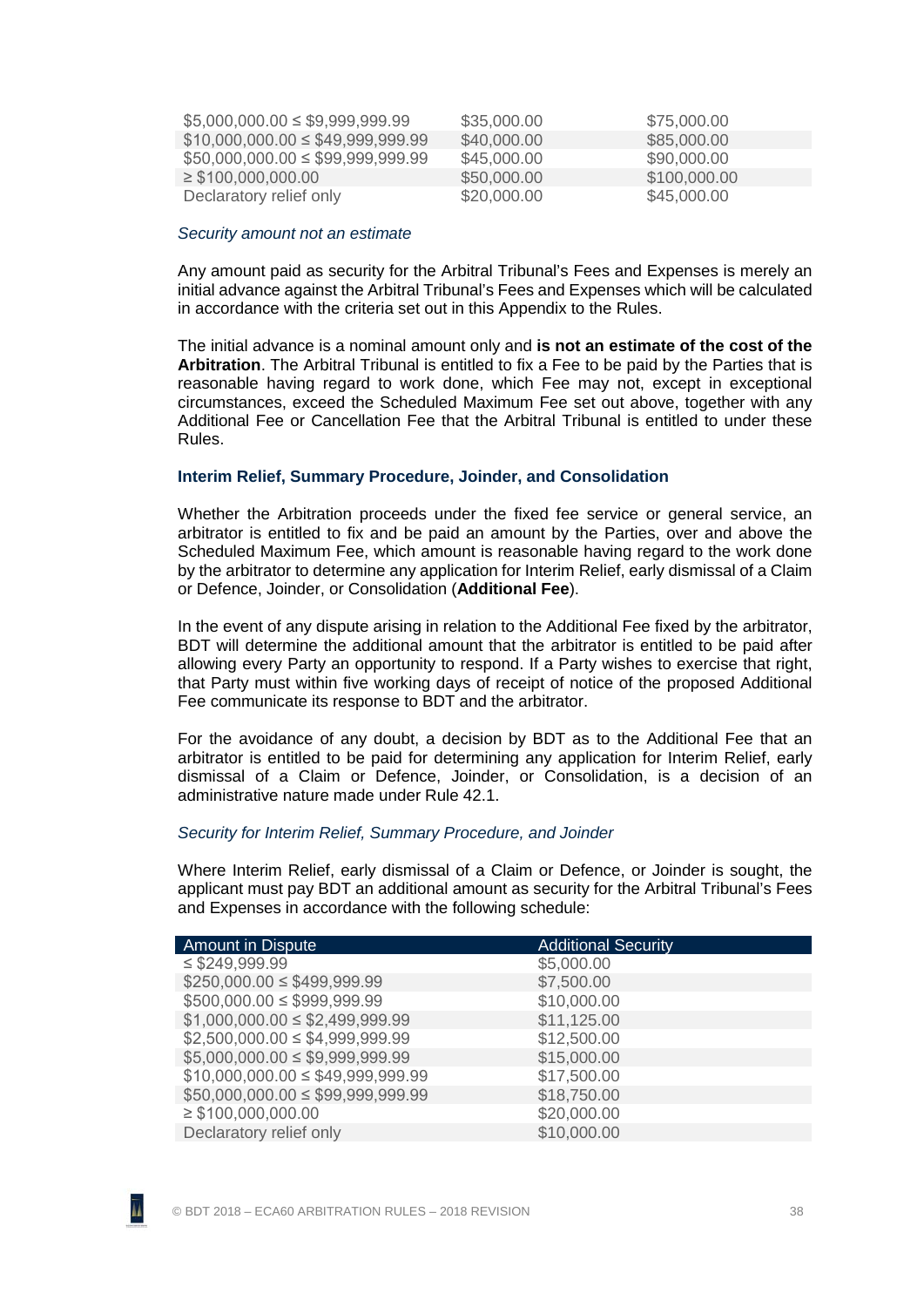#### <span id="page-45-0"></span>**Supplementary advances and interim payments**

During the course of the Arbitration, BDT may from time to time request one or several further supplementary, interim, and/or final advances and deposits from the Parties towards the Fees and Expenses of the Arbitration, incurred or to be incurred on behalf of, or for the benefit of the Parties. All such advances are to be paid into the trust account of BDT on demand.

The Registrar may, from time to time on instruction of the Arbitral Tribunal, apply the advances and deposits paid by the Parties as security towards interim payments to the Arbitral Tribunal and render an updated statement of accounting to the Parties.

Any interest which may accrue on such deposits will be retained by BDT as its own property.

#### <span id="page-45-1"></span>**Multiple Parties**

In Arbitrations involving multiple Parties the provisions in sections 1-4 apply *mutatis mutandis*, save for the **Registration Fee** shall be increased by a factor of 50% of the relevant scheduled amount for the third and every other additional Party to the Arbitration.

#### <span id="page-45-2"></span>**5.0 WHEN IS PAYMENT REQUIRED?**

The **Preliminary Payment** must be made to BDT either before or immediately after submission of the Application for Arbitration.

BDT may from time to time request one or more **Supplementary Payments** from the Parties towards the Fees and Expenses of the Arbitration, incurred or to be incurred on behalf of, or for the benefit of the Parties.

If the actual aggregate amount in dispute is greater than the value used for the purpose of calculating the Preliminary Payment, the final Supplementary Payment must include:

- (a) the remaining balance of the Administration Fee, to be calculated in accordance with the schedule in [section 3](#page-41-1) of this Appendix; and
- (b) the remaining balance of the Arbitral Tribunal's Fees and Expenses, to be calculated in accordance with the criteria set out in this Appendix to the Rules.

The Parties must pay all Supplementary Payments within three working days of receipt of request by BDT for such additional Fees and Expenses.

If any required deposit or advance is not paid in full within three working days after receipt of the request, the Registrar will so inform the Parties in order that one or another of them may make the required payment. If payment is not made within a further five working days, the Arbitral Tribunal may order the suspension or termination of the Arbitration.

If the Fees and Expenses of the Arbitration are less than the amount held by BDT as security, BDT will provide the Arbitral Tribunal's Award to the Parties as soon as practicable after the Arbitral Tribunal has made its Award.

In the event that the Fees and Expenses of the Arbitration are greater than the amount held as security, the Parties will be advised as soon as practicable by BDT of the Arbitral Tribunal's actual Fees and Expenses, and the Parties will be requested to pay the balance in order to uplift the Award. When the balance is paid in full, a copy of the Award will be provided to each of the Parties by BDT.



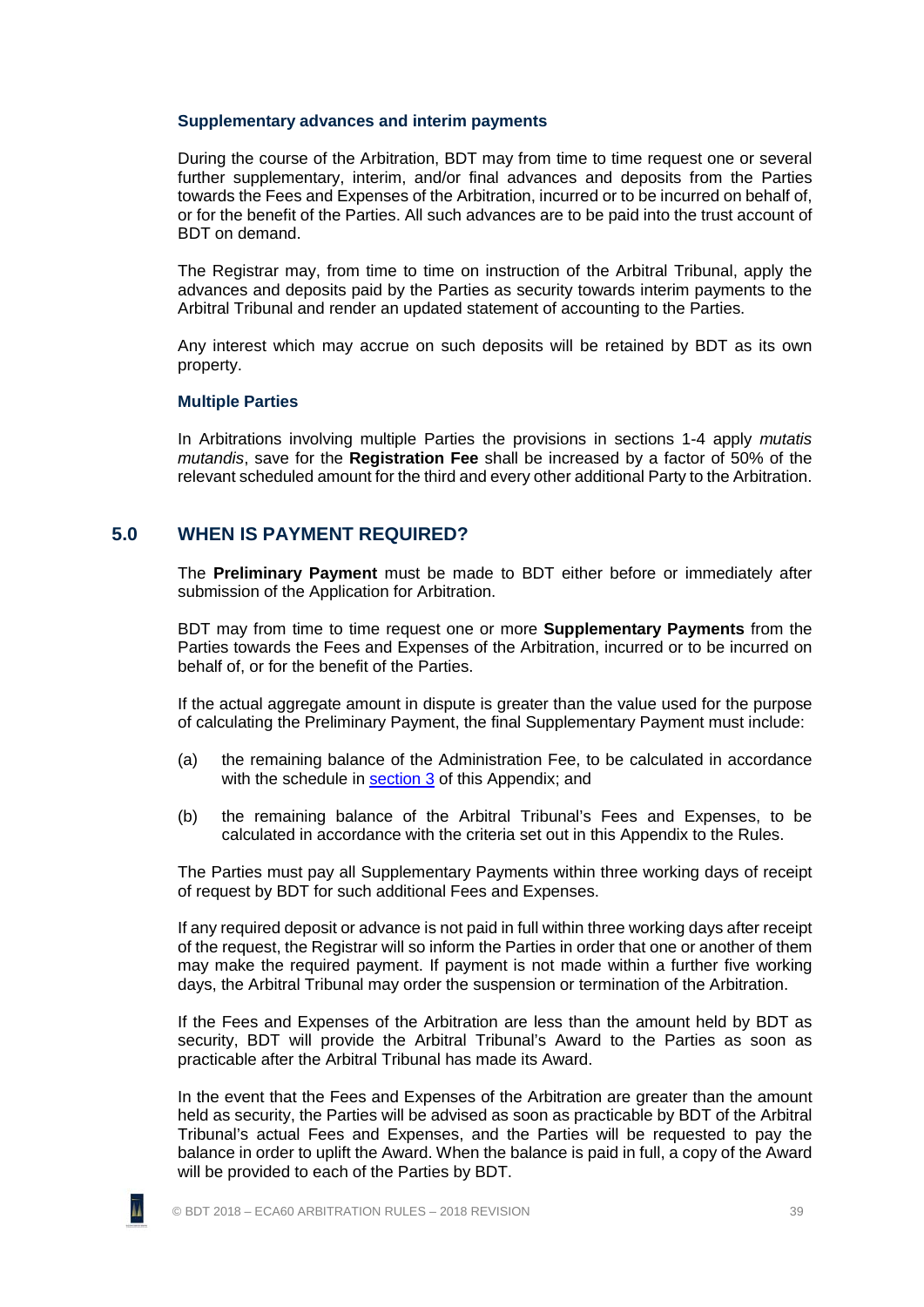As soon as practicable after the Final Award has been provided to the Parties, BDT will render a final statement of accounting to the Parties of deposits and advances received and payments made to the Arbitral Tribunal, and BDT will reimburse any unexpended balance of the security amount to the Parties in the manner determined by the Arbitral Tribunal.

No administrative or procedural steps will be taken by BDT while any payment is due under these Rules.

#### <span id="page-46-0"></span>**6.0 LIABILITY FOR PAYMENT**

The Parties are free to make any arrangements as between them for payment of the Arbitration Fees and Expenses.

However, and notwithstanding any agreement as between the Parties, the Parties will at all times be jointly and severally liable for the Arbitral Tribunal's Fees and Expenses, whether or not it makes an Award fixing the costs and expenses of the Arbitration, together with the BDT Administration Fee and any costs howsoever incurred by BDT in recovering any overdue monies on a full indemnity basis.

#### <span id="page-46-1"></span>**7.0 METHODS OF PAYMENT**

Payment of all BDT Fees and Expenses may be made by direct credit, bank transfer, or by credit card (Visa and MasterCard only). A merchant transaction fee of 2.95% is payable in addition to the published BDT Fee for all credit card payments.

All Fees, Expenses, and costs related to the Arbitration will be invoiced in New Zealand dollars, but may be paid in other convertible currencies at rates prevailing at the time of payment, provided that any transfer and/or currency exchange charges must be borne by the payer.

#### <span id="page-46-2"></span>**8.0 SETTLEMENT OR WITHDRAWAL**

In the event that the dispute is settled or the Arbitration Agreement is withdrawn by the Parties before a Partial Award is made that determines all of the matters at issue, the Arbitral Tribunal's Fees and Expenses incurred prior to that date, including any entitlement to Cancellation Fees and any outstanding balance of the BDT Administration Fee will be deducted from the amount paid as security by the Parties for the costs of the Arbitration.

The balance of the security monies will be refunded to the Parties in the proportions in which the security payment was made, unless the Parties agree otherwise and instruct BDT accordingly in writing within five working days of notice of settlement or withdrawal of the Arbitration Agreement.

In the event that the combined amount of the Fees and Expenses and the BDT Administration Fee are greater than the amount held as security, the Parties must pay the balance within five working days of receipt of notification by BDT of such additional Fees and Expenses.

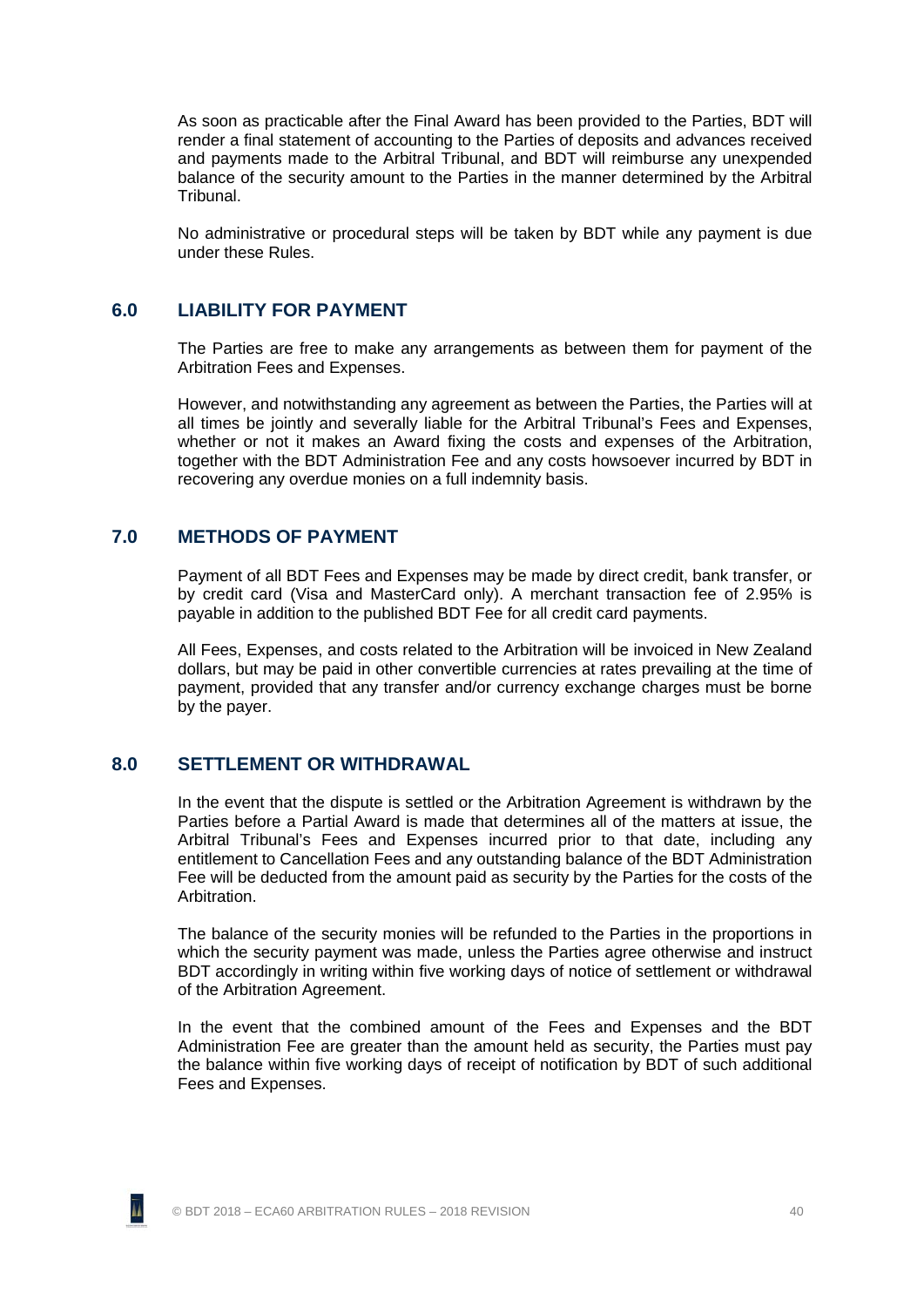#### <span id="page-47-0"></span>**9.0 CANCELLATION FEES**

In any case where a Party notifies the Arbitral Tribunal in writing that a scheduled conference, inspection, or hearing date is to be vacated, whether or not the dispute between the Parties has been settled, or the conference, inspection, or hearing is adjourned by agreement, or the Application for Arbitration is withdrawn or terminated by the Parties for any reason whatsoever, and the notice is received by the Arbitral Tribunal between 15 and 11 working days from and including the date of the scheduled conference, inspection, or hearing, the Arbitral Tribunal may charge a Fee in the amount of 50% of the Arbitral Tribunal's daily charges for the entire period of time set aside for attendances on the same (**Cancellation Fee**).

If such notice is received ten working days or less from and including the date of the scheduled conference, inspection, or hearing, the Arbitral Tribunal may charge a Cancellation Fee in the amount of 75% of the Arbitral Tribunal's daily charges for the entire period of time set aside for attendances on the same.

For the purpose of calculating Cancellation Fees, an arbitrator's daily charges may not exceed eight hours at an all-inclusive hourly rate of NZ\$850.00 per hour.

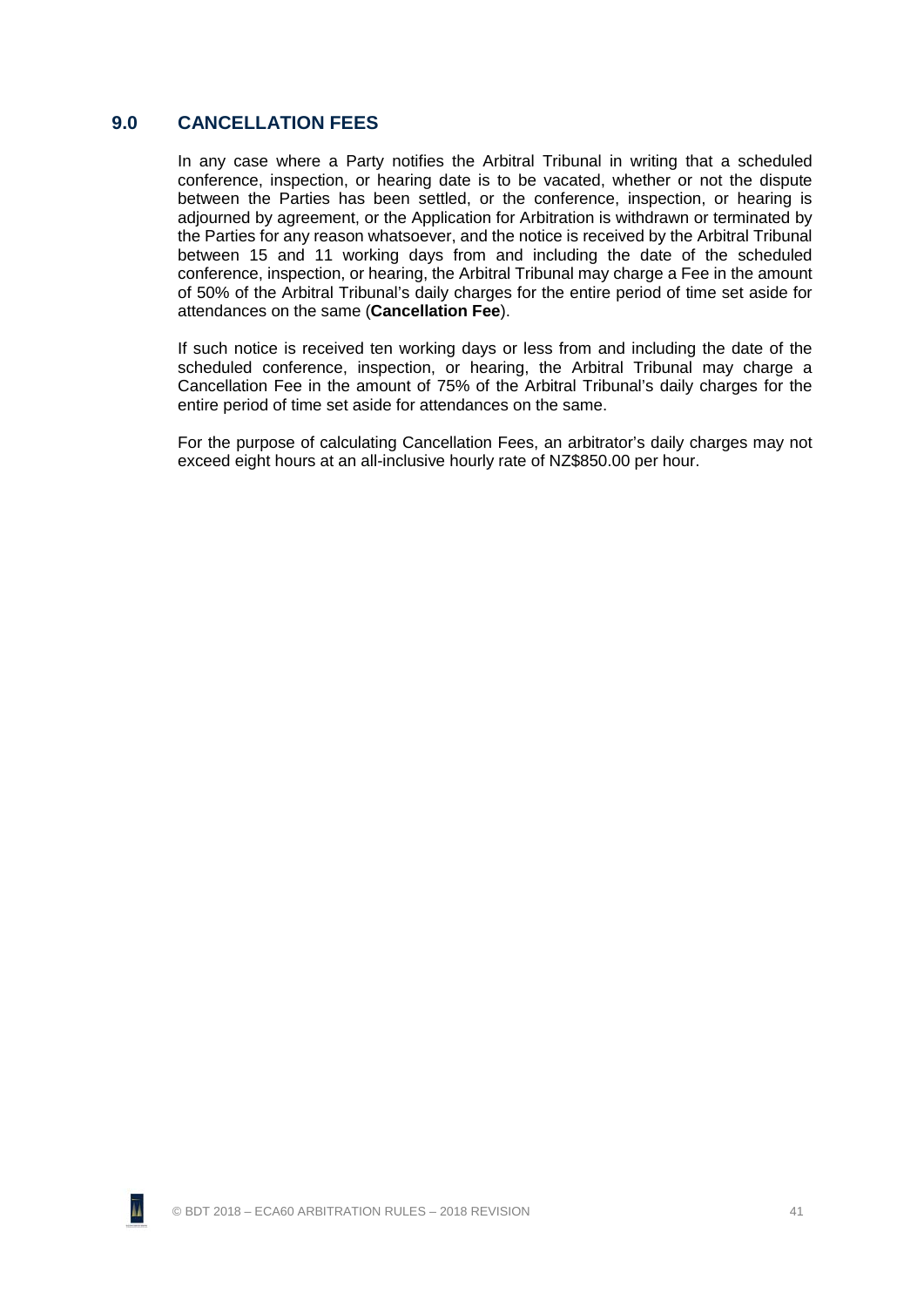

# **APPENDIX 2: ARBITRATION AGREEMENT**

<span id="page-48-0"></span>

| By an Agreement       |        |         |            |
|-----------------------|--------|---------|------------|
| <b>Dated this</b>     | day of | (month) | (year)     |
|                       |        |         |            |
| <b>BETWEEN:</b>       |        |         |            |
|                       |        |         | Claimant   |
|                       |        |         |            |
| <b>AND</b>            |        |         |            |
|                       |        |         | Respondent |
| Together, the Parties |        |         |            |
|                       |        |         |            |

The Claimant and the Respondent are Parties to **(***define legal relationship***):**

Entered into on or about **(***enter date***):**

ĀÂ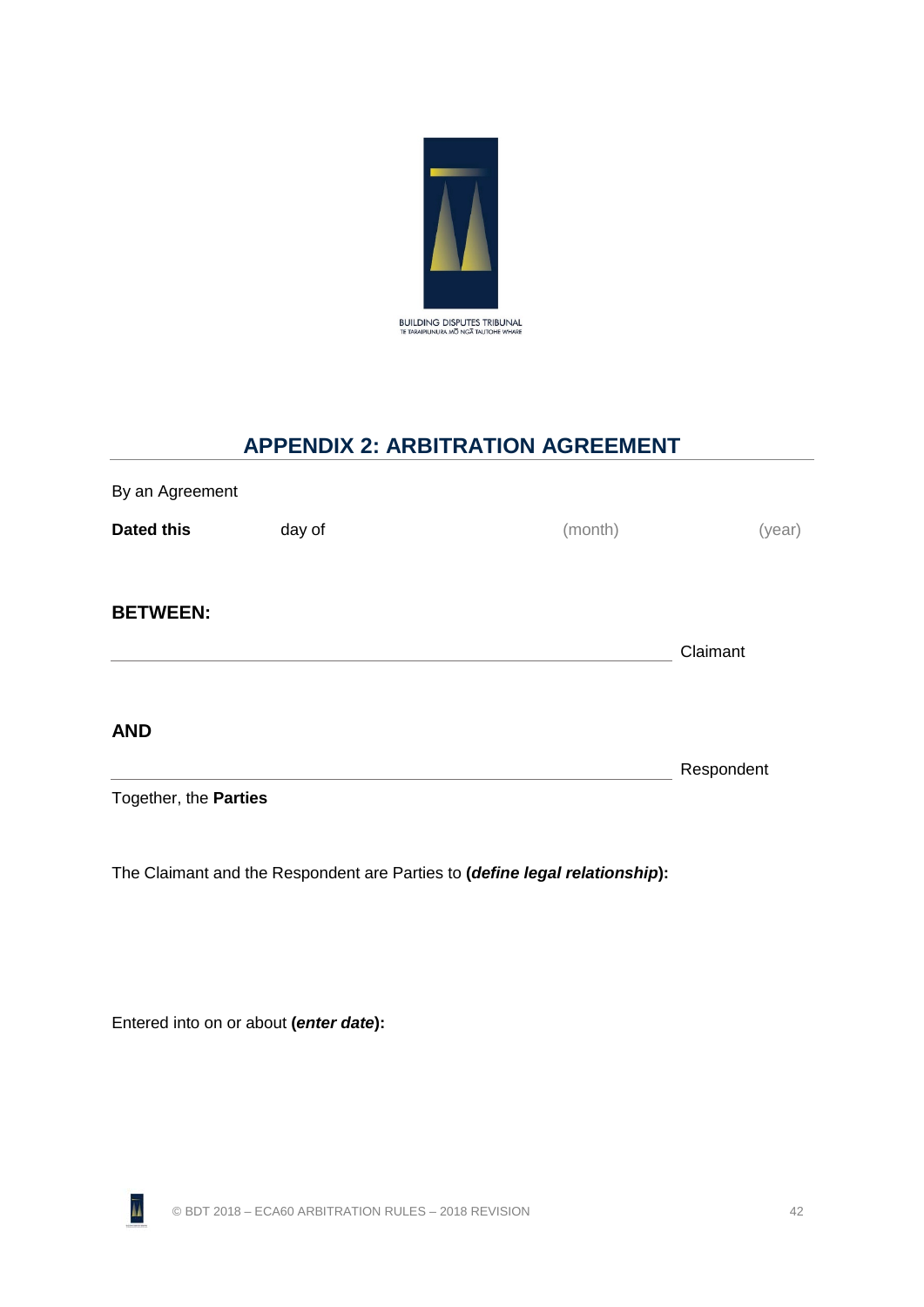For, or in relation to **(***enter detail***):**

The Claimant and the Respondent have agreed that [all matters in dispute between them / the matters in dispute between them set out in the Schedule attached hereto **(***delete one***)**] shall be referred to Arbitration for final determination in accordance with the Arbitration Rules of the Building Disputes Tribunal (**BDT Arbitration Rules**).

The number of arbitrators will be one. **[***or where the amount in dispute is ≥ NZ \$2.5M may choose three***]**

The language to be used in the Arbitration will be English. **[***or choose another language***]**

The governing law of the contract will be the substantive law of New Zealand. **[***or choose another country***]**

On execution of this Arbitration Agreement, any Party may initiate the Arbitration by completing an Application for Arbitration in terms of Rule [5.4.](#page-11-3)

For the avoidance of doubt, under this Arbitration Agreement the Claimant is not required to serve a Notice of Arbitration under Rule [5.1](#page-10-2) to initiate the Arbitration or to attach such Notice to the Application for Arbitration under Rule [5.4\(b\).](#page-11-4)

### **Notices to the Claimant:**

Notices to the Claimant shall be given to an address for service which is:

Phone:

Mobile:

Email:

#### **Notices to the Respondent:**

Notices to the Respondent shall be given to an address for service which is:

Phone:

Mobile:

Email:

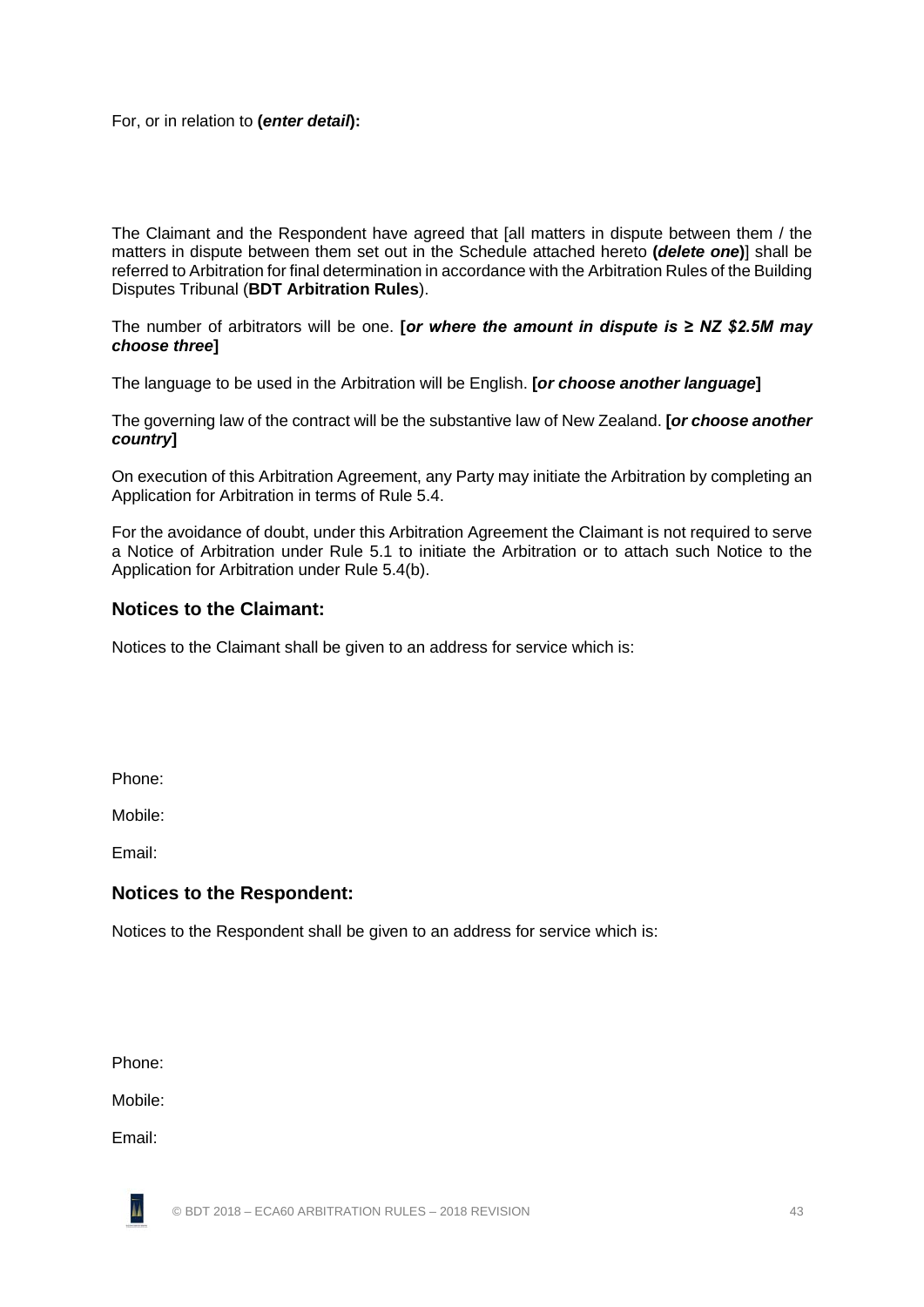|                     | <b>I certify that:</b> I have read and understood this Arbitration Agreement and the BDT Arbitration<br>Rules; and |                   |  |  |
|---------------------|--------------------------------------------------------------------------------------------------------------------|-------------------|--|--|
|                     | I agree to be bound by the terms of this Arbitration Agreement and the BDT<br><b>Arbitration Rules.</b>            |                   |  |  |
| <b>Claimant</b>     |                                                                                                                    | <b>Respondent</b> |  |  |
| Signature:          |                                                                                                                    | Signature:        |  |  |
| Name:               |                                                                                                                    | Name:             |  |  |
| Position:           |                                                                                                                    | Position:         |  |  |
| In the presence of: |                                                                                                                    |                   |  |  |
| Name:               |                                                                                                                    | Name:             |  |  |
| Address:            |                                                                                                                    | Address:          |  |  |
| Occupation:         |                                                                                                                    | Occupation:       |  |  |

ĀÂ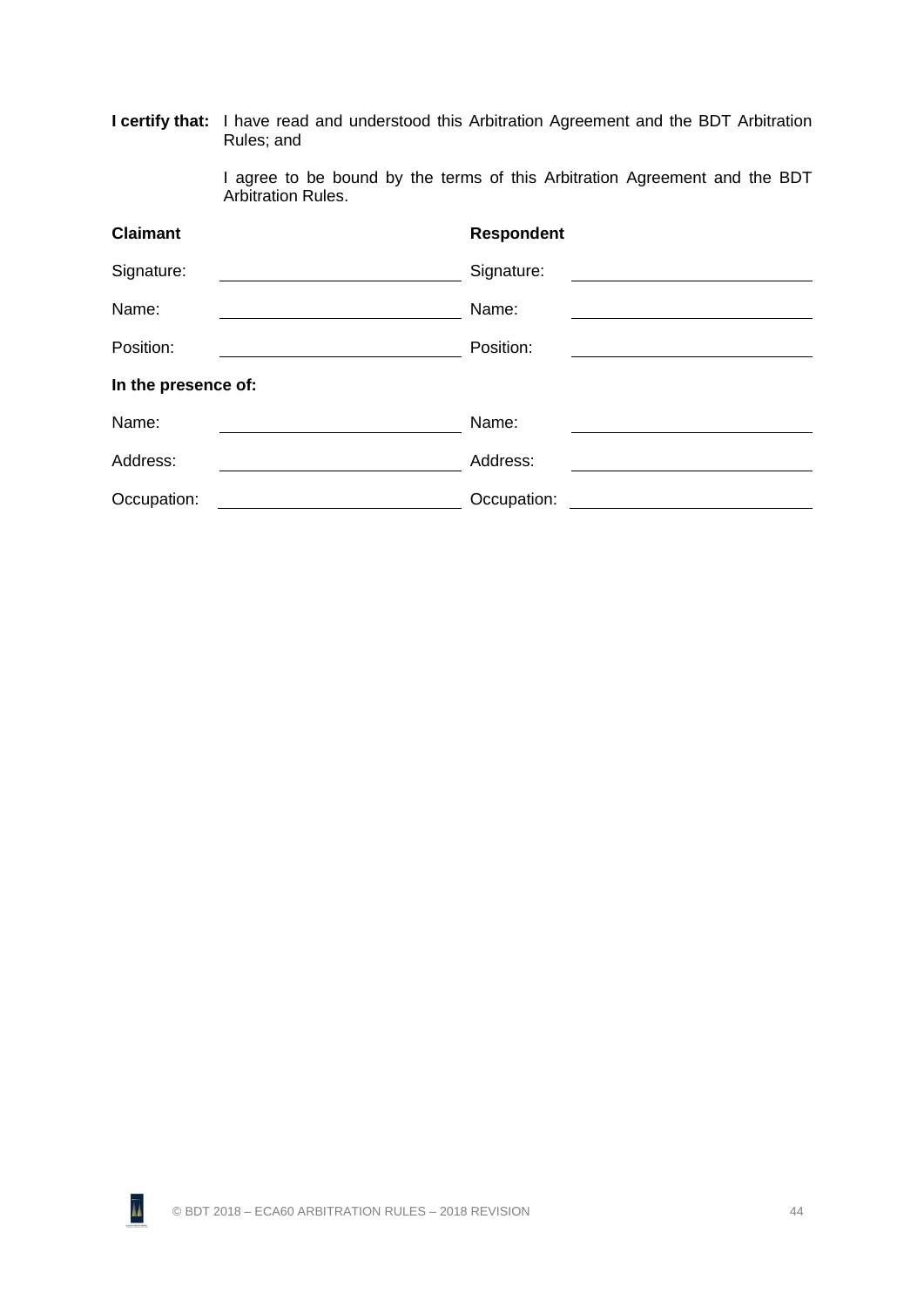# **SCHEDULE OF MATTERS IN DISPUTE FOR REFERENCE TO ARBITRATION**

The Parties have agreed that the following matters in dispute are the matters to be submitted to Arbitration:

- $(a)$   $[$   $]$
- $(b)$  []

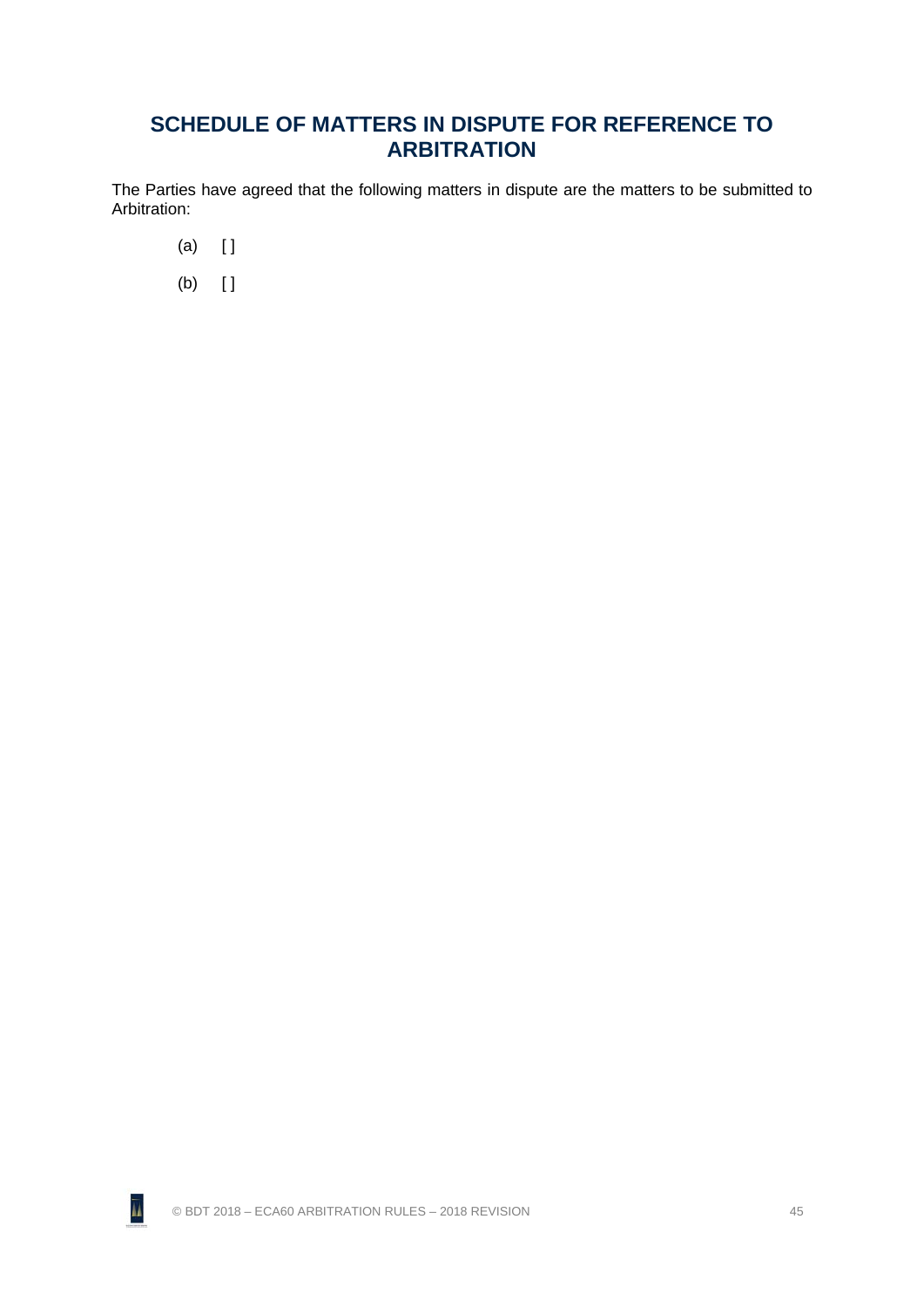

# <span id="page-52-0"></span>**APPENDIX 3: CONFIDENTIALITY AGREEMENT FOR NON-PARTIES**

I have read and understand that I am bound by Rules [38.2](#page-35-5)[-38.7](#page-36-2) of the BDT Arbitration Rules. I understand that by being involved in, or being privy to, BDT Arbitration, I am bound by these Rules.

I understand that I am not to disclose any information obtained in the course of the Arbitration, including the fact of the Arbitration itself, except in accordance with Rules [38.4](#page-36-1)[-38.7.](#page-36-2)

I understand that I owe all Parties, BDT, the Arbitral Tribunal, and any other non-parties involved in the Arbitration, a duty of confidence, and that failure to comply with this duty may result in legal consequences.

I understand that if I intend to make a disclosure of any Confidential Information, I must notify all persons listed in Rule [38.5.](#page-36-3)

**Dated this** day of  $($ month) (year)

**Signed:**

| Name: |
|-------|
|       |

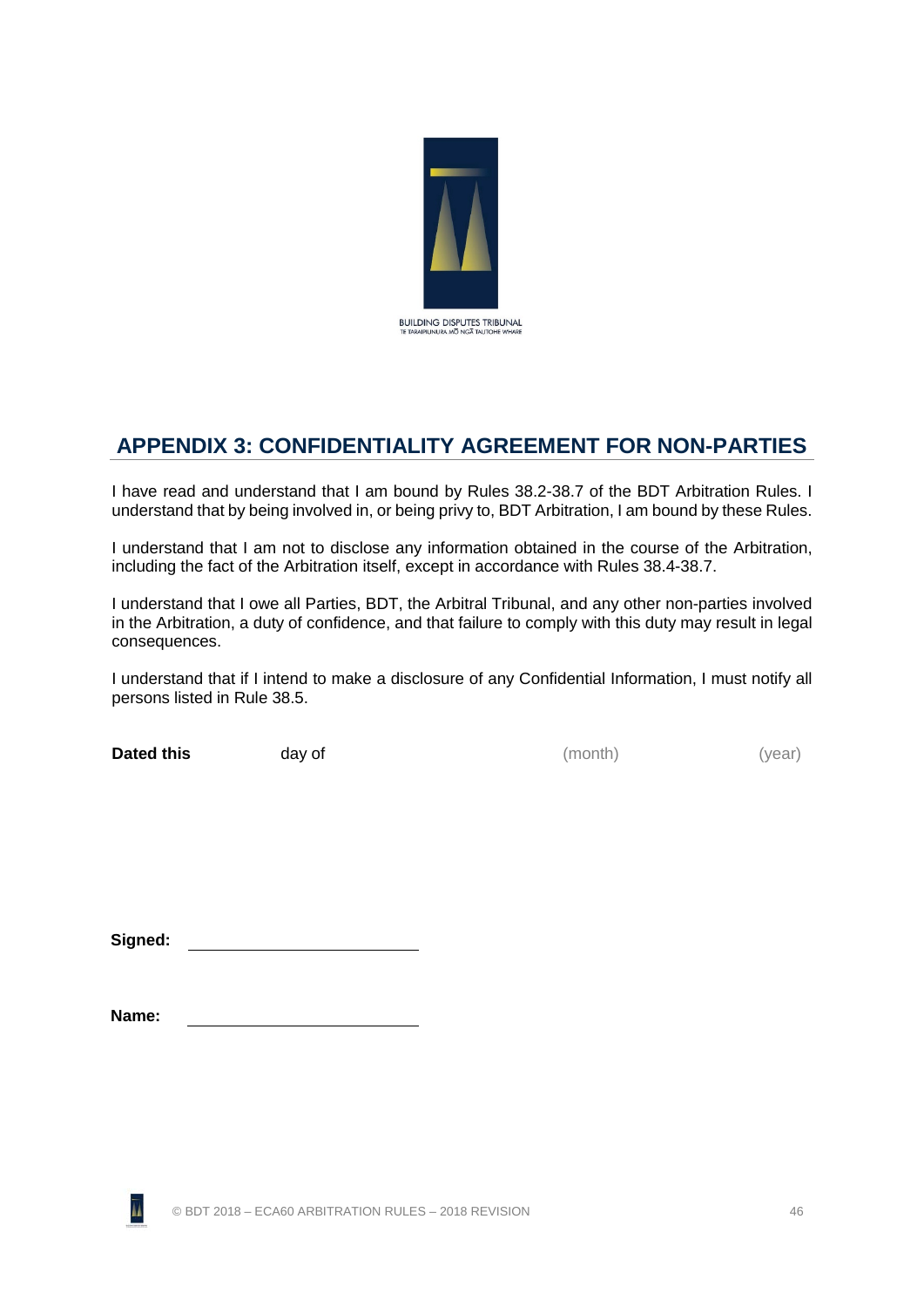

# <span id="page-53-0"></span>**APPENDIX 4: BDT GUIDELINES FOR EXPERT EVIDENCE**

These Guidelines are intended to assist experts, Parties, and their Representatives, to understand experts' obligations and BDT's requirements in relation to the preparation of reports, joint conferences of experts, and the hearing of concurrent evidence in Arbitration under these Rules.

# <span id="page-53-1"></span>**1.0 THE EXPERT REPORT**

- 1.1 BDT wishes to ensure that experts understand their responsibilities and obligations, and that a common approach to the preparation of reports is adopted and followed.
- 1.2 An expert report should clearly state:
	- (a) the expert's qualifications and the expert's expertise and experience in relation to the issues the subject of the report;
	- (b) the issues that the evidence of the expert addresses;
	- (c) that the evidence is within the expert's area of expertise and, if applicable, the issues that fall outside of the expert's expertise;
	- (d) all instructions that define the scope of the report or evidence, both original and supplementary, and whether in writing or oral;
	- (e) the facts and assumptions on which the opinions of the expert are based; and
	- (f) the expert's opinion on the issues referred to him or her, based on paragraphs (a) to (e) above, and the reasons for the opinions given by the expert.
- 1.3 The report should specify any literature, general body of scientific knowledge, or other material used or relied on in support of the opinions expressed by the expert.
- 1.4 The report should describe any examinations, tests, or other investigations on which the expert has relied, and give the details and qualifications of any person who carried them out.
- 1.5 Technical experts should not comment or report on legal questions of liability.

© BDT 2018 – ECA60 ARBITRATION RULES – 2018 REVISION 47

ĀÁ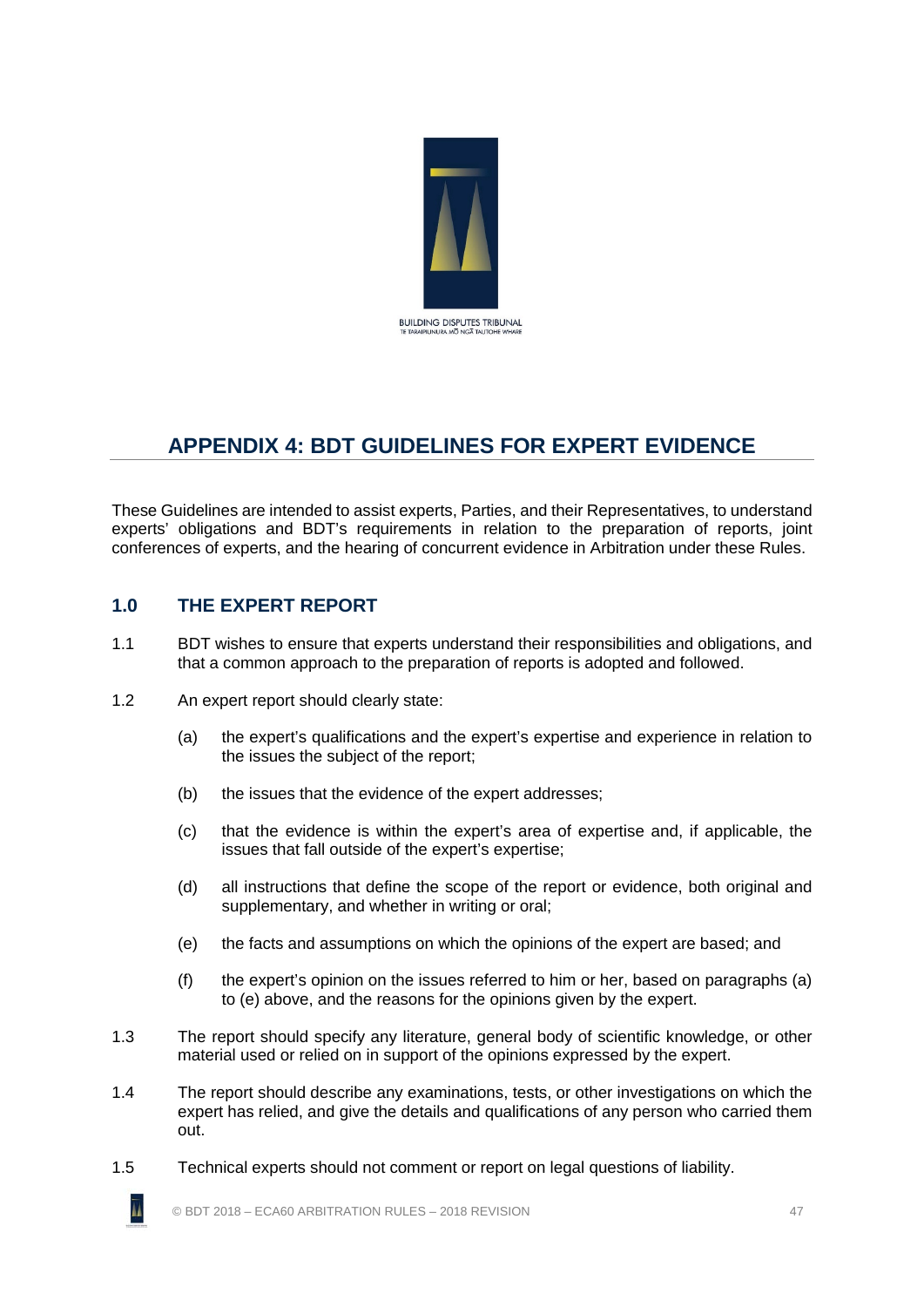1.6 An expert who changes his or her opinion on a material matter on the basis of another expert's report, or for any other reason, must communicate the change of opinion to the Party retaining the expert, and such Party must immediately file with the Arbitral Tribunal and every other Party to the proceeding, notice of such change of opinion, and the notice must specify the reason or reasons why the expert's opinion has changed.

# <span id="page-54-0"></span>**2.0 JOINT CONFERENCE OF EXPERTS**

- 2.1 To minimise the length and complexity of hearings, experts will generally be ordered to meet and confer with other experts for the purpose of trying to reach agreement on matters within the field of expertise of the experts and for preparing a joint statement stating the matters on which the experts agree, the matters on which they do not agree, and the reasons for their disagreement.
- 2.2 The joint conference of experts may be conducted at any venue that the Parties may agree, or in the absence of agreement, at any venue directed by the Arbitral Tribunal.
- 2.3 The matters discussed between the experts at the conference must remain confidential to those experts and must not be referred to at the hearing unless the Parties who have engaged the experts all agree. However, the joint statement will be open.
- 2.4 The joint statement must be signed by the experts at the end of the conference.
- 2.5 The Claimant must file the joint statement with the Arbitral Tribunal and every other Party within two days of the conference.
- 2.6 The Parties and/or their Representatives may not attend the joint conference of experts and they must not review a copy of the joint statement before it is completed and signed by the experts.

# <span id="page-54-1"></span>**3.0 THE JOINT STATEMENT**

- 3.1 It is expected that in preparing the joint statement, the experts will confer and genuinely endeavour to reach agreement on any matters at issue within their field of expertise, narrow any points in difference between them, and identify any remaining points of difference. As part of that process, the experts may agree a scope of works for further testing and monitoring, and a timetable for the carrying out of such testing and monitoring.
- 3.2 While experts are free to disagree, such disagreement must come from the free exercise of their own independent, professional judgment. Experts must not be influenced by, or act upon, any instruction or request to withhold or avoid agreement.
- 3.3 In the context of a joint conference of experts, it is likely that there will be a fuller revelation of the relevant facts. The preparation of the joint statement is intended to allow experts to reconsider and revise their opinions where appropriate in a professional and nonadversarial environment if new evidence and relevant material becomes available.
- 3.4 A joint statement must:
	- (a) identify the areas of agreement and disagreement with reasons for any disagreement;
	- (b) include any alternative recommendations; and

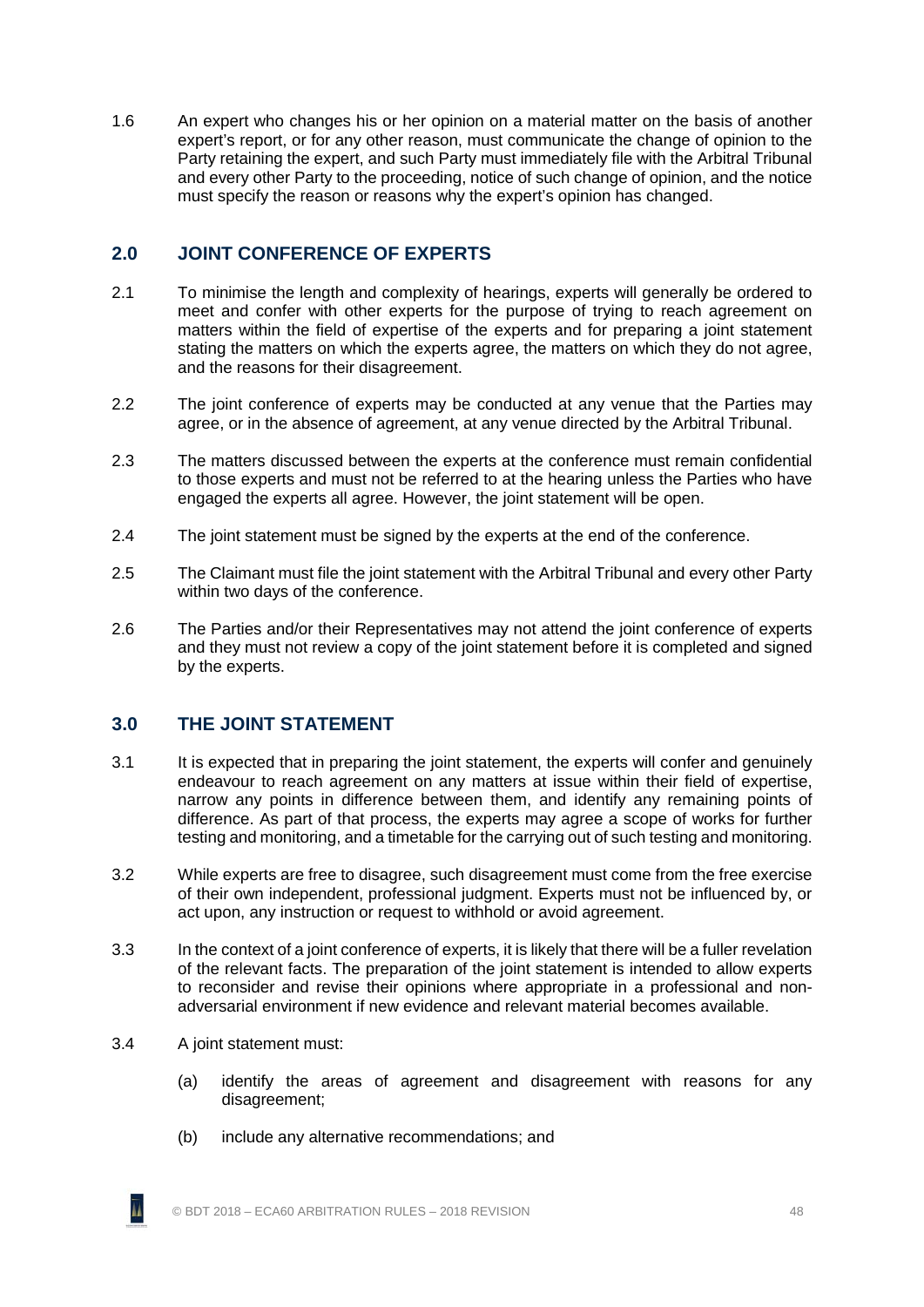(c) be signed by all experts who participated in the joint meeting of experts before it is filed with the Arbitral Tribunal and the Parties.

### <span id="page-55-0"></span>**4.0 CONCURRENT EXPERT EVIDENCE**

- 4.1 It should be expected that all expert evidence will be heard concurrently unless there is a single expert appointed or the Arbitral Tribunal directs that expert evidence is to be given in an alternate manner. The process enables experts to express opinions they have on a particular subject in their own words, and to answer questions from the Arbitral Tribunal, the Parties' Representatives, and from their professional colleagues.
- 4.2 Subject to the discretion of the Arbitral Tribunal, the hearing of concurrent evidence will generally proceed on the following basis:
	- (a) the experts will be sworn in at the same time;
	- (b) the joint statement will form the basis of the concurrent evidence;
	- (c) the Arbitral Tribunal will identify with the help of the Parties' Representatives, and in the presence of the experts, the topics that require discussion in order to resolve the outstanding issues;
	- (d) the Arbitral Tribunal will then ask each expert to briefly summarise the expert's position on the first issue;
	- (e) general discussion on the issue will follow during which the experts can ask each other questions and discuss issues;
	- (f) the Arbitral Tribunal may ask questions of any of the experts and the Parties' Representatives will be invited to ask any questions of their own or any other witness; and
	- (g) each topic or issue will be dealt with in turn.



ĀÁ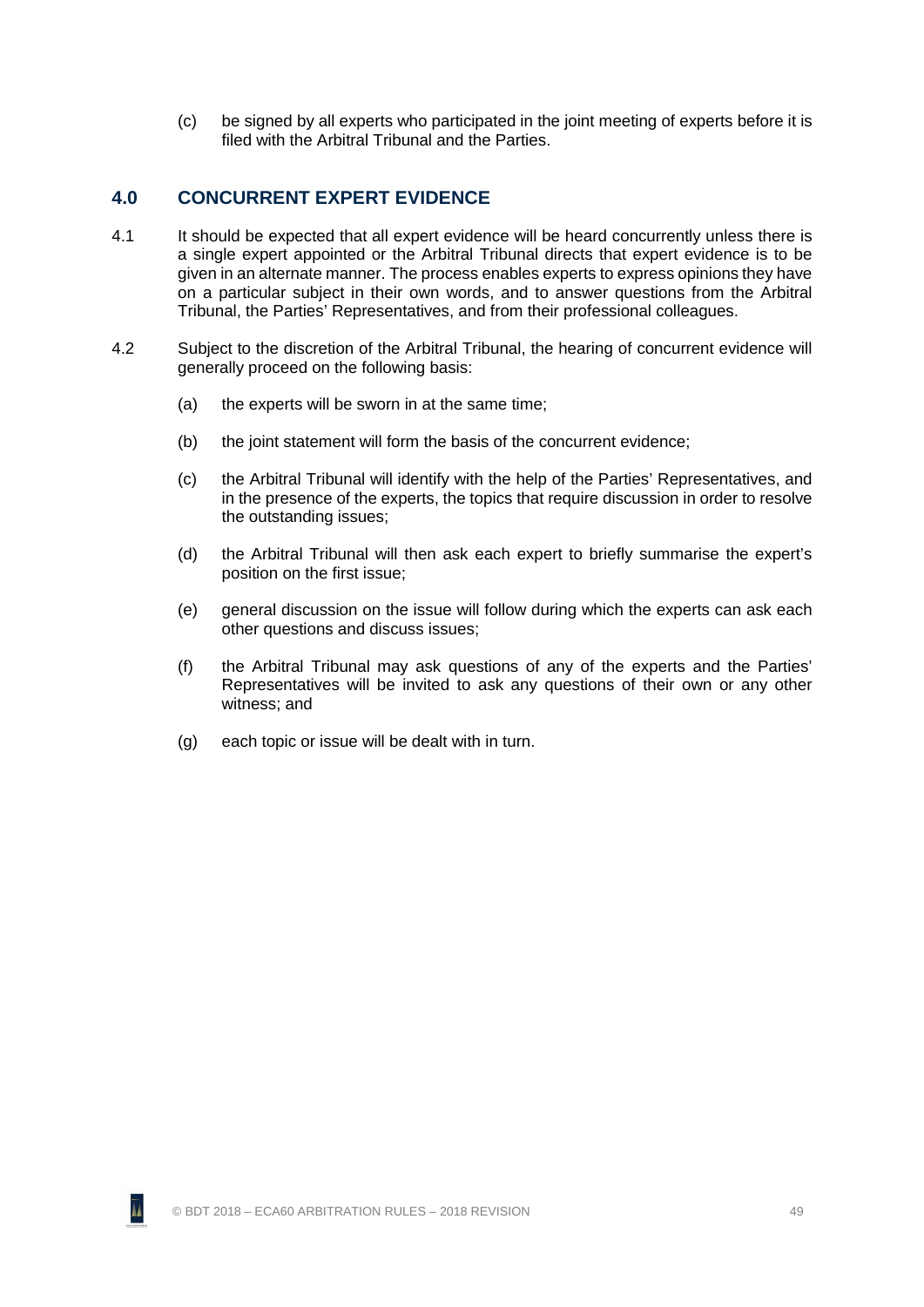

# <span id="page-56-0"></span>**APPENDIX 5: BDT CODE OF CONDUCT FOR EXPERT WITNESSES**

# <span id="page-56-1"></span>**1.0 APPLICATION OF THE CODE**

1.1 This Code of Conduct applies to any expert witness engaged or appointed to give opinion evidence or to provide an expert report for use as evidence in Arbitration under these Rules.

### <span id="page-56-2"></span>**2.0 GENERAL DUTY TO THE ARBITRAL TRIBUNAL**

- 2.1 An expert witness has an overriding duty to assist the Arbitral Tribunal impartially on matters relevant to the expert's area of expertise.
- 2.2 The expert witness is not an advocate for the Party retaining the witness.
- <span id="page-56-3"></span>2.3 The expert witness must comply with any directions or orders of the Arbitral Tribunal.

# **3.0 EVIDENCE OF THE EXPERT WITNESS**

- <span id="page-56-5"></span><span id="page-56-4"></span>3.1 In any report, or statement of evidence, the expert witness must:
	- (a) acknowledge that the expert witness has read this Code of Conduct and agrees to be bound by it;
	- (b) state the expert witness' qualifications and the expert witness' expertise and experience in relation to the issues the subject of the report;
	- (c) state the issues that the evidence of the expert witness addresses;
	- (d) state that the evidence is within the expert witness' area of expertise, and if applicable, the issues that fall outside of the expert witness' expertise;
	- (e) state all instructions that define the scope of the report or evidence, both original and supplementary, and whether in writing or oral;

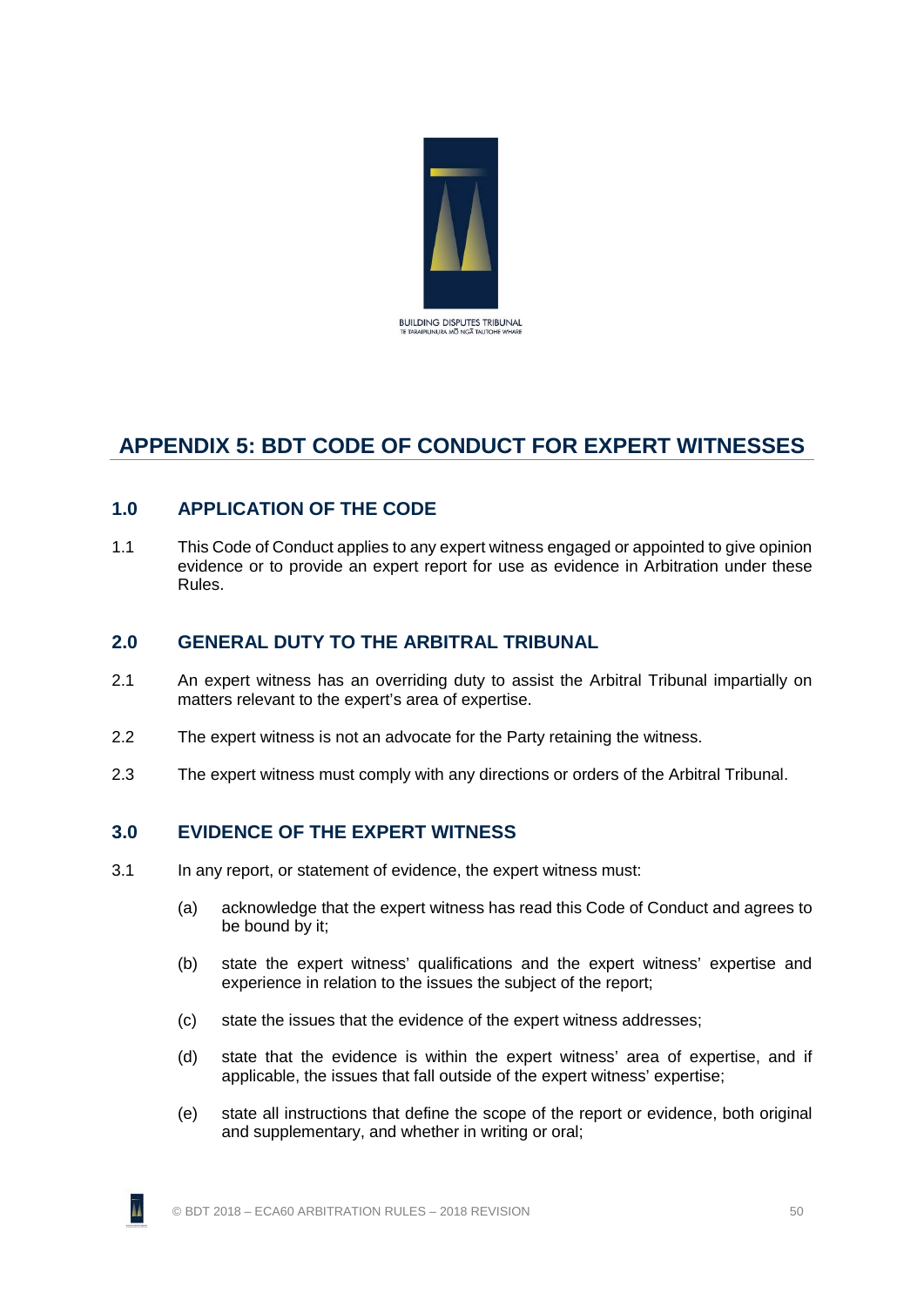- <span id="page-57-1"></span>(f) state the facts and assumptions on which the opinions of the expert witness are based;
- (g) state the expert witness' opinion on the issues referred to him or her, based on paragraphs [\(a\)](#page-56-4) to [\(f\)](#page-57-1) above, and the reasons for the opinions given by the expert witness;
- (h) specify any literature or other material used or relied on in support of the opinions expressed by the expert witness; and
- (i) describe any examinations, tests, or other investigations on which the expert witness has relied, and give the details and qualifications of any person who carried them out.
- 3.2 If an expert witness believes that his or her evidence, or any part of it, may be incomplete or inaccurate without some qualification, that qualification must be stated in his or her evidence.
- 3.3 If an expert witness considers that his or her opinion is not a concluded opinion because of insufficient research, or data, or for any other reason, this must be stated in his or her evidence.
- 3.4 If an expert witness changes his or her opinion on a material matter after providing an expert's report to the Party engaging him or her (or that Party's Representative), the expert witness must immediately communicate the change of opinion to the Party retaining the expert (or that Party's Representative) and provide a supplementary report. The report must specify the reason or reasons why the expert's opinion has changed and must contain such of the information in paragraph [3.1](#page-56-5) above as is relevant.

# <span id="page-57-0"></span>**4.0 DUTY TO ATTEND JOINT MEETING OF EXPERTS AND TO CONFER**

- 4.1 An expert witness must comply with any direction of the Arbitral Tribunal to:
	- (a) confer with any other expert witness on the matters on which the Arbitral Tribunal directs the expert witnesses to confer in the absence of the Representatives of the Parties;
	- (b) endeavour to reach agreement on any matters at issue within the field of expertise of the expert witnesses, to narrow any points in difference between them, and to identify any remaining points of difference; and
	- (c) prepare and sign a joint statement stating the matters on which the expert witnesses agree and the matters on which they do not agree, and the reasons for their disagreement.
- 4.2 The expert witness must exercise his or her independent, professional judgment in relation to conferring with another expert witness and the preparation of a joint statement and must not act on the instructions or directions of any person to withhold or avoid agreement.



īı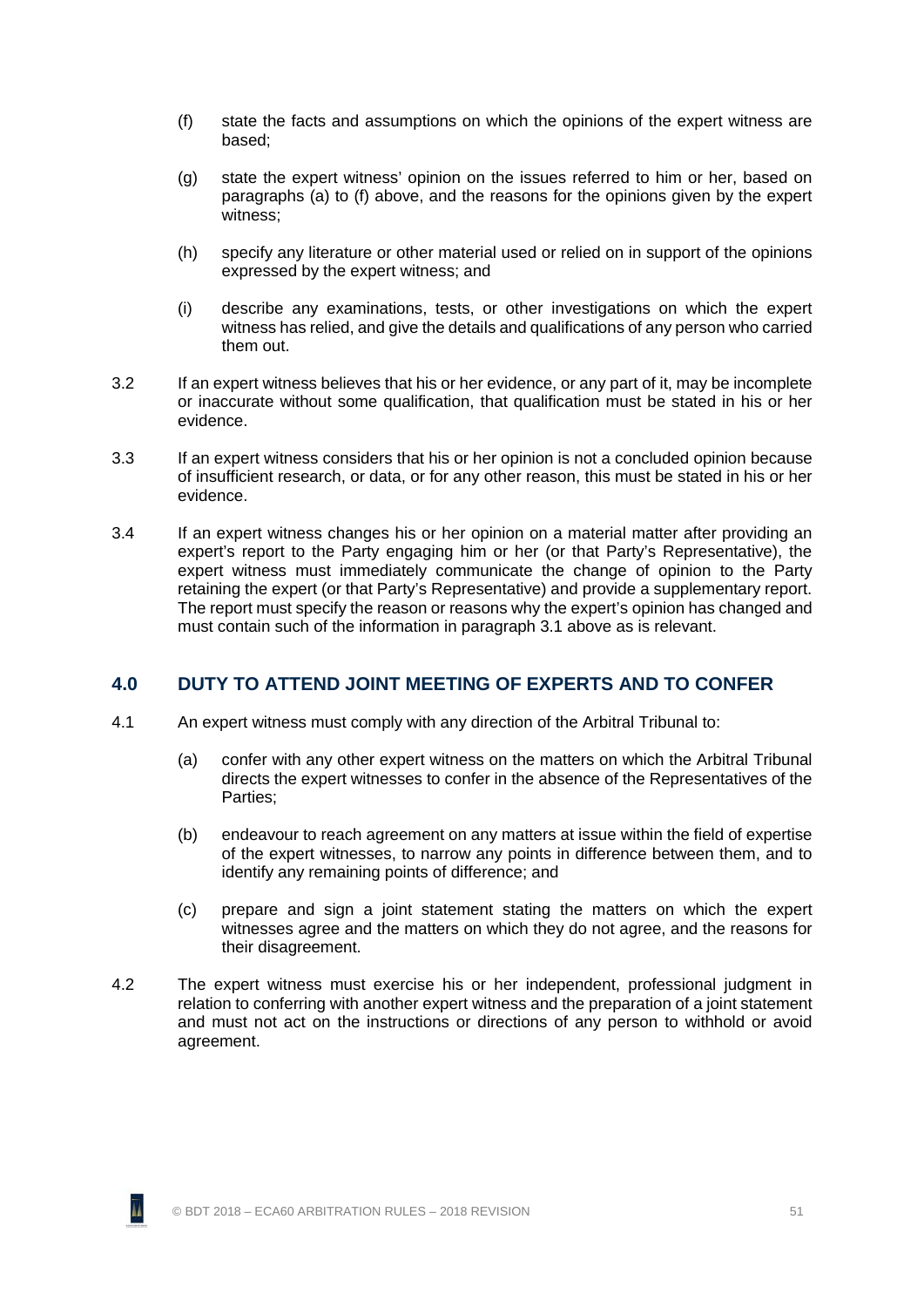

# <span id="page-58-0"></span>**APPENDIX 6: AGREEMENT TO ACT AS ARBITRAL SECRETARY**

# **AGREEMENT TO ACT AS ARBITRAL SECRETARY**

# **AND STATEMENT OF AVAILABILITY, INDEPENDENCE, AND IMPARTIALITY**

#### **Case No:**

The Arbitral Tribunal has proposed that I, the appointed to act as a be appointed to act as Arbitral Secretary in this matter.

#### **I confirm that:**

- (a) I have been informed by the Arbitral Tribunal as to the names of the Parties and their Representatives and I have familiarised myself with the BDT Arbitration Rules and these Terms of Agreement;
- (b) I am ready, willing, and able to devote sufficient time, diligence, and effort to act as Arbitral Secretary in this matter;
- (c) I am impartial and independent of the Parties to the Arbitration. To the best of my knowledge there are no circumstances, past or present, likely to give rise to justifiable doubts as to my impartiality or independence in the eyes of any of the Parties;
- (d) I undertake to assume a continuing duty to immediately disclose to the Arbitral Tribunal any circumstances arising in the future which may be likely to give rise to justifiable doubts as to my impartiality or independence in the eyes of any of the Parties, which duty continues until the Arbitration is concluded;
- (e) I undertake to act in accordance with the BDT Arbitration Rules and the further terms and conditions set out in this Agreement; and
- (f) my *curriculum vitae* attached to this Agreement is current and all facts and matters disclosed therein are true and correct in all respects.

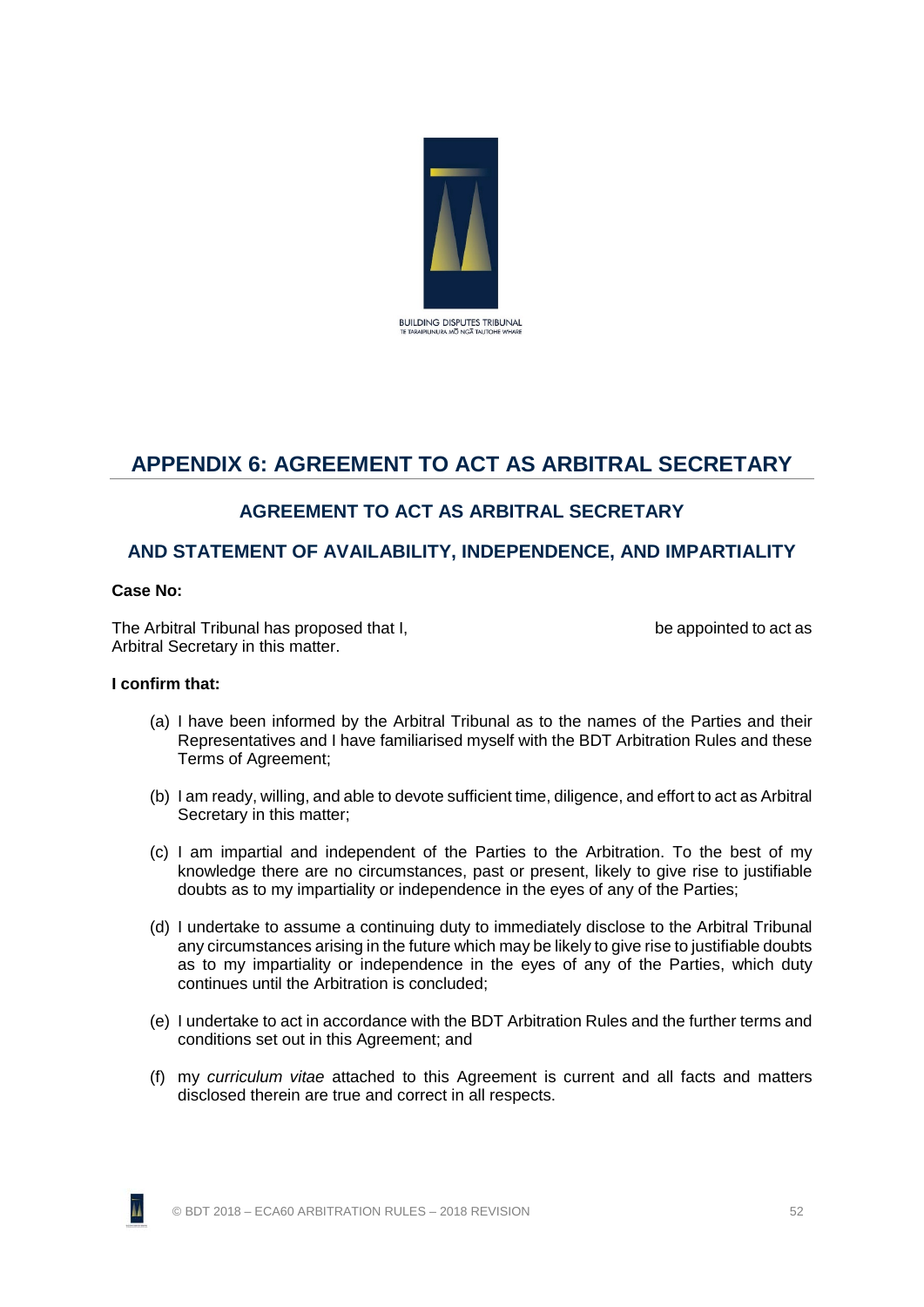#### **DUTIES**

The Arbitral Secretary shall perform such tasks as the Arbitral Tribunal or the Presiding Arbitrator may assign, which may include, but are not limited to:

- (a) organising and maintaining the Arbitral Tribunal's files and documents;
- (b) attending hearings and meetings, taking notes or minutes, and recording evidence and exhibits;
- (c) assisting the Arbitral Tribunal in the preparation and communication of its decisions to the Parties on issues of procedure and substance, including by preparing initial drafts of minutes, procedural orders, and non-substantive parts of Awards, and proof-reading any procedural orders or Awards that may be rendered by the Arbitral Tribunal;
- (d) assisting the Arbitral Tribunal in the review of evidence and of the issues in dispute, including through the review of submissions and evidence, preparation of summaries and/or memoranda, checking authorities cited by the Parties, and research on specific factual or legal issues on the record; and
- (e) providing other support to the Arbitral Tribunal or to its members at any time, including during hearings and deliberations which the Arbitral Secretary may attend.

The Arbitral Secretary shall, at all times, act strictly under the direction, instruction, control, and supervision of the Arbitral Tribunal.

The Arbitral Secretary shall not exceed the scope of the tasks assigned to him or her.

Under no circumstances shall the Arbitral Secretary perform any decision-making function, enter into any discussion of the merits, or otherwise attempt to influence the Arbitral Tribunal's decision in any manner.

#### **APPOINTMENT AND REMOVAL OF ARBITRAL SECRETARY**

The Arbitral Tribunal may, after consulting with the Parties, appoint or remove an Arbitral Secretary at any stage of the Arbitration in terms of Rules [19.13](#page-21-2)[-19.14.](#page-21-3)

A party may challenge the Arbitral Secretary's continuing appointment only for reasons which it becomes aware of after the appointment has been made. The procedure for challenge of an arbitrator set out in Rules [7.2](#page-15-1)[-7.7](#page-15-0) shall apply *mutatis mutandis* to reflect the different context.

If for any reason a substitute Arbitral Tribunal Secretary needs to be appointed, the procedure in Rule [19.14](#page-21-3) shall apply.

#### **PAYMENT**

As a general principle, the use of an Arbitral Secretary should reduce rather than add to the overall costs of the Arbitration.

The Arbitral Secretary shall be remunerated by the Arbitral Tribunal for time engaged on the duties of the Arbitration at the rate of NZ\$........... per hour (including GST, value added tax, or any other similar tax, if any).

The Arbitral Secretary shall be reimbursed by the Parties for the actual and reasonable costs and expenses incurred in relation to the provision of the Arbitral Secretary's duties upon receipt and verification by the Arbitral Tribunal of supporting invoices and receipts.